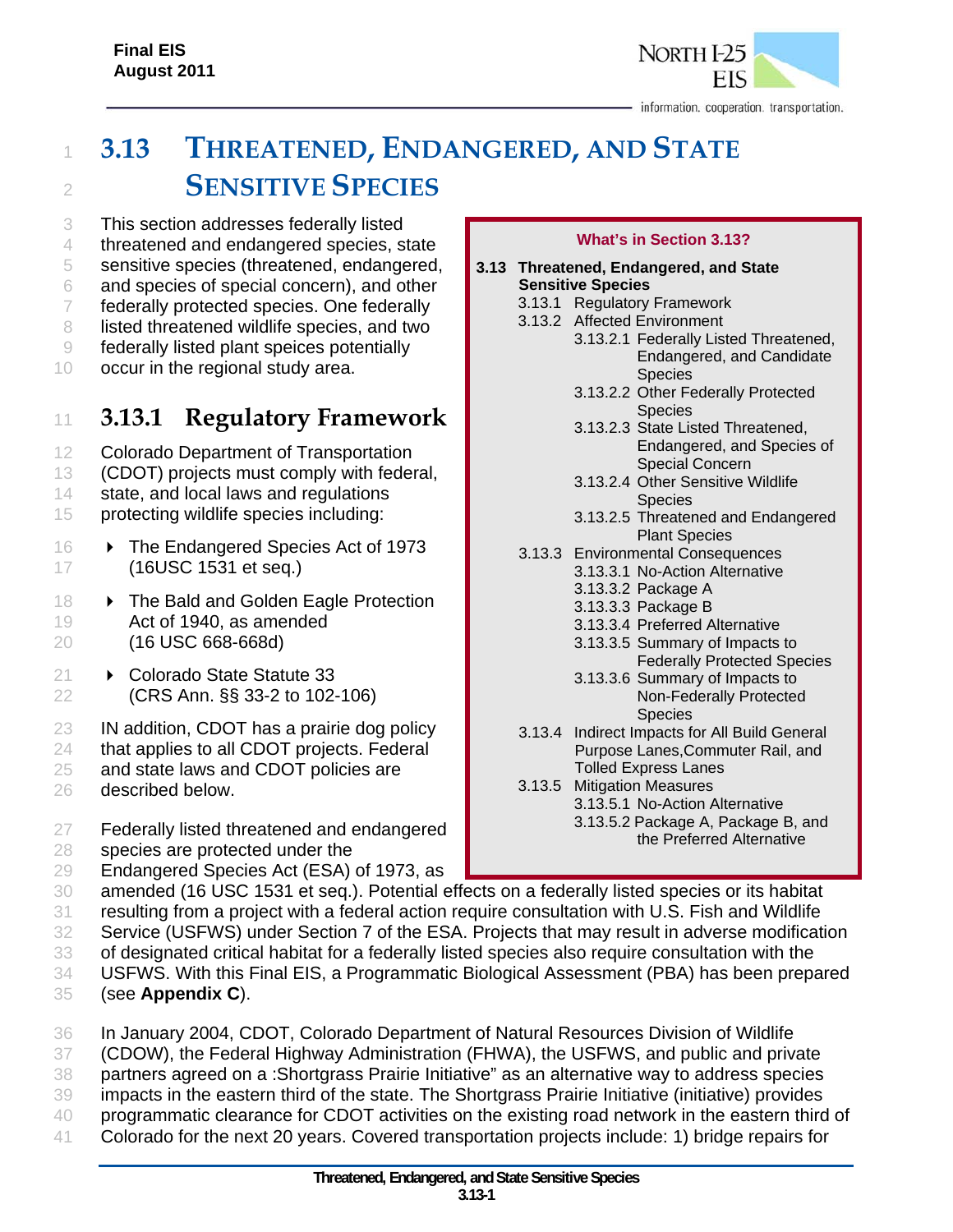

 all existing bridges; 2) approximately 4,310 miles of resurfacing/overlays and accompanying shoulder improvements; 3) maintenance along existing transportation corridors; and 4) safety, reconstruction, capacity, and other transportation improvements (USFWS, 2004; Venner, 4 2001). The initiative covers three federally listed threatened, endangered, and candidate species, as well as 29 species of concern. Species covered by the initiative that potentially occur within the project area include the bald eagle *(Haliaeetus leucocephalus*), Colorado butterfly plant (*Gaura neomexicana subsp. coloradensis*), black-tailed prairie dog (*Gynomys ludovicianus*), western burrowing owl (*Athene cunicularia*), mountain plover (*Charadrius montanus*), ferruginous hawk (*Buteo regalis*), northern leopard frog (*Rana pipien*), plains topminnow (*Fundulus sciadicus*), and brassy minnow (*Hybognathus hankinsoni*). Species explicitly not covered in the Programmatic Biological Opinion (BO) (USFWS, 2000) include black-footed ferret (*Mustela nigripes*), Preble's meadow jumping mouse (*Zapus hudsonius preblei*) (Preble's), and Ute ladies tresses' orchid (*Spironthes diluvialis*) (ULTO). The 14 programmatic BO was amended in February 2008 to address the change in status for the bald eagle (USFWS, 2008).

- The Bald and Golden Eagle Protection Act (Act) (16 USC 668-668d) includes several
- 17 prohibitions not found in the Migratory Bird Treaty Act of 1918 (MBTA), such as molestation
- or disturbance. In 1962, the Act was amended to include the golden eagle.

 As directed by CRS 33 (CRS Ann. §§ 33-2 to 102-106), the Colorado Wildlife Commission issues regulations and develops management programs implemented by the CDOW for wildlife species not federally listed as threatened or endangered. This includes maintaining a list of state threatened and endangered species. CDOW also maintains a list of species of concern, but these species are not protected under CRS 33.

 Additional CDOT and local guidelines and recommendations applicable to wildlife include the CDOT Prairie Dog Policy, which consists of a series of steps that include avoiding disturbance to prairie dog colonies. More detail on all regulations pertaining to wildlife resources is provided in the *Wildlife Technical Report* (ERO, 2008) and *Addendum*  (ERO, 2011a).

# **3.13.2 Affected Environment**

 Threatened and endangered species were reviewed during initial screening of alternatives using existing information from readily available sources. Existing information was reviewed and special concerns related to the project were identified through coordination and consultation with USFWS, CDOW, and Colorado Natural Heritage Program (CNHP) personnel, and local open space management agencies. Once the proposed project area was identified, detailed habitat evaluations were performed in the project area based on fieldwork. Additional reviews were conducted of existing information regarding Preble's (*Zapus hudsonius preblei*), mountain plover (*Charadrius montanus*), bald eagle (*Haliaeetus leucocephalus*), and black-tailed prairie dog (*Cynomys ludovicianus*) colonies. Effects to the mountain plover were originally evaluated in the Draft EIS, however, the proposed listing as a threatened species was withdrawn May 12, 2011. Thus, this species will not be further evaluated as a proposed federally listed species in this Final EIS. Specific methods used for data collection are described in detail in the *Wildlife Technical Report* (ERO, 2008).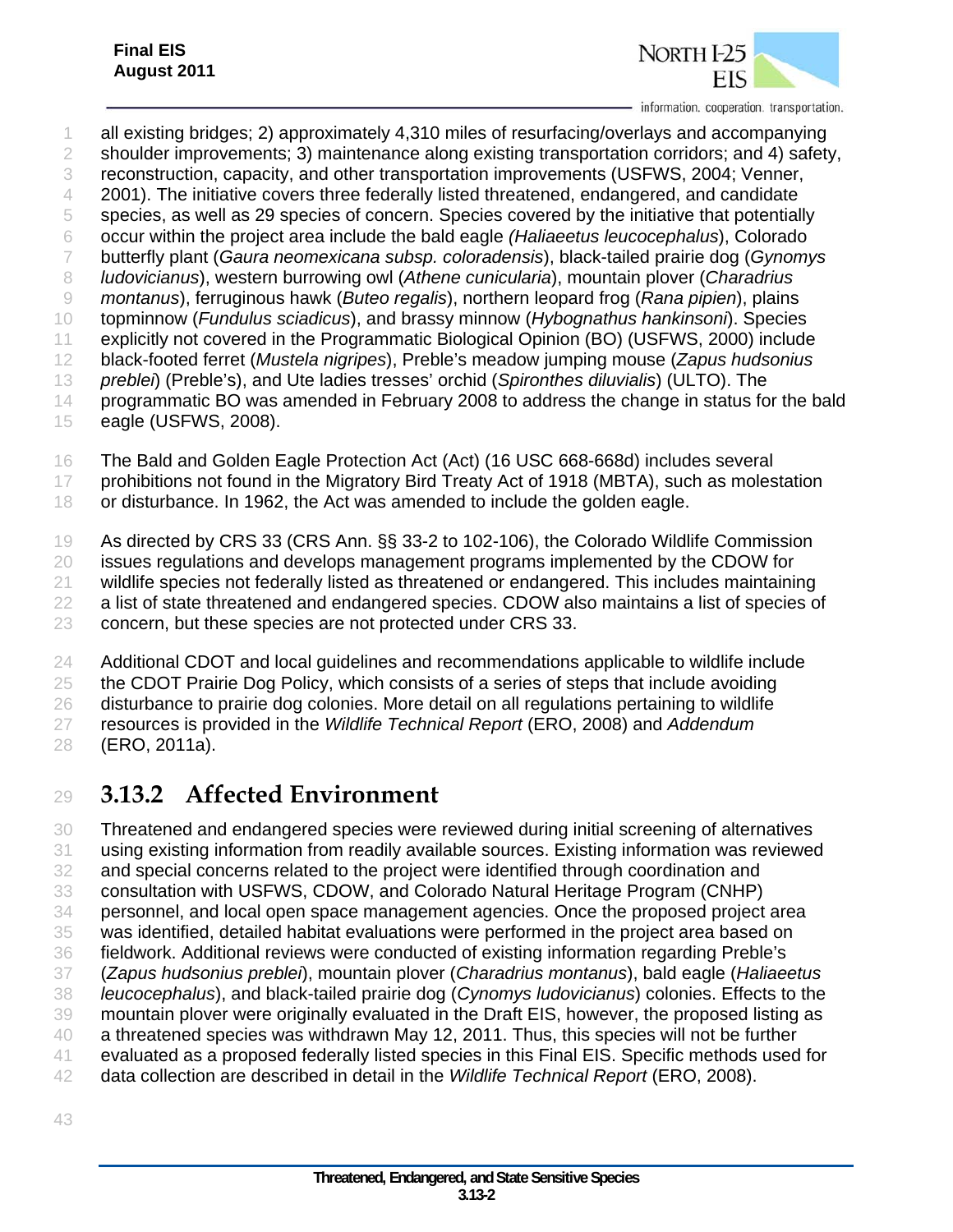

# 1 **3.13.2.1 FEDERALLY LISTED THREATENED, ENDANGERED, AND CANDIDATE**  2 **SPECIES**

3 Federally listed threatened, endangered, and candidate wildlife species that potentially occur

4 in the project area are shown in **Table 3.13-1** (USFWS, 2010). **Table 3.13-2** lists species

5 potentially affected by water depletions to the Platte River system (USFWS, 2010).

#### 6 **Table 3.13-1 Federally Listed Threatened, Endangered, and Candidate Wildlife**  7 **Species Potentially Occurring in the Project Area**

| <b>Common</b><br><b>Name</b>           | <b>Scientific</b><br><b>Name</b>     | Status* | <b>Habitat</b>                                                                    | <b>Potential to Occur in North I-25</b><br><b>Project Area</b>                                                                                                                                                                                                               |
|----------------------------------------|--------------------------------------|---------|-----------------------------------------------------------------------------------|------------------------------------------------------------------------------------------------------------------------------------------------------------------------------------------------------------------------------------------------------------------------------|
| Preble's<br>meadow<br>jumping<br>mouse | <b>Zapus</b><br>hudsonius<br>preblei | FT      | Riparian areas along<br>major drainages with<br>adequate shrub and<br>tree cover. | Known to occur in riparian habitat<br>on Big Thompson River at I-25<br>and likely to occur in riparian<br>habitat on Little Thompson River<br>at I-25; suitable habitat is present<br>on other major drainages, but is<br>unlikely to be occupied based on<br>trapping data. |

\*Status key:

FT ... Federally listed as threatened

No candidate species for listing under the ESA occur in the project area. *Source: USFWS, 2010.*

#### 8 **Table 3.13-2 Federally Listed Wildlife Species Potentially Affected by Depletions to**  9 **the Platte River System**

| Common<br><b>Name</b> | <b>Scientific</b><br><b>Name</b> | Status*   | <b>Habitat</b>                                                | <b>Potential to Occur in</b><br>North I-25 Project Area                         |
|-----------------------|----------------------------------|-----------|---------------------------------------------------------------|---------------------------------------------------------------------------------|
| Whooping<br>crane     | Grus americana                   | FE.       | <b>Platte River and</b><br>surrounding habitat in<br>Nebraska | Not present, but may be affected<br>by depletions to the Platte River<br>system |
| Least tern            | Sternula<br>antillarum           | FE        | <b>Platte River and</b><br>surrounding habitat in<br>Nebraska | Not present, but may be affected<br>by depletions to the Platte River<br>system |
| Piping plover         | Charadrius<br>melodus            | <b>FT</b> | Platte River and<br>surrounding habitat in<br>Nebraska        | Not present, but may be affected<br>by depletions to the Platte River<br>system |
| Pallid<br>sturgeon    | Scaphirhynchus<br>albus          | FE.       | Platte River in Nebraska                                      | Not present, but may be affected<br>by depletions to the Platte River<br>system |

\*Status key:

FE ... Federally listed as endangered

FT .... Federally listed as threatened

No candidate species for listing under the ESA occur in the project area.

*Source: USFWS, 2010.*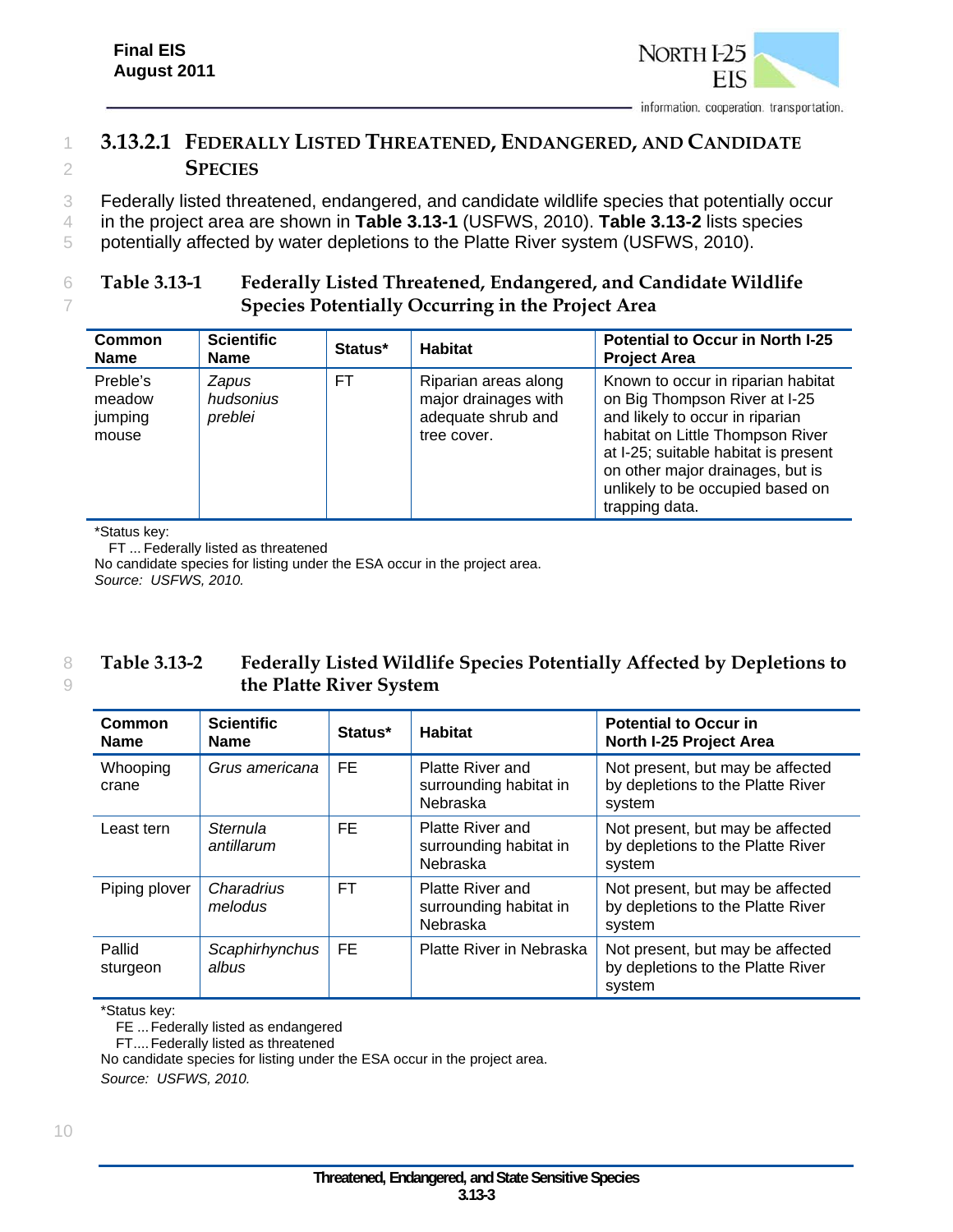

Other federally listed species that occur in the northern Colorado Front Range were evaluated

2 in the Wildlife Technical Report (ERO, 2008) and were eliminated from further consideration

because of the lack of suitable habitat.

#### *Preble's Meadow Jumping Mouse*

Based on site visits and past trapping records, a number of riparian areas in the project area

offer potential habitat for Preble's. These areas include the Big Thompson River, Cache

la Poudre River, Dry Creek, Fossil Creek, Little Thompson River, St. Vrain Creek, South Platte

8 River, and Spring Creek. Trapping surveys have found Preble's in riparian habitat near the Big

Thompson River less than one mile downstream from I-25 (USFWS, 2005b). No trapping

surveys have been conducted within one mile of I-25 on the Little Thompson River; however,

trapping surveys have found Preble's more than one mile downstream from I-25

(USFWS, 2005b). Preble's is assumed to be present in riparian habitat along the

- 13 Big Thompson and Little Thompson rivers. Other drainages in the project area were surveyed
- extensively for Preble's in the past, and available information indicates these sites are unlikely

to support populations of Preble's. Critical habitat was designated in Larimer County; however,

no designated critical habitat for this species occurs in the project area (see **Figure 3.13-1**).

# **3.13.2.2 OTHER FEDERALLY PROTECTED SPECIES**

### *Bald Eagle*

 The bald eagle was recently removed from the federal list of threatened and endangered species, but continues to be protected by the Bald and Golden Eagle Protection Act. Six active bald eagle nests occur within 3 miles of the sections of I-25 proposed for widening or the 22 proposed rail alignment. These nests continue to be monitored by the Rocky Mountain Bird Observatory (RMBO) Bald Eagle Watch Program (RMBO 2008, 2009, 2010). Nesting data from each nest between 2008 and early 2010 are provided below:

- $25 \rightarrow$  Environmental Learning Center (ELC) Nest A pair of adult bald eagles attempted to nest near this site in 2009 and failed before constructing the existing nest at its present location. The eagles returned in 2010 and successfully hatched two young.
- 28  $\rightarrow$  Windsor Nest This site has been used by nesting bald eagles since 2002. The nest fledged two eaglets in 2008, and one eaglet in 2009 (RMBO 2008, 2009). The nest successfully hatched one young in 2010.
- $31 \rightarrow$  Berthoud Nest A pair of eagles nested at this site in 2007. Nesting success at this site was unknown in 2008, and two eaglets were fledged in 2009 (RMBO 2008, 2009). The nest successfully hatched three young in 2010.
- **Example 1** Longmont/St. Vrain Nest This nest produced one fledgling in 2008 and two fledglings in 2009 (RMBO 2008, 2009). The nest successfully hatched two young in 2010.
- **Delcamino/Boulder Creek Nest** This nest has been active since 2003. This nest fledged three eaglets in 2008 and none in 2009 (RMBO 2008, 2009). While this nest was unsuccessful in 2009, it successfully hatched one young in 2010.
- Thornton Nest This nest fledged two eaglets in 2008 and one eaglet in 2009 (RMBO, 2008, 2009). The nest successfully hatched two young in 2010.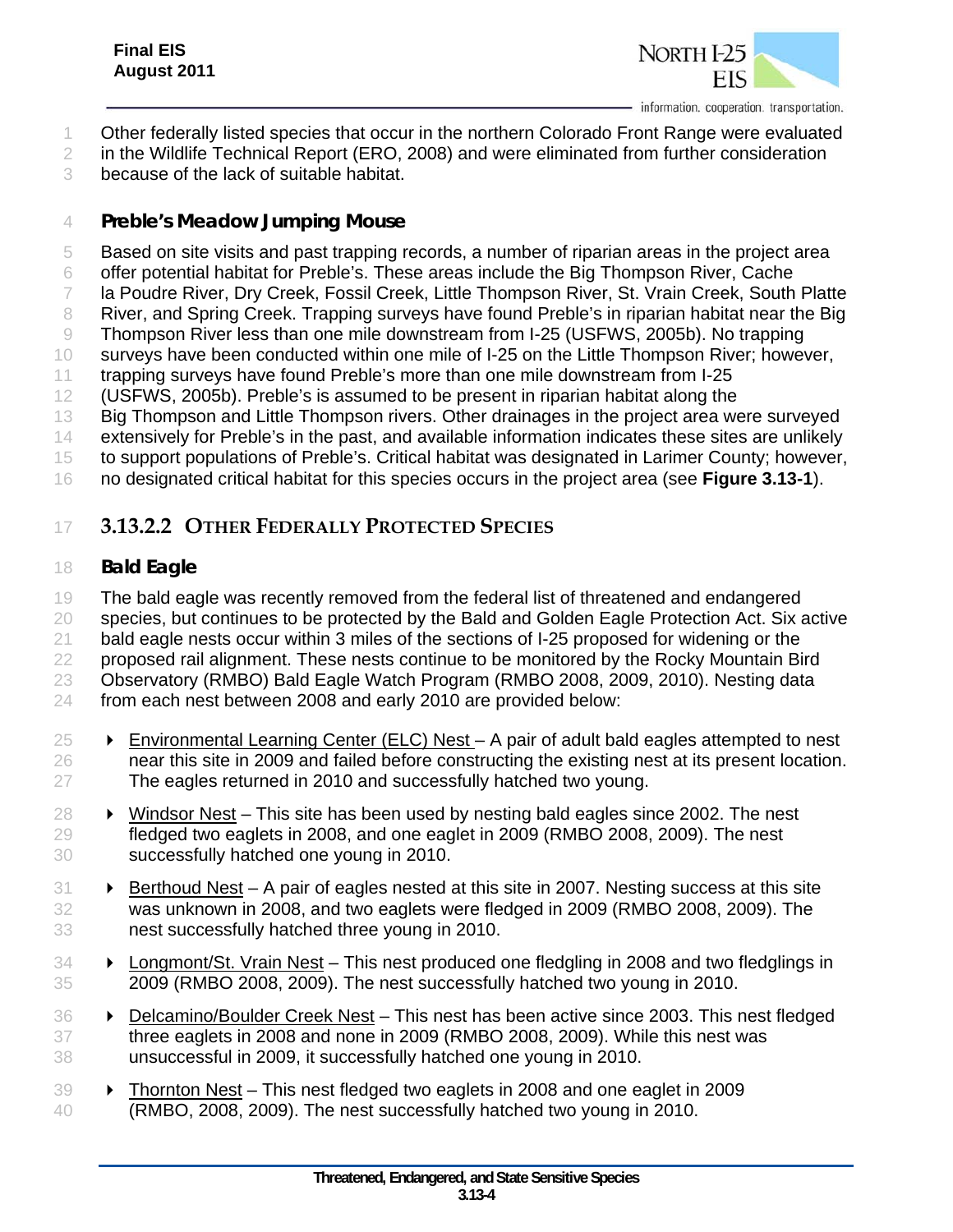

- In addition to the six nest sites, a pair of bald eagles has been observed exhibiting courtship
- and prebreeding behavior in the northeast section of Fossil Creek Reservoir (RMBO, 2010)
- (**Figure 3.13-1**).

CDOW mapping shows another active nest approximately 0.5 mile northwest of the

- intersection of Highway 60 and Larimer County Road 17 (NDIS, 2010). This site is
- approximately 1.5 miles west of the proposed rail line and is occupied by golden eagles rather
- than bald eagles. This nest had successfully produced young golden eagles every year for at
- 8 least six years as of 2006 (Ryel pers. comm., 2006).

 CDOW defines bald eagle roost sites as groups of trees or individual trees used by less than 10 15 eagles for diurnal and/or nocturnal perches. CDOW defines communal roost sites as groups of trees or individual trees used by more than 15 eagles for diurnal and/or nocturnal perches. CDOW has identified roost sites at several locations adjacent to or within 1 mile of the project area (see **Figure 3.13-1**). These sites are:

- **Fossil Creek Reservoir Communal Roost.** CDOW has mapped a communal roost site at Fossil Creek Reservoir about 0.5 mile west of I-25 (NDIS, 2006). CDOW considers the reservoir as a whole when mapping the limits of the roost. CDOW extends the roost 17 boundary about 0.25 mile from the edge of the reservoir, not including Swede Lake, 18 because most of the larger trees surrounding the reservoir are used by eagles in winter. 19 Specific roost locations and levels of use can vary depending on prey availability, weather, and other factors.
- **St. Vrain Creek and Boulder Creek Roost.** CDOW has mapped as a bald eagle roost site the section of St. Vrain Creek from west of US 287 to east of I-25, and the section of 23 Boulder Creek from the confluence of Boulder Creek with St. Vrain Creek upstream to a point about five miles from the confluence. This area was active as a winter roost in February and March 2005 (ERO, 2008).
- **Boulder Creek Communal Roost.** A communal roost site is about 3 miles southwest of 27 the intersection of I-25 and SH 119 on Boulder Creek (NDIS, 2006).

# **3.13.2.3 STATE-LISTED THREATENED, ENDANGERED, AND SPECIES OF SPECIAL CONCERN**

 State threatened, endangered, and species of special concern with potentially suitable habitat in the regional study area are listed in **Table 3.13-3** and **Table 3.13-4** and are described below. CRS 33 states that it is unlawful for any person to take, possess, transport, export, process, sell or offer for sale, or ship and for any common or contract carrier to knowingly transport or receive for shipment any species or subspecies of wildlife appearing on the state list of threatened and endangered wildlife (CRS Ann. §§ 33-2-105). While species of special concern are not protected by CRS 33, CDOT is committed to their conservation. Some state- listed species were dropped from further consideration because of the lack of suitable habitat (ERO, 2008).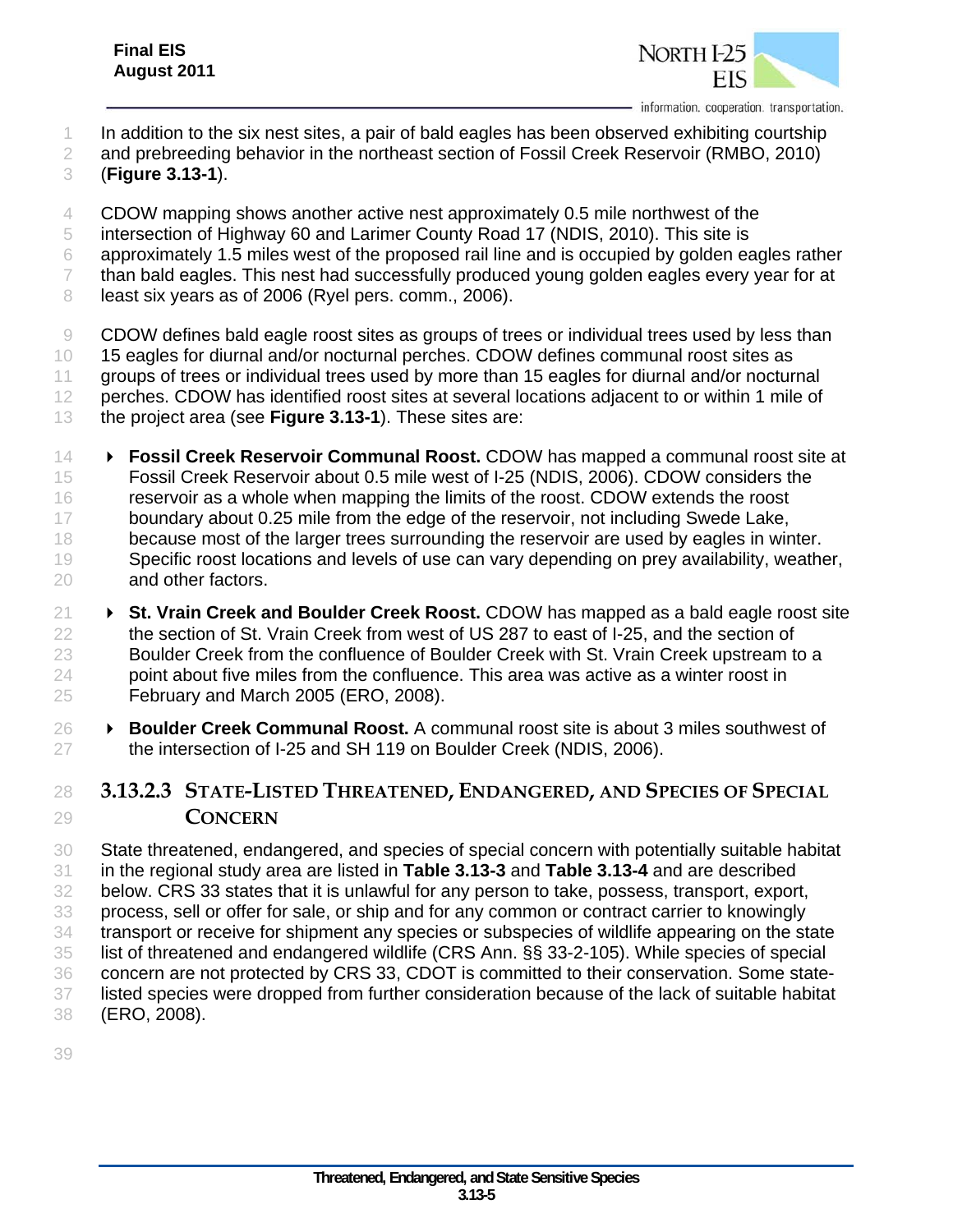

1 **Figure 3.13-1 Bald Eagle Roost/Nests and Possible Preble's Meadow Jumping Mouse**  2 **Habitat in the Regional Study Area** 



3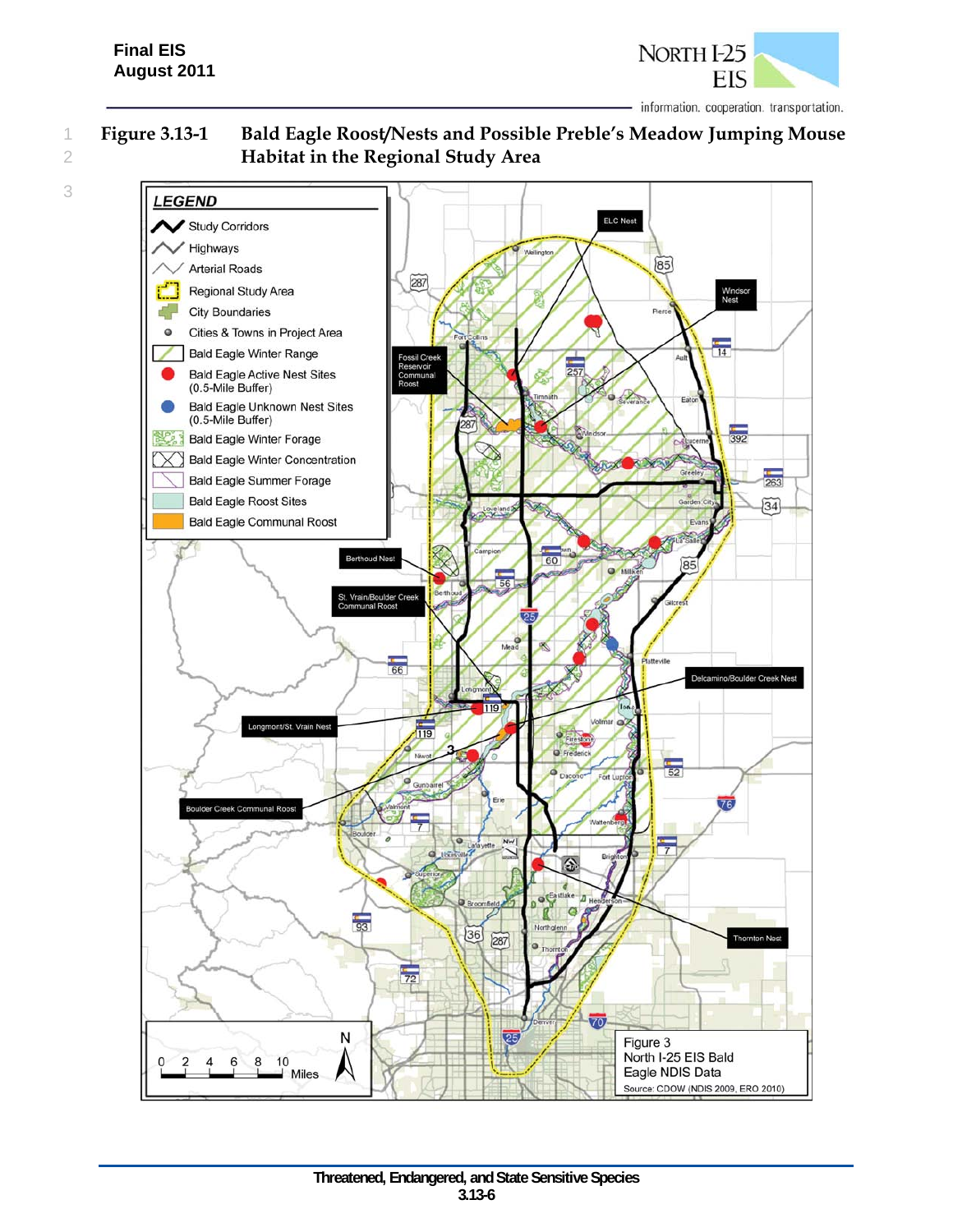

## 1 **Table 3.13-3 State Threatened, Endangered, and Species of Special Concern**  2 **Potentially Occurring in the Regional Study Area (Terrestrial)**

| <b>Common</b><br><b>Name</b> | <b>Scientific</b><br><b>Name</b> | Status*                    | <b>Habitat</b>                                                                                                                                                                                        | <b>Potential to Occur in</b><br>North I-25 Project Area                                                                                                                                                                                                                          |
|------------------------------|----------------------------------|----------------------------|-------------------------------------------------------------------------------------------------------------------------------------------------------------------------------------------------------|----------------------------------------------------------------------------------------------------------------------------------------------------------------------------------------------------------------------------------------------------------------------------------|
| <b>Mammals</b>               |                                  |                            |                                                                                                                                                                                                       |                                                                                                                                                                                                                                                                                  |
| Black-tailed<br>prairie dog  | Cynomys<br>ludovicianus          | <b>SC</b>                  | Open space and vacant<br>land                                                                                                                                                                         | Known to occur throughout the<br>project area                                                                                                                                                                                                                                    |
| Swift fox                    | Vulpes velox                     | <b>SC</b>                  | Shortgrass prairie                                                                                                                                                                                    | Potentially occurs east of I-25 in<br>Larimer and Weld counties                                                                                                                                                                                                                  |
| Townsend's<br>big-eared bat  | <b>Plecotus</b><br>townsendii    | <b>SC</b>                  | Caves and mineshafts,<br>urban areas, and<br>riparian areas                                                                                                                                           | Potentially occurs in urban areas<br>and riparian areas                                                                                                                                                                                                                          |
| <b>Birds</b>                 |                                  |                            |                                                                                                                                                                                                       |                                                                                                                                                                                                                                                                                  |
| Western<br>burrowing owl     | Athene<br>cunicularia            | <b>ST</b>                  | Nests in prairie dog<br>colonies                                                                                                                                                                      | Known to occur in the prairie dog<br>colony at US 34 and SH 257;<br>possibly occurs in other prairie<br>dog colonies                                                                                                                                                             |
| Ferruginous<br>hawk          | <b>Buteo regalis</b>             | <b>SC</b>                  | Nests in grasslands<br>and often forages in<br>prairie dog colonies                                                                                                                                   | Likely to occur in prairie dog<br>colonies in winter                                                                                                                                                                                                                             |
| <b>Great blue</b><br>heron   | Ardea<br>herodius                | $\overline{\text{None}}^1$ | Nests in colonies in<br>groves of trees on<br>major rivers and<br>reservoirs, and forages<br>in all aquatic habitats                                                                                  | Known to occur; three heron<br>nesting areas occur in or near<br>the project area                                                                                                                                                                                                |
| Mountain<br>Plover           | Charadrius<br>montanus           | $\overline{SC}$            | Open, flat tablelands<br>and shortgrass prairie<br>vegetation (<6 inches);<br>breeds in areas with<br>30% bare ground,<br>including grazed<br>grasslands, fallow<br>fields, and prairie dog<br>towns. | Unlikely - very little suitable<br>habitat for mountain plovers<br>occurs in the project area;<br>plovers are vulnerable to human<br>and vehicle disturbance and<br>there are no recent records of<br>breeding mountain plovers in the<br>project area along any<br>alternative. |
| <b>Reptiles/Amphibians</b>   |                                  |                            |                                                                                                                                                                                                       |                                                                                                                                                                                                                                                                                  |
| Common<br>gartersnake        | Thamnophis<br>sirtalis           | <b>SC</b>                  | Streams, ditches, and<br>ponds                                                                                                                                                                        | Known to occur on major<br>streams and rivers and other<br>aquatic habitats in the project<br>area                                                                                                                                                                               |
| Northern<br>leopard frog     | Rana pipiens                     | <b>SC</b>                  | Streams, lakes, ponds,<br>marshes, and wet<br>meadows                                                                                                                                                 | Known to occur in Cache<br>la Poudre, Big Thompson,<br>St. Vrain, and South Platte<br>drainages                                                                                                                                                                                  |

\*Key to CDOW species ranking system:

SC ... Special Concern

ST ... State Threatened

 $1$ Great blue huron is not listed on the state list, but is protected by the MBTA.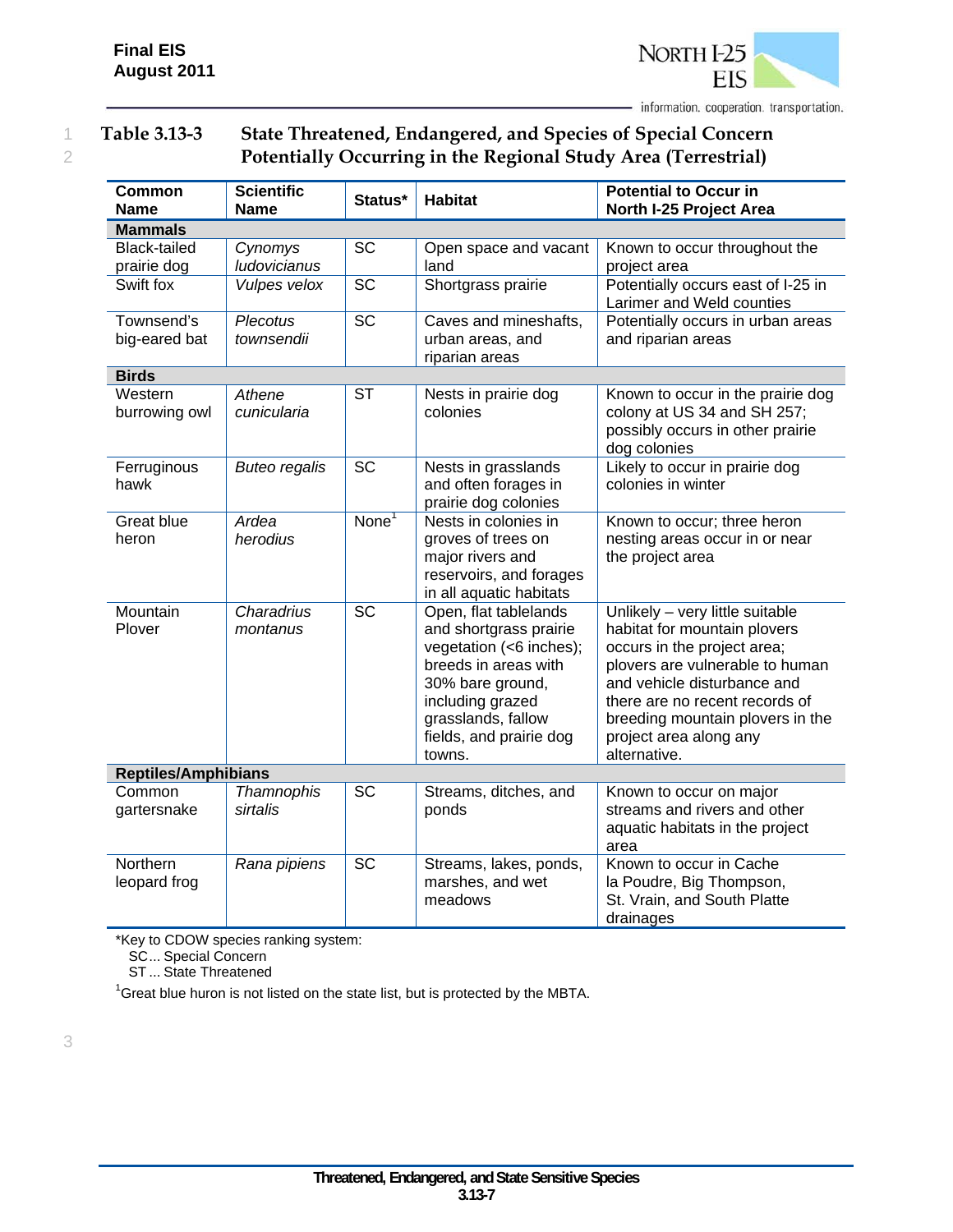

## 1 **Table 3.13-4 State Threatened, Endangered, and Species of Special Concern**  2 **Potentially Occurring in the Regional Study Area (Aquatic)**

| <b>Common Name</b>     | <b>Scientific</b><br><b>Name</b> | Status*   | <b>Habitat</b>                                                                                                                                                   | <b>Potential to Occur in</b><br>North I-25 Project Area                                                        |
|------------------------|----------------------------------|-----------|------------------------------------------------------------------------------------------------------------------------------------------------------------------|----------------------------------------------------------------------------------------------------------------|
| <b>Fish</b>            |                                  |           |                                                                                                                                                                  |                                                                                                                |
| Common shiner          | Notropis<br>cornutus             | <b>SE</b> | Cool, clear streams<br>with moderate gradient,<br>gravelly bottoms, and<br>shady areas                                                                           | Known to occur in St. Vrain<br><b>Creek and South Platte River</b>                                             |
| Brassy minnow          | Hybognathus<br>hankinsoni        | <b>ST</b> | Cool, clear streams<br>with abundant aquatic<br>vegetation and mud or<br>gravel substrate                                                                        | Known to occur in Cache<br>la Poudre River, Fossil Creek,<br>St. Vrain Creek, and South<br><b>Platte River</b> |
| lowa darter            | Etheostoma<br>exile              | <b>SC</b> | Lakes with rooted<br>aquatic vegetation and<br>streams with cool, clear<br>water, undercut banks,<br>and vegetation<br>extending from the<br>bank into the water | Known to occur in Cache<br>la Poudre and Big Thompson<br>rivers, and St. Vrain Creek                           |
| Stonecat               | Noturus flavus                   | <b>SC</b> | Streams with strong<br>current and rubble,<br>rocks, or woody debris                                                                                             | Known to occur in St. Vrain<br>Creek                                                                           |
| <b>Invertebrates</b>   |                                  |           |                                                                                                                                                                  |                                                                                                                |
| Cylindrical papershell | Anodontoides<br>ferussacianus    | SC        | Mud and sand in small<br>creeks                                                                                                                                  | Potentially occurs in small<br>streams in the project area                                                     |

\*Key to CDOW species ranking system:

SE .. State Endangered

ST .. State Threatened

SC .. Special Concern

*Sources: CDOW, 20010; NDIS, 2010.* 

## 3 **3.13.2.4 OTHER SENSITIVE WILDLIFE SPECIES**

4 A rare stonefly (*Mesocapnia frisoni*) is the only CNHP-listed species with potentially suitable

5 habitat in the regional study area (ERO, 2007). In Colorado, this species is known to occur

6 only in the Little Thompson River (CNHP, 2005). In the project area, the stonefly is known to

7 occur in the reach of the Little Thompson River that includes the crossing at US 287 and the

8 Burlington Northern/Santa Fe (BNSF) Railway (CNHP, 2005).

#### 9 **3.13.2.5 THREATENED AND ENDANGERED PLANT SPECIES**

10 The USFWS (2006) has identified the Colorado butterfly plant (*Gaura neomexicana subsp.* 

11 *Coloradensis*) and ULTO (*Spiranthes diluvialis*) as potentially occurring in all counties within

12 the regional study area (see **Table 3.13-5**). As such, field surveys were conducted during the

13 summer/fall of 2005 and 2006 to assess if populations of these species or potential habitat for

14 these species existed in the project area.

15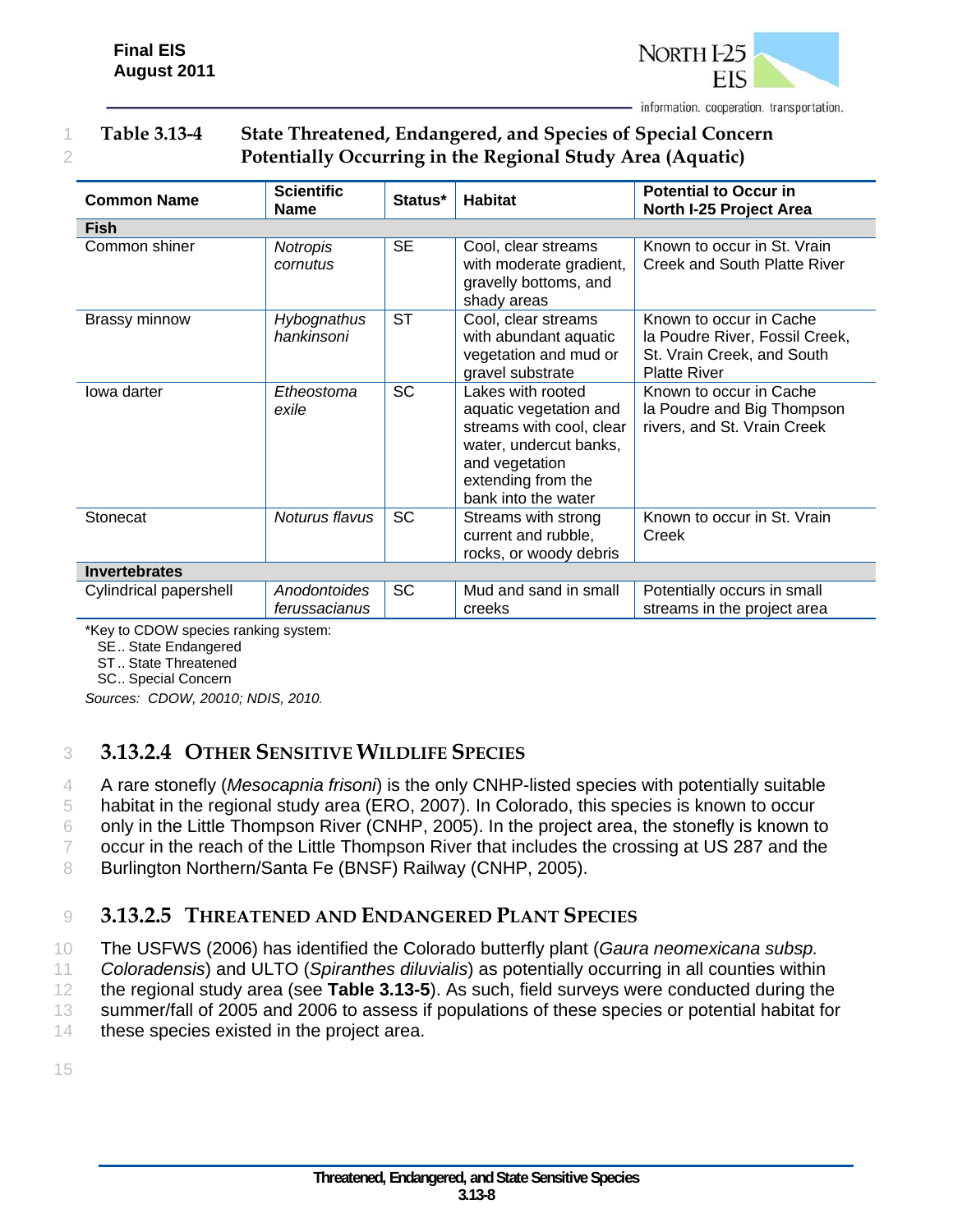

### 1 **Table 3.13-5 Federally Listed Threatened and Endangered Plant Species Potentially**  2 **Occurring in the Regional Study Area**

| <b>Common Name</b>            | <b>Scientific</b><br><b>Name</b>               | Status*   | <b>Habitat</b>                                                                                                       | Acres of<br><b>Existing</b><br><b>Potential Habitat</b> |
|-------------------------------|------------------------------------------------|-----------|----------------------------------------------------------------------------------------------------------------------|---------------------------------------------------------|
| Colorado butterfly<br>plant   | Gaura<br>neomexicana<br>subsp.<br>coloradensis | FT.       | Zone between wetlands and<br>upland prairies in subirrigated<br>drainage bottoms of active,<br>meandering streambeds | 5.01 acres                                              |
| Ute ladies'-tresses<br>orchid | <b>Spiranthes</b><br>diluvialis                | <b>FT</b> | Open riparian areas, floodplains,<br>and alluvial meadows                                                            | 19.19 acres                                             |

\*Status key

FT .... Federally listed as threatened *Sources: USFWS, 2010.*

#### 3 *Colorado Butterfly Plant*

4 The Colorado butterfly plant (CBP) is a perennial evening primrose that is approximately 20 to

5 32 inches in height with reddish, pubescent stems and a narrow, elongated inflorescence of

6 white flowers, which turn pink or reddish with age. The primary habitat for this species is

7 generally 5,000 to 6,400 feet in elevation in a zone between wetlands and upland prairie in the

8 subirrigated, alluvial soils of drainage bottoms with an active, meandering stream.

9 Potential habitat for CBP was identified within riparian areas along the St. Vrain, Little

10 Thompson, Big Thompson, and Cache la Poudre rivers where these drainages are crossed by

11 I-25 or the proposed commuter rail alignment; however, no populations or individuals of this

12 species were observed during field surveys.

#### 13 *Ute Ladies'-tresses Orchid*

14 The ULTO is a perennial, terrestrial orchid characterized by 8- to 20-inch stems, a thick

15 tuberous root system, narrow leaves, and a white flowering stalk. The stalk is comprised of a

16 spike arrangement at the top of the stem with few to many small white or ivory flower clusters.

17 The primary habitat for ULTO is typically found in elevations below 6,500 feet in open riparian

18 areas, alluvial meadows, floodplains of perennial streams, and edges of springs and lakes.

19 Potential habitat for ULTO was identified in riparian habitat along the St. Vrain, Little

20 Thompson, Big Thompson, and Cache la Poudre rivers where these drainages are crossed by

21 I-25 or the proposed commuter rail alignment. These sites are within the 100-year floodplain of

22 tributaries to the South Platte River and are described in greater detail in the BA.

23 Wetlands in Boulder County also are considered potential ULTO habitat, and potential habitat

24 was identified at an unnamed ditch at SH 66 and North 115th Street, Ish Ditch at the BNSF

- 25 alignment, and a site with wetlands on the BNSF alignment near the Divide Reservoir in
- 26 Boulder County. No ULTO populations or individuals were observed during field surveys.

27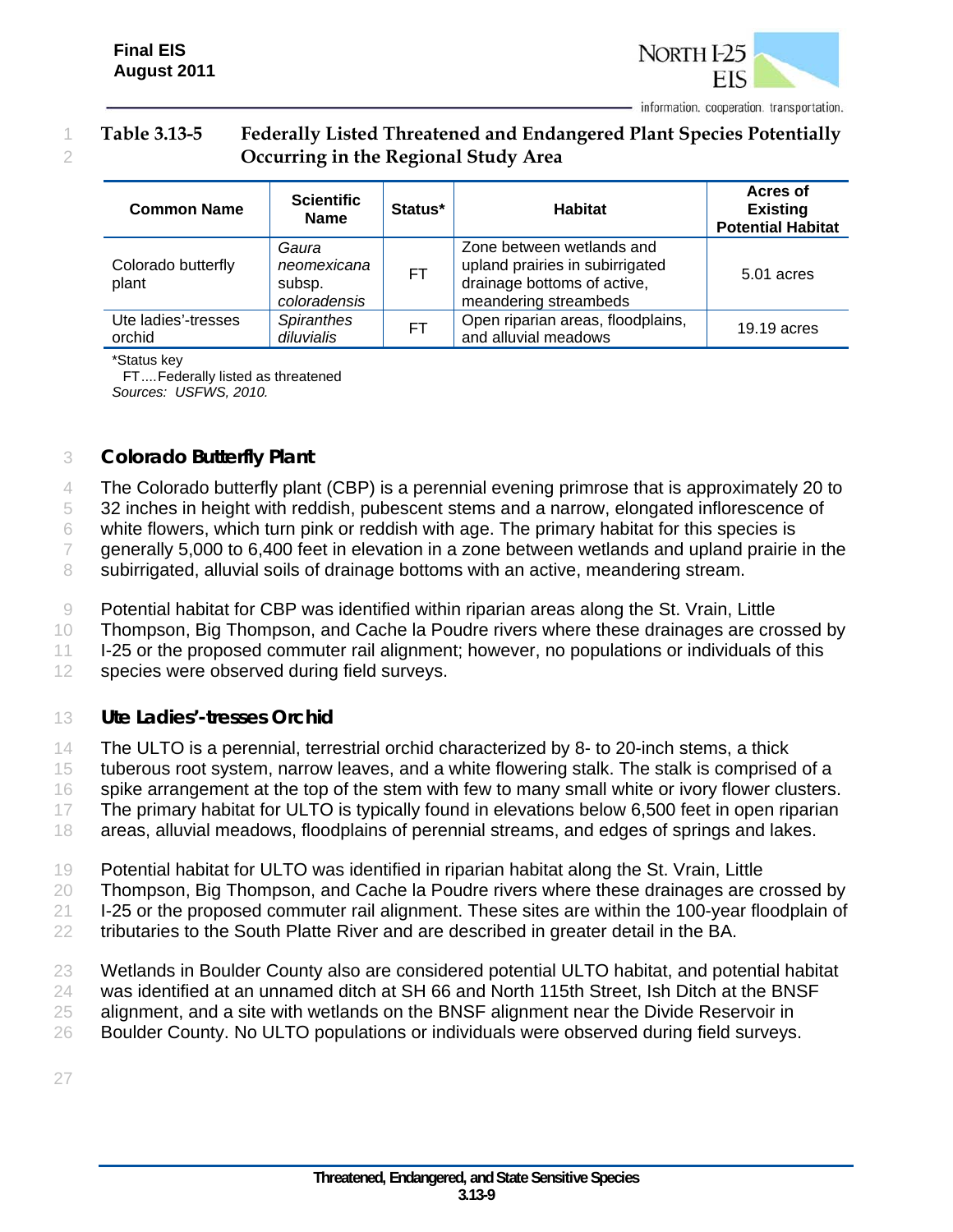

# **3.13.3 Environmental Consequences**

2 This section describes the consequences of the No-Action Alternative and Package A,

 Package B, and the Preferred Alternative to federally listed threatened and endangered species; state-listed threatened, endangered, and species of concern; and other sensitive

species.

 Given the large scale of the project, and the large size of the regional study area, effects were estimated on a broad scale using data from a variety of sources including USFWS, CDOW, 8 and project-specific data collected by CDOT contractors. Direct effects to sensitive species or their habitat were quantified where possible by measuring acres of habitat within the project limits of disturbance using Geographic Information System (GIS) overlays.

- **Preble's Habitat.** Effects to Preble's habitat were estimated by assuming that Preble's is 12 present in riparian habitat within 1 mile upstream and downstream of known capture sites. Riparian vegetation was defined based on vegetation data (**Section 3.10** *Vegetation*).
- **Bald Eagle Habitat.** Effects to bald eagle habitat were estimated based on the number of 15 nests within 0.5 mile of the project area and the acreage of summer or winter forage areas within the project area affected by a given project component.
- **Platte River Species Habitat.** Given the absence of suitable habitat in the regional study 18 area, none of the alternatives would have direct effects on the whooping crane, least tern, piping plover, pallid sturgeon, or western prairie fringed orchid (*Platanthera praeclara)*.

 Depletions to the Platte River system due to CDOT activities are addressed by the State of Colorado's participation in the South Platte Water Related Activities Program (SPWRAP) through the "Memorandum of Agreement for Implementation and Operation of the Colorado Portion of the Platte River Recovery Implementation Plan (PRRIP)" (SPWRAP, 2009). All water depletions are considered an adverse effect to four downstream species (whooping crane, interior least tern, piping plover, and pallid sturgeon).

- With regard to possible effects from water depletions to the Platte River system, potential project elements that could result in depletions include:
- **Detention facilities**
- **Dust abatement activities**
- Wetland mitigation
- 31 > Structure backfill
- 32 Embankment and ABC Compaction
- Concrete needed for roadway, slope paving, embankments, inlets, guardrails, sidewalks, and curb and gutter
- Because the amount of water to be used cannot be anticipated at the EIS level of project
- development, a PRRIP template biological assessment will be submitted to the USFWS during
- project-specific Section 7 consultation with the USFWS. Project-specific biological
- assessments will estimate the water usage for that particular phase or project. Following
- consultation and the USFWS's issuance of a biological opinion, project-level depletions will be monitored annually by FHWA/CDOT and reported to the USFWS.
	-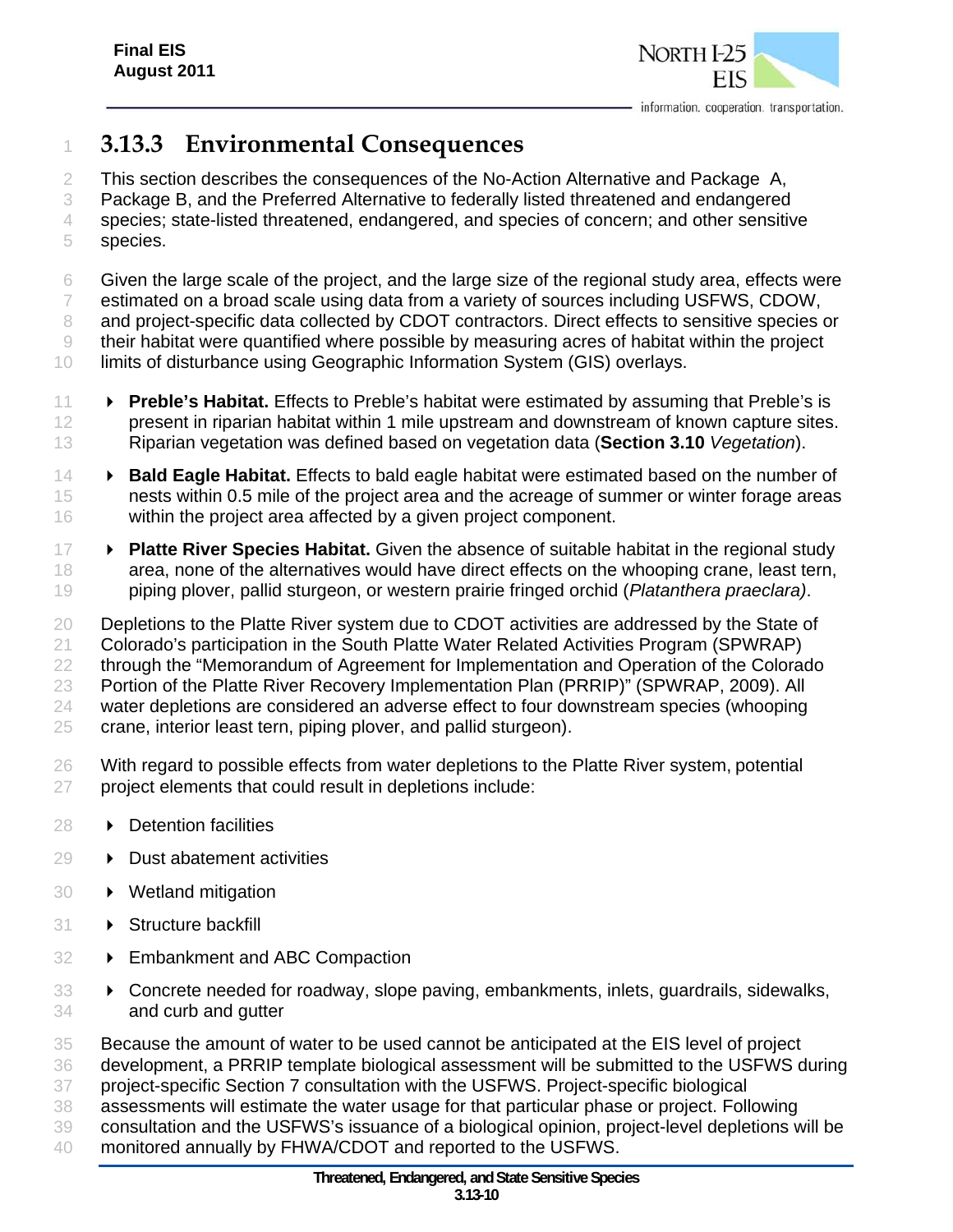

- 1 In the meantime for this EIS, water usage resulting from the construction of Package A,
- 2 Package B and all three phases of the Preferred Alternative were estimated based on the
- 3 current level of design for the various components of the alternatives (see **Table 3.13-6**).
- 4 These components included, as appropriate, embankment, roadway, bridge structures,
- 5 retaining walls, sound walls, general construction water, express bus stations, commuter bus
- 6 stations, commuter rail stations access roads, at-grade crossings, and maintenance facilities.
- 7 The estimates are for the entire construction phase of each alternative. The following
- 8 assumptions were made for the construction process and construction items that would require 9 water use:
- 10 > Five feet of embankment per square yard of pavement. Detailed earthwork calculations are 11 not available at the current level of highway design, so this assumption was made by 12 comparing the overall length of the roadway construction and the number of interchanges 13 that would be reconstructed and arriving at an average height of embankment.
- 14 **Earthwork for the commuter rail was estimated for Package A at the Draft EIS design level** 15 and these values are assumed to be within a similar range for the Preferred Alternative. 16 The earthwork quantities for the double track design for Package A are similar to the single 17 track, passing track and maintenance road design for the Preferred Alternative.
- 18  **The median height for each range of retaining wall heights and an assumed thickness of** 19 one foot was used to calculate the retaining wall areas for both roadway and commuter rail. 20 Roadway sound walls were also assumed to be one-foot thick.
- $21 \rightarrow$  Quantities for aggregate base course for roadway and gravel road for commuter rail were 22 calculated using 133 lb/cf.
- $23 \rightarrow$  The maintenance facilities for bus and rail include construction items for buildings and site 24 work. All site paving is assumed to be eight-inch concrete pavement. The buildings were 25 assumed to have 12-foot high concrete block walls and a four-inch thick concrete slab.
- $26 \rightarrow$  The number of at-grade rail crossings was determined for the commuter rail, but the 27 roadway design for each crossing has not been completed. Quantities were estimated 28 using similar crossing designs from RTD FasTrack projects. The items include concrete 29 pavement, aggregate base course and curb and gutter.
- 30 **Bus and rail station quantities for concrete pavement, sidewalk and curb and gutter were** 31 calculated during design.
- 32 > Concrete truck washout values assume 30 gallons of water for washout of a 10 CY truck.
- 33 > The General Construction Water value was provided by RTD and includes water use for 34 compaction, demolition and dust palliative. The estimate was based on the use of two 4000 35 gallon water trucks per day for the duration of the project. If the commuter rail is 36 constructed as one continuous project the assumption is that it would be a six- year 37 schedule. This same assumption applies to the roadway portion of the project. The bus 38 portion of the project assumes a four-year schedule.
- 39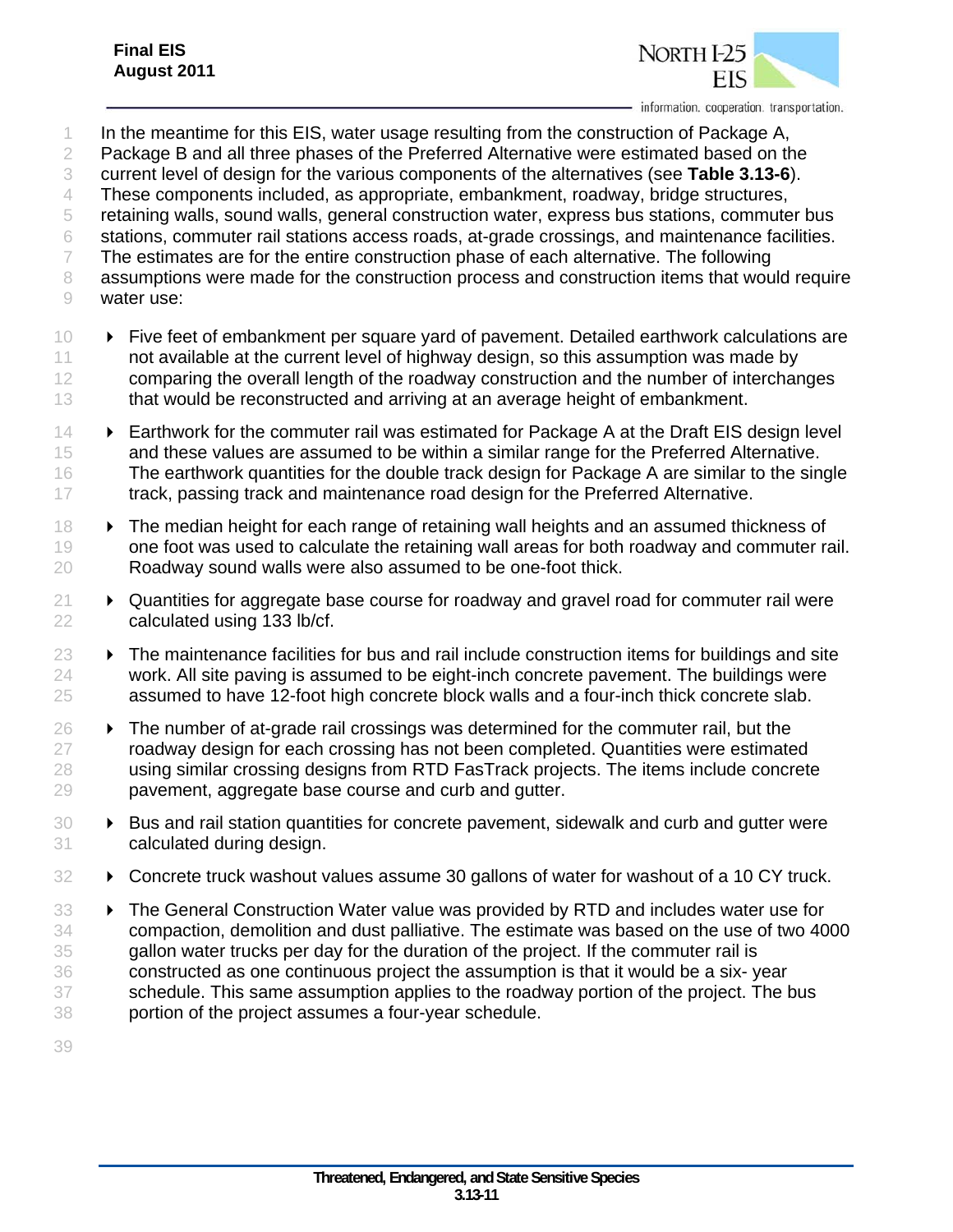

|                      | <b>Water Usage</b><br>(acre feet) |           |                              |         |         |              |  |  |
|----------------------|-----------------------------------|-----------|------------------------------|---------|---------|--------------|--|--|
| <b>ITEM</b>          | Package A                         | Package B | <b>Preferred Alternative</b> |         |         |              |  |  |
|                      |                                   |           | Phase 1                      | Phase 2 | Phase 3 | <b>Total</b> |  |  |
| Highway Improvements | 1,141                             | 1,141     | 321                          | 608     | 212     | 1,141        |  |  |
| <b>Bus</b>           | 20                                | 27        | 14                           | 14      | 0       | 28           |  |  |
| <b>Commuter Rail</b> | 125                               | 0         | 0                            | 35      | 90      | 125          |  |  |
| Total                | 1,286                             | 1,168     | 335                          | 657     | 301     | 1,294        |  |  |

#### **Table 3.13-6 Alternative Water Usage from Construction**

- **Black-Tailed Prairie Dog Habitat.** Effects to black-tailed prairie dogs were quantified based on mapping of prairie dog colonies supplied by CDOW and verified by ERO using current aerial photography and field visits conducted in 2006 and updated in 2010. Effects to other sensitive species often associated with prairie dogs, such as western burrowing owls, were estimated from the effects on prairie dog colonies.
- **Blue Heron Habitat.** Effects on great blue herons were estimated based on data from 8 CDOW, showing known nesting areas for this species (NDIS, 2010).
- **Northern Leopard Frog/Gartersnake Habitat.** Effects to potential habitat for northern leopard frogs and common gartersnakes were estimated by assuming that habitat for these 11 species coincides with wetlands and riparian vegetation. All types of wetland and riparian habitat, including open water, were considered potential habitat for these two species.
- **Sensitive Aquatic Species Habitat.** Effects to sensitive aquatic species, including common shiner, brassy minnow, Iowa darter, stonecat, and cylindrical papershell, were estimated based on acres of impacts to streams where these species are known to occur or have the potential to occur.
- **Colorado Butterfly Plant / Ute Ladies'-tresses Orchid Habitat.** Effects to the CBP and ULTO were identified based on existing areas of potential habitat for these species as identified by the USFWS and through the habitat assessments conducted in 2006.
- **3.13.3.1 NO-ACTION ALTERNATIVE**
- The No-Action Alternative includes major and minor structure rehabilitation, replacement or rehabilitation of existing pavement, and minor safety modifications by 2030. These are actions that would take place regardless of whether any of the proposed improvements in 24 Packages A, B, and the Preferred Alternative occur. The No-Action Alternative is described in detail in **Chapter 2** *Alternatives*.
- 26 The No-Action Alternative would not affect threatened and endangered species. Existing conditions, described in **Section 3.13.2**, would continue. However, with increasing traffic volumes and continuing commercial and residential development in the project area, some effects to threatened, endangered, and special concern species would be expected. Effects from existing traffic volumes would include mortality from vehicle collisions and disturbance from vehicle lights and noise. With increasing traffic and congestion, roadway pollution and sediment runoff may increase, which could eliminate sections of potential habitat and
-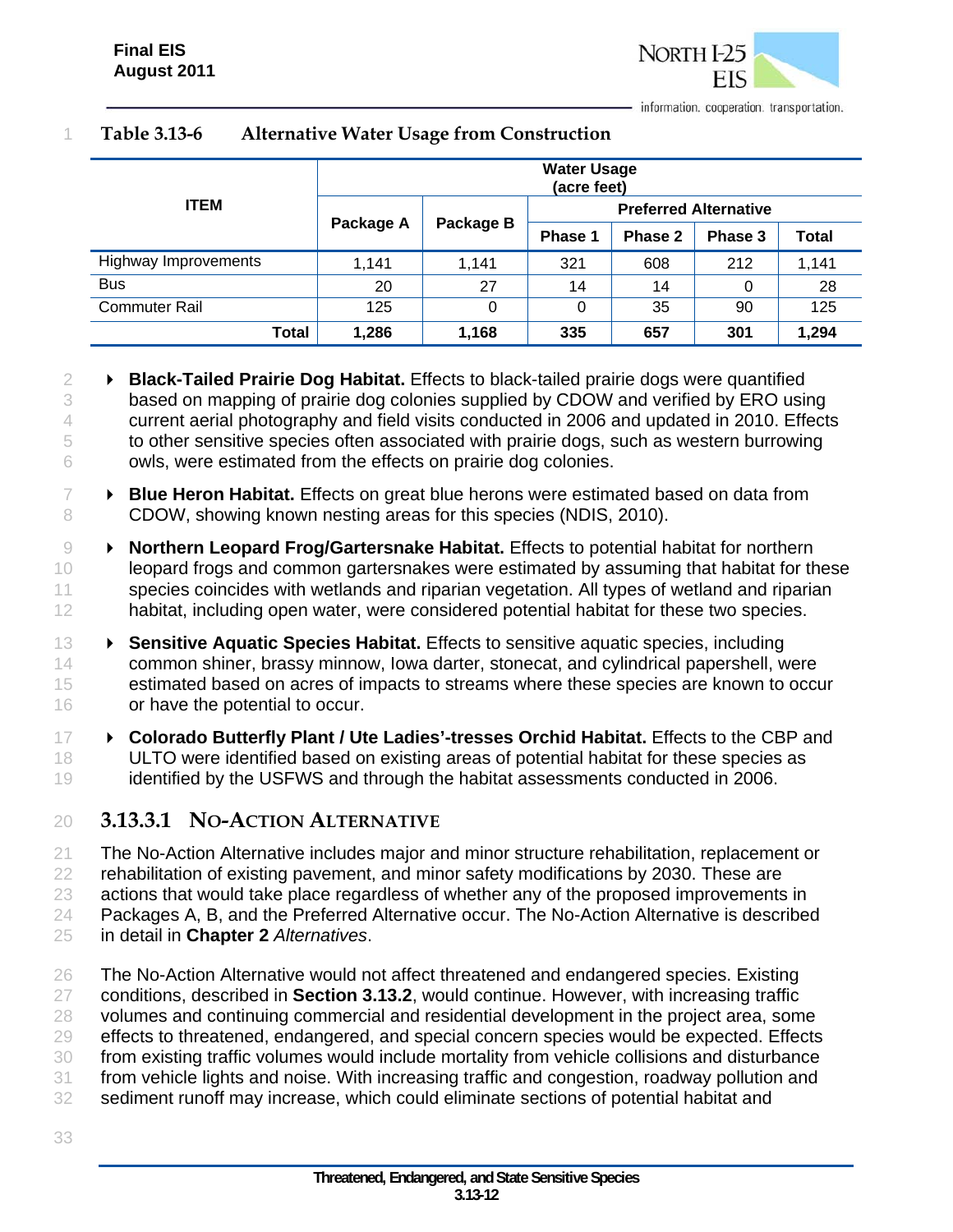

- increase the possibility for noxious weed invasions. Existing habitat fragmentation due to
- 2 I-25 would continue. Effects from continued development would include the direct loss of
- habitat and increasing habitat fragmentation from development.

# **3.13.3.2 PACKAGE A**

- Package A includes construction of additional general purpose and auxiliary lanes on I-25,
- construction and implementation of a commuter rail, and implementation of commuter bus
- service. The alternatives are described in detail in **Chapter 2** *Alternatives*. A discussion of
- 8 impacts for each Package A component is provided below.

#### *Highway Components*

- Overall, the effects to threatened and endangered species from Package A highway
- 11 components would result primarily from road widening, replacement and construction of
- 12 new bridges, and installation of new lights. The types of effects from highway components
- include habitat loss, habitat fragmentation, disturbance during construction, and increased
- mortality from collisions with vehicles. Most disturbances would occur in permanently
- degraded areas such as mowed ROW adjacent to the existing highway.

 **Preble's Meadow Jumping Mouse.** Package A highway components A-H2 and A-H3 would disturb approximately 0.81 acre of riparian habitat that provides potential occupied habitat for Preble's at the Big Thompson and Little Thompson rivers. The temporary disturbance to riparian habitat during bridge replacement at these two rivers could affect 20 Preble's habitat on these drainages. Direct effects to Preble's could include the loss of potential habitat, mortality from crushing by construction equipment, or disruption of hibernation during winter. Any new street lights near bridges could increase the susceptibility of Preble's to predation. Indirect effects could include increased habitat fragmentation and decreased use of the area as a movement corridor due to the increased width of I-25 bridge crossings of the Big Thompson and Little Thompson rivers. Based on the information above, Package A highway components may affect Preble's or its occupied habitat. Conservation measures developed in coordination with USFWS would ensure this 28 alternative would not adversely affect Preble's or its habitat.

- Potential direct effects to Preble's habitat from Package A, Package B, and the Preferred Alternative are summarized in **Table 3.13-7**.
- **Bald Eagle.** Package A highway components would potentially affect bald eagle nests, roosts, and foraging habitat:
- 33 > Current data indicate that the new ELC nest occurs within 0.42 mile of the Package A highway components as of the 2009 – 2010 breeding season; A breeding pair of bald eagles attempted to nest at this location in 2009 and failed. In 2010, the pair established a new nest 0.47 mile from the existing I-25 corridor and within 0.42 mile of the proposed highway improvements in Package A. The nest is on property owned by the Box Elder Water and Sanitation District, and was selected by the eagles despite extensive human activities consisting of regular train traffic on the nearby railroad tracks, aggregate mining and restoration, traffic on I-25 and local roads, and recreational activities along the river. The CDOW recommends buffers and seasonal restrictions within 0.5 mile of an active bald eagle nest from November 15 to July 31. However, CDOW also recognizes that buffers can be altered based on site-specific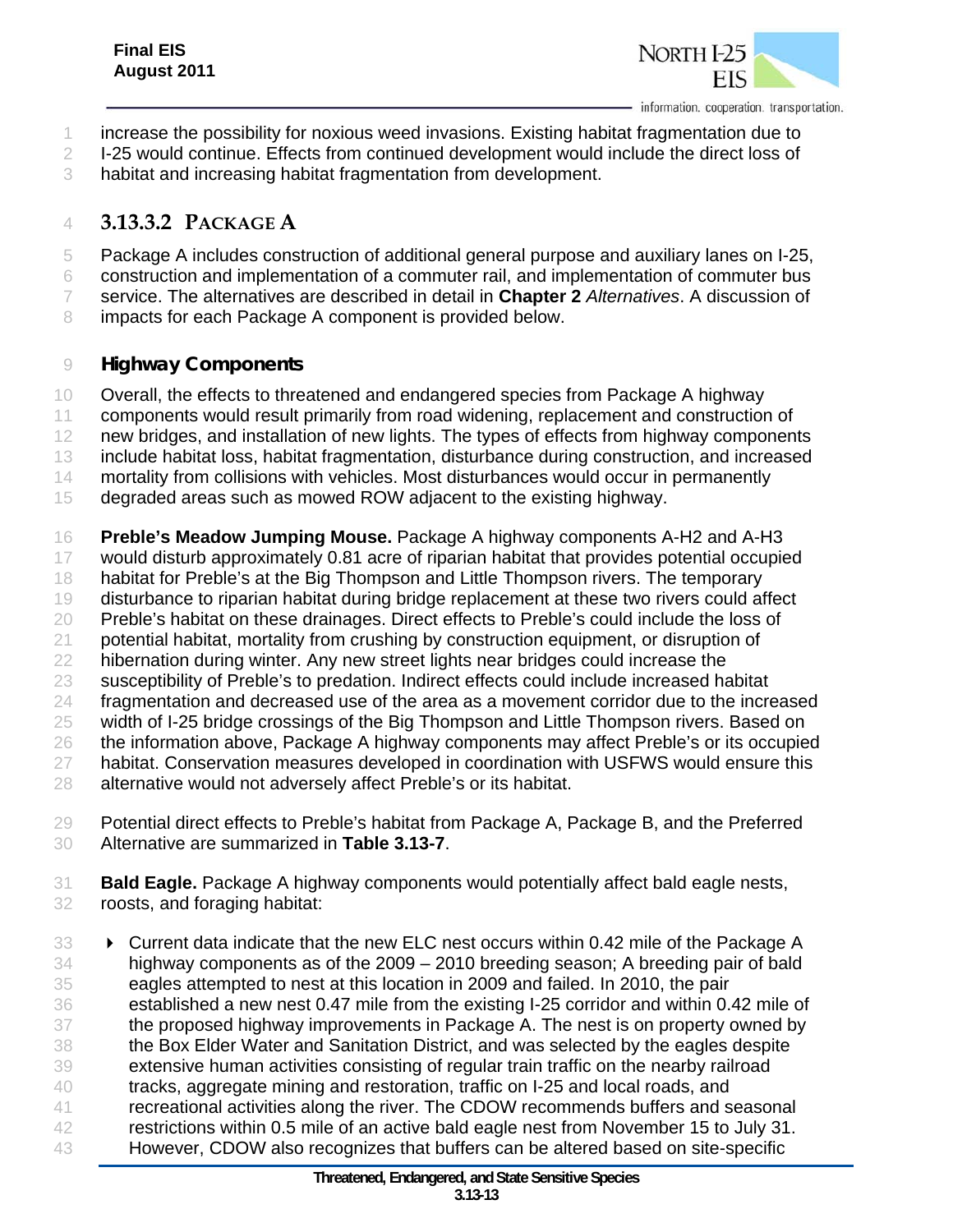

 conditions, such as vegetation screening and individual tolerances to disturbance. The 2 bald eagles at the ELC nest initiated a nest and began breeding activities, and successfully fledged two young, in the midst of extensive human activities described above, indicating a high level of tolerance for existing levels of activity and human disturbance. Package A highway components would also be partially buffered by topography and vegetation. Other new breeding pairs of bald eagles could also construct nests within 0.5 mile of the project area in the future, or a pair of eagles using 8 one of the existing nests could relocate to a new nest closer to the project area. If construction activities occur within 0.5 mile of an active nest during the courting or breeding season, the effects could include behavioral disturbance and potential nest abandonment.

- **Package A highway components would affect 186.50 acres of bald eagle foraging**  habitat. Bald eagles frequently forage in prairie dog colonies and riparian areas along major streams and rivers in the project area, especially in winter. Long-term impacts include the loss of foraging habitat from road widening or other project components.
- Potential direct effects to bald eagle forage habitat from Package A, Package B, and the Preferred Alternative are summarized in **Table 3.13-8**.

 **Black-Tailed Prairie Dog.** Package A highway components would directly affect 45.22 acres of black-tailed prairie dog colonies. Direct effects to black-tailed prairie dogs could include being crushed by machinery or being displaced during construction. Implementation of CDOT's prairie dog policy would result in avoidance or minimization of most impacts to prairie dogs, especially direct mortality due to construction (CDOT, 2009). Prairie dogs would also be indirectly affected by the loss of habitat within the highway ROW as a result of construction and habitat fragmentation. The effects to occupied prairie dog habitat from Packages A, B, and the Preferred Alternative are shown in **Table 3.13-9**.

 **Western Burrowing Owl.** Package A highway components would affect 45.22 acres of prairie dog colonies, which could indirectly affect burrowing owls because prairie dog colonies provide potential nesting habitat for this species. Direct effects to burrowing owls could include being forced to abandon their nests if construction occurs during the time the owls are present in Colorado from March 1 to October 31, or during the nesting season from April 1 to July 31 (CDOW, 2008). No burrowing owls are known to nest in the project area associated with Package A highway components. For the purposes of comparing impacts between packages, the impacts to prairie dog colonies are considered representative of potential impacts to burrowing owl habitat. The effects to occupied prairie dog habitat from Package A, Package B, and the Preferred Alternative are shown in **Table 3.13-9**.

- **Great Blue Heron.** Package A highway components would not result in direct effects to great blue heron nesting areas because no impacts would occur within the 500-meter (0.31-mile) buffer from the edge of great blue heron nesting areas recommended by CDOW. Great blue herons would be affected by the loss of foraging habitat in wetland and riparian areas. Impacts 40 to great blue heron foraging areas would be similar to impacts for other riparian species. Indirect impacts could include potential changes in aquatic species composition or abundance 42 that affect the availability of heron prey. Impacts to aquatic resources (and thus impacts to herons) would be small (see **Section 3.7** Water Resources).
-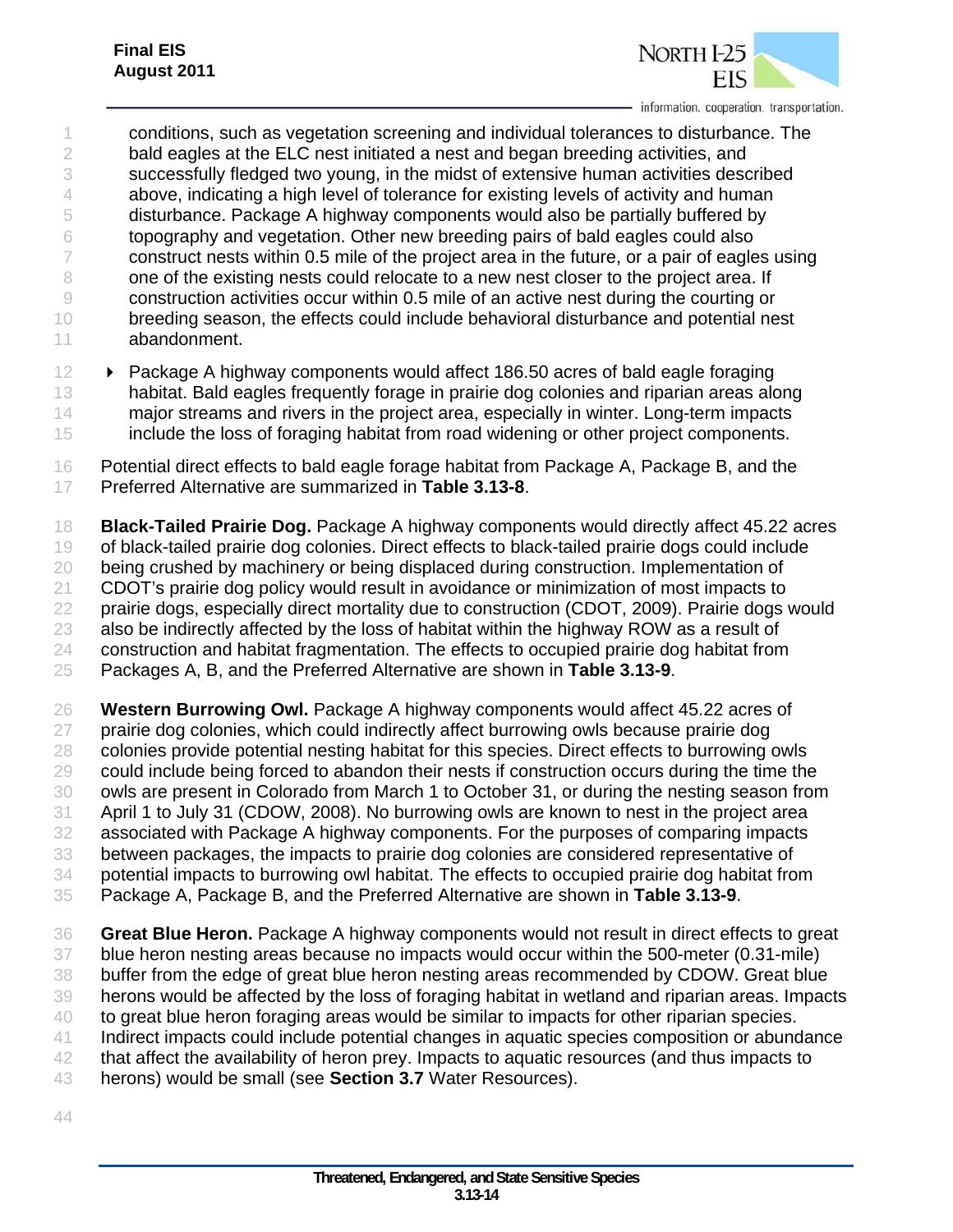

 **Northern Leopard Frog and Common Gartersnake.** Package A highway components would 2 affect 15.90 acres of habitat for northern leopard frogs and common gartersnakes. These two species would be affected by the loss or fragmentation of riparian areas and wetlands as a result of construction. Direct effects could include mortality from being crushed by equipment during construction. Indirect effects could include habitat fragmentation and reduced movement between habitat patches on opposite sides of new or widened bridges or culverts. 7 Indirect effects to these two species would result from temporary declines in water quality from the project, but would be expected to be short-term (see **Section 3.7**). The decline in water quality could suffocate and/or poison the adults, young, and eggs of northern leopard frog and common gartersnake. Direct effects to potential northern leopard frog and common 11 gartersnake habitat from Package A, Package B, and the Preferred Alternative are shown in **Table 3.13-10**. **State Threatened, Endangered, and Special Concern Aquatic Species.** Package A 14 highway components would directly affect 0.30 acre of habitat for state threatened, endangered, and special concern aquatic species such as common shiner, brassy minnow, Iowa darter, stonecat, and cylindrical papershell (**Table 3.13-12**). Potential adverse effects to these species during construction would include the temporary loss of habitat during construction of piers, bridges, and concrete box culverts, and other work within streams. Increased erosion during construction could result in increased sediment loads, which would adversely affect sensitive aquatic species. Working directly in streams would increase sediment loads, which could change water temperature and contribute to direct mortality 22 through crushing individuals or smothering and killing eggs. Working directly in streams could 23 also interfere with seasonal movements of sensitive fish species. These impacts would be 24 short-term and would be mitigated through the use of construction best management practices (BMPs). Increases in traffic could result in increased contaminants in roadway runoff, including 26 deicer, and would increase the risk of accidental spills of hazardous materials, which could affect threatened, endangered, and special concern aquatic species. Package A highway components include construction of new water quality ponds, which would result in an indirect benefit to state threatened, endangered, and special concern aquatic species by improving water quality in streams and water bodies downstream compared to the No-Action Alternative. Constructing new concrete box culverts or lengthening existing culverts would adversely affect sensitive aquatic species by increasing shading or replacing natural streambed with concrete. Stream habitat could be potentially improved through the replacement of existing culverts with

 more numerous culverts or free-spanning bridges. The removal or redesign of drops that act as barriers would also benefit sensitive fish species. Removal of the existing drop structure on St. Vrain Creek just downstream from I-25 is planned as part of the project and would remove a barrier to small fish movement.

 **Other State Threatened, Endangered, and Species of Special Concern.** Potential impacts to other sensitive species (swift fox, Townsend's big-eared bat, and ferruginous hawk) from Packages A, B and the Preferred Alternative highway components are described in **Table 3.13-11**.

 **Colorado Butterfly Plant.** No populations or individuals were observed within the project area during the field surveys; therefore, no direct impacts to this species would be anticipated. However, because 2.25 acres of potential habitat would be disturbed by construction activities, 45 presence/absence surveys will be conducted prior to construction. If this species is found during surveys, conservation measures would be developed in consultation with the USFWS to ensure that this alternative would not adversely affect the Colorado Butterfly plant.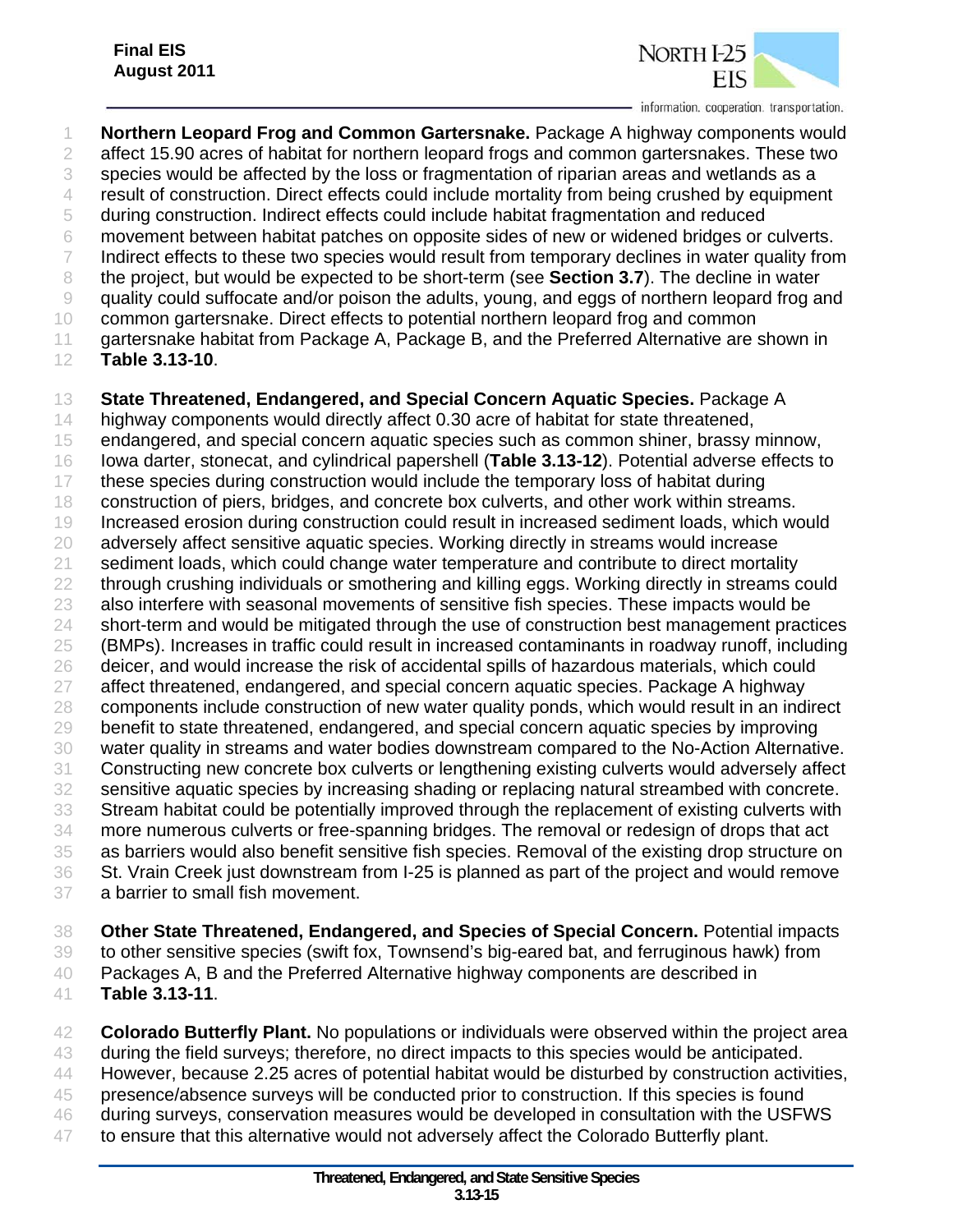

- The addition of a highway lane on either side of the existing roadway would increase
- 2 impervious surfaces, thereby increasing runoff and exposing the surrounding vegetation to
- higher levels of pollutants.
- **Ute Ladies'-tresses Orchid.** No populations or individuals were observed within the project
- area during the field surveys; therefore, no direct impacts to this species would be anticipated.
- However, because 4.15 acres of potential habitat would be disturbed by construction activities,
- 7 presence/absence surveys will be conducted prior to construction. If this species is found 8 during surveys, conservation measures would be developed in consultation with the USFWS
- to ensure that this alternative would not adversely affect the Ute Ladies'-tresses Orchid.

#### *Transit Components*

- Effects to federal- or state-listed threatened and endangered species from the transit
- 12 components of Package A would result primarily from construction of new tracks, replacement
- 13 and construction of new bridges, and construction of other transit facilities such as new transit
- stations and water quality ponds. Most disturbances would occur in permanently degraded
- areas, such as ROW adjacent to the existing tracks, especially for the double-tracked
- commuter rail line using the existing BNSF railroad track plus one new track from Fort Collins
- to downtown Longmont (A-T1). The commuter rail segment from Longmont to the FasTracks
- North Metro end-of-line station in Thornton (A-T2) would consist of a new double-tracked
- 19 commuter rail line and would be next to existing highways in areas that are less disturbed than
- other portions of the project area. Impacts to threatened, endangered, and special concern
- 21 species from the Package A transit components are described below.
- **Preble's Meadow Jumping Mouse.** Package A transit components would not affect occupied Preble's habitat. Although potentially suitable habitat is present along several drainages affected by Package A transit components, there have been no recent captures of Preble's within most of the suitable habitat; therefore, Package A transit components would have no effects to Preble's or its habitat. Potential direct effects to Preble's habitat for Package A, Package B, and the Preferred Alternative are summarized in **Table 3.13-7**. Actual impacts may 28 be different at the time of construction because new data on Preble's distribution may be available in the future. The effects shown in **Table 3.13-7** are representative of the effects that are expected to occur based on currently available data.
- **Bald Eagle.** Package A transit components potentially affect bald eagle nests, roosts, and foraging habitat in the following ways:
- **Current data indicate that no active bald eagle nests occur within 0.5 mile of the Package A**  transit components as of the 2009 – 2010 breeding season; however, several bald eagle nests are known to occur near the project area. New breeding pairs of bald eagles could construct nests within 0.5 mile of the project area in the future, or a pair of eagles using one of the existing nests could relocate to a new nest closer to the project area. If construction activities occur within 0.5 mile of an active nest during the courting or breeding season, the effects could include behavioral disturbance and potential nest abandonment.
- Package A transit component A-T2 could affect the bald eagle roost on St. Vrain Creek. The proposed rail alignment from Longmont to Thornton would run parallel to SH 119 on the north side of the highway, crossing St. Vrain Creek via a new bridge north of SH 119. Approximately 0.08 acre of riparian habitat that provides suitable perching or roosting sites for bald eagles would be directly affected at this location, and 5.05 acres within the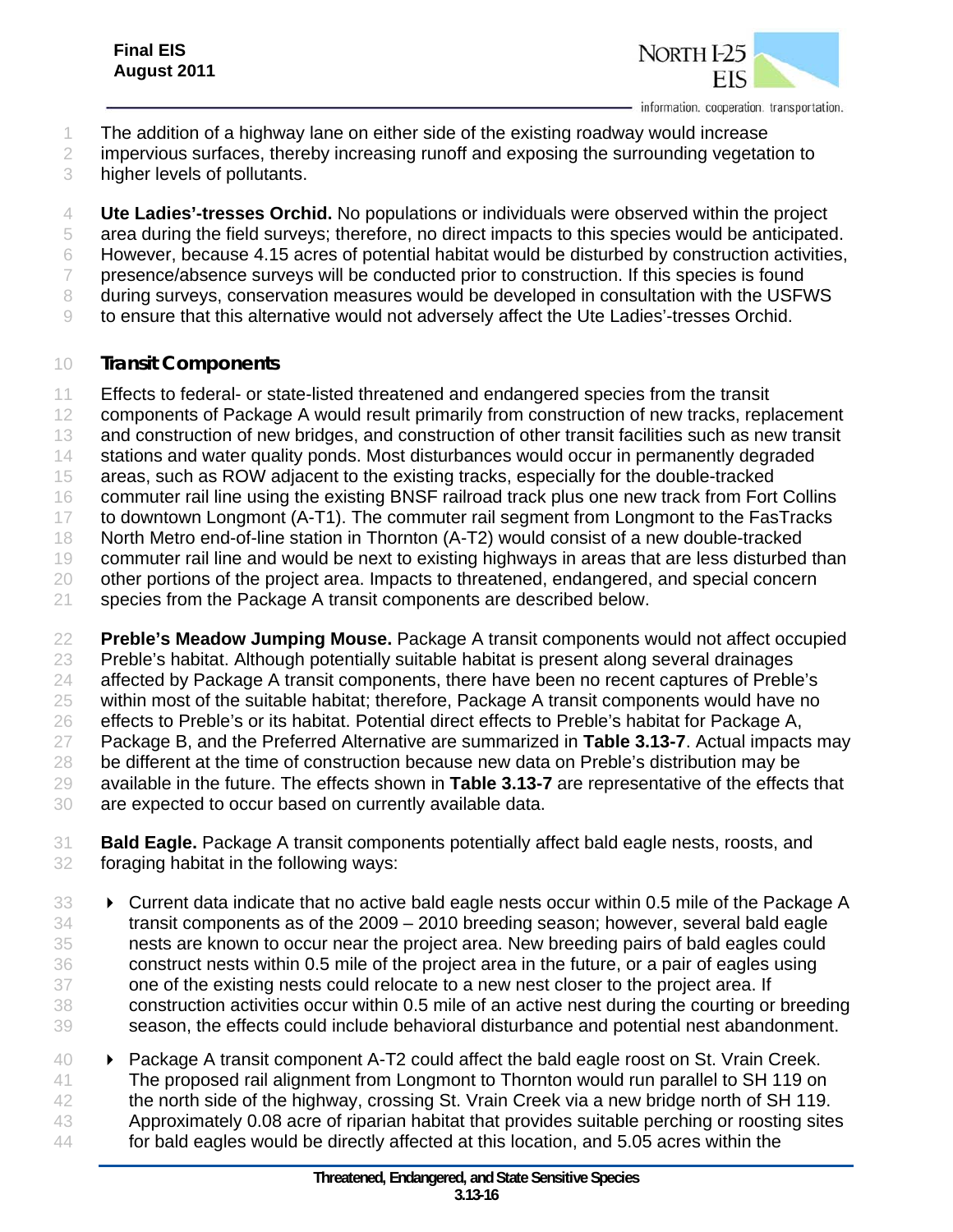

- 0.25-mile buffer around eagle roosting habitat would also be affected. Although it is unlikely 2 that bald eagles actually roost immediately adjacent to  $SH 119 - a$  busy highway, the loss of riparian habitat in this area would reduce the amount of available roosting habitat further downstream. Construction of the commuter rail line in this area could also lead to indirect impacts to roosting bald eagles through increases in noise, vibration, and visual disturbance such as lights from passing trains. Bald eagle roosting areas change from year 7 to year, and new roosting areas could become established or existing roosts could be 8 abandoned by the time of construction; therefore, the effects described above are considered representative of effects that could occur.
- Package A transit components would affect 17.19 acres of bald eagle foraging habitat. 11 Bald eagles frequently forage in prairie dog colonies and riparian areas along major 12 streams and rivers in the project area, especially in winter. Long-term impacts would include the loss of foraging habitat from road widening or other project components.
- Potential direct effects to bald eagle forage habitat from Package A are summarized in
- **Table 3.13-8**. Package B highway components may affect Preble's or its occupied habitat.
- Conservation measures developed in consultation with the USFWS would ensure this
- 17 alternative would not adversely affect Prebles' or its habitat.
- **Black-Tailed Prairie Dog.** Package A transit components would directly affect 15.1 acres of black-tailed prairie dog colonies. Direct effects to black-tailed prairie dogs could include being crushed by machinery or being displaced during construction. Implementation of CDOT's prairie dog policy would result in avoidance or minimization of most impacts to prairie dogs, especially direct mortality due to construction (CDOT, 2005d). Prairie dogs would also be indirectly affected by the loss of habitat within the railroad ROW as a result of construction and 24 by habitat fragmentation. The effects to occupied prairie dog habitat from Package A, Package B, and the Preferred Alternative are shown in **Table 3.13-9**.
- **Western Burrowing Owl.** The Package A transit component A-T1 would affect 15.1 acres of prairie dog colonies, which could indirectly affect burrowing owls. The types of direct and indirect effects would be the same as for Package A highway components. No burrowing owls are known to nest in the project area associated with Package A transit components. For the purposes of comparing impacts between alternative packages, impacts to prairie dog colonies are considered representative of potential impacts to burrowing owl habitat. The effects to occupied prairie dog habitat from Packages A, B, and the Preferred Alternative are shown in **Table 3.13-9**.
- **Great Blue Heron.** Package A component A-T1 would result in disturbance to 3.34 acres within the 500-meter (0.31-mile) buffer around a great blue heron nesting area at Ish Reservoir. The 0.31-mile buffer is based on CDOW recommendations. No direct impacts to 37 great blue heron nesting areas would occur. Great blue herons would be affected by the loss of foraging habitat in wetland and riparian areas. Great blue herons could be affected by noise, light, or human encroachment within the 0.31-mile buffer during nesting season, which is approximately March 15 through July 31. The effects could include nest abandonment or reduced nesting success. The impacts to great blue heron foraging areas would be similar to impacts for other riparian and aquatic species.
-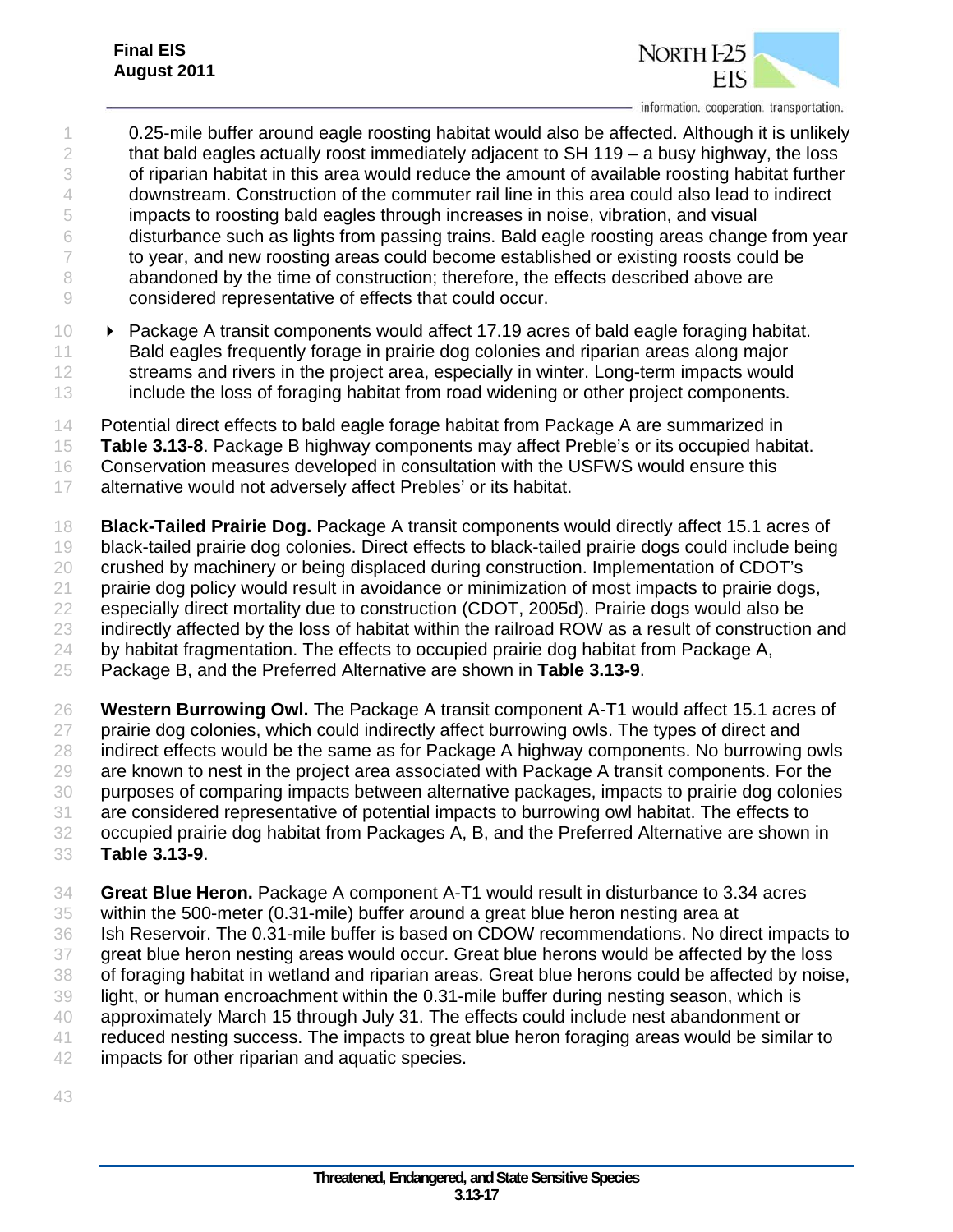

 **Northern Leopard Frog and Common Gartersnake.** Package A transit components would 2 affect 4.24 acres of potential habitat for northern leopard frogs and common gartersnakes. The types of effects would be the same as Package A highway components. Direct effects to potential northern leopard frog and common gartersnake habitat from Package A, Package B,

and the Preferred Alternative are summarized in **Table 3.13-10**.

 **State Threatened, Endangered, and Special Concern Aquatic Species.** Package A transit components would directly affect 0.08 acre of habitat for state threatened, endangered, and special concern aquatic species such as common shiner, brassy minnow, Iowa darter, stonecat, and cylindrical papershell (**Table 3.13-11**, **Section 3.13.3.4**). Potential adverse effects to these species during construction would include the temporary loss of habitat during construction of piers, bridges, culverts, and other work within streams. Accidental spills of hazardous materials in streams could occur during construction, which would adversely affect sensitive aquatic species. Working directly in streams would increase sediment loads, which 14 could indirectly change water temperature and cover eggs. Working directly in streams could also interfere with seasonal movements of sensitive fish species. These impacts would be short-term and would be mitigated through the use of construction BMPs.

 The Package A transit components include construction of water quality ponds, which would result in an indirect benefit to state threatened, endangered, and special concern aquatic 19 species by improving water quality in streams and water bodies downstream. Construction of new culverts, lengthening existing culverts, or widening existing bridges would adversely affect sensitive aquatic species by replacing the natural streambed with concrete and by increasing shade. Stream habitat could be potentially improved through the replacement of existing culverts with more numerous culverts or free-spanning bridges. The removal or redesign of drops that act as barriers would also benefit sensitive fish species. **Table 3.13-12** summarizes the direct effects to habitat for state-listed threatened, endangered, and special concern 26 aquatic species from Packages A, B, and the Preferred Alternative.

 In addition to direct impacts to habitat, the project would lead to increases in impervious 28 surface areas, which would lead to increased flows during storm events. Increases in flows could in turn lead to increased channelization and incision of streams, sedimentation, and loss of riparian vegetation (refer to **Section 3.7** *Water Resources*). These impacts could result in degraded habitat conditions for state-listed threatened, endangered, and special concern aquatic species. The impacts would be greater for Package B than Package A because Package B would result in a greater increase in impervious surfaces.

 In addition to effects to habitat from increased flows, increases in impervious surfaces in the project area could also result in increased loads of contaminants in streams. The Driscoll water quality model predicted that loads of several contaminants reaching aquatic habitat after storm events would increase under all three build alternatives compared to the No-Action Alternative, with the Preferred Alternative generally higher than Package A but less than Package B (refer to **Section 3.7** *Water Resources*).

 **Other State Threatened, Endangered, and Species of Special Concern.** Potential impacts to other sensitive species (swift fox, Townsend's big-eared bat, and ferruginous hawk) from Package A transit components are described in **Table 3.13-11**.

 **Colorado Butterfly Plant.** No CBP populations or individuals were observed in the project area 44 during the field surveys; therefore, no direct impacts to this species would be anticipated. No areas of potential habitat were identified for this species within the transit component corridors;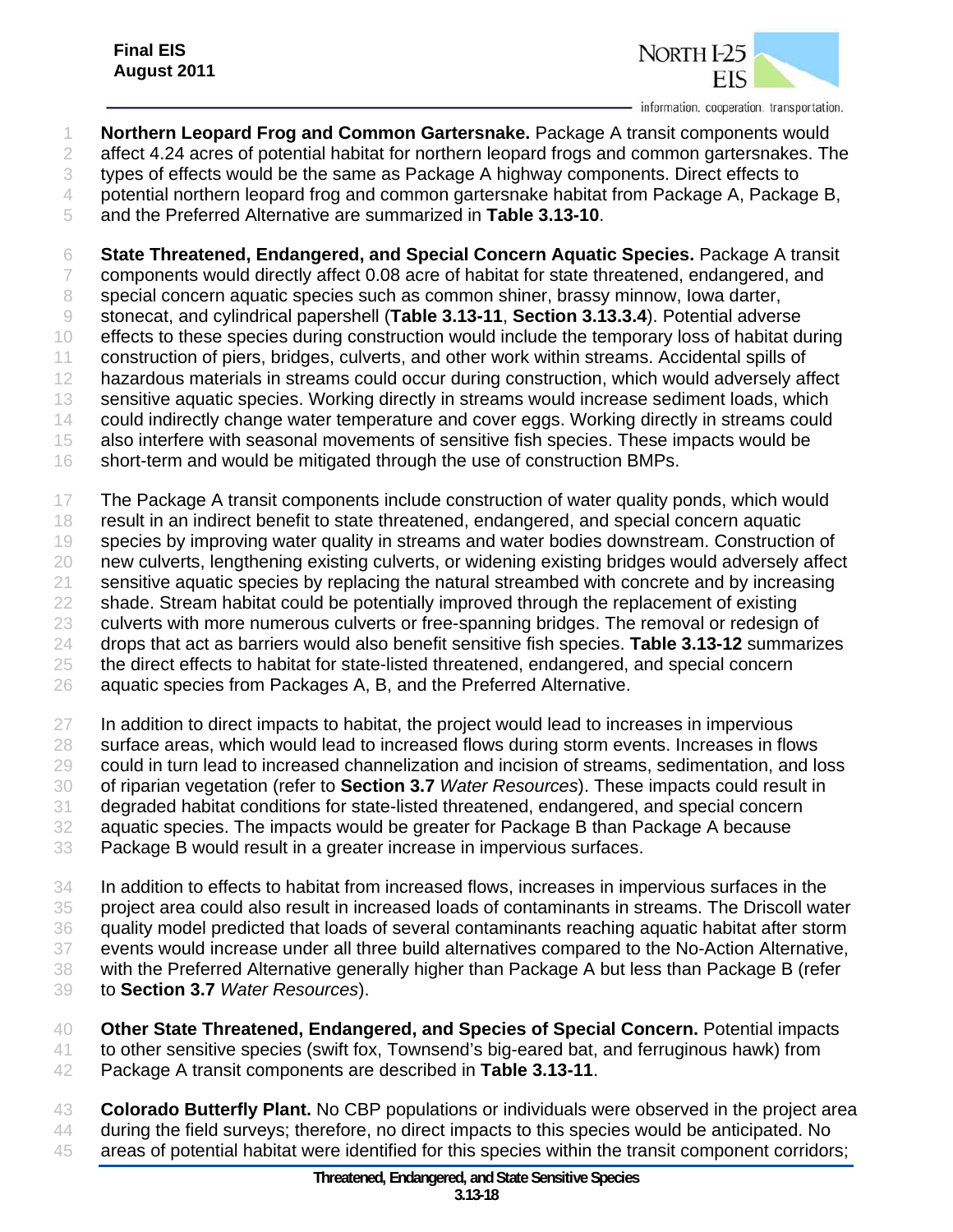

- however, since considerable time will lapse between when these surveys were conducted and
- when construction will begin, presence/absence surveys for this species will be necessary prior
- to construction. If this species is found during surveys, conservation measures would be
- 4 developed in consultation with the USFWS to endure that this alternative would not adversely
- affect Colorado Butterfly Plant.

 **Ute Ladies'-tresses Orchid.** No ULTO populations or individuals were observed during habitat assessments; therefore, no direct impacts would be anticipated to this species. No areas of potential habitat were identified for this species within the transit component corridors; since considerable time will lapse between when these surveys were conducted and when construction will begin, presence/absence surveys for this species will be necessary prior to construction. If this species is found during surveys, conservation measures would be developed 12 in consultation with the USFWS to endure that this alternative would not adversely affect Ute Ladies'-tresses orchid.

# **3.13.3.3 PACKAGE B**

Package B includes construction of tolled express lanes on I-25, and the implementation of

- bus rapid transit service. The alternatives are described in detail in **Chapter 2** *Alternatives*.
- 17 Impacts from each Package B component are described below.

#### *Highway Components*

 Overall, the effects on threatened and endangered species from Package B highway 20 components would result primarily from road widening, and replacement and construction of new bridges. The types of effects from highway components would be the same as Package A highway components. The effects to threatened, endangered, and species of concern from

Package B highway components are described below.

 **Preble's Meadow Jumping Mouse.** Package B highway components would disturb approximately 0.80 acre of riparian habitat that provides potentially occupied habitat for 26 Preble's at the Big Thompson and Little Thompson rivers. The types of direct and indirect effects would be the same as Package A highway components. Package B highway components may affect Preble's or its occupied habitat. Conservation measures developed in consultation with the USFWS would ensure this alternative would not adversely affect Prebles' or its habitat. Potential direct effects to Preble's habitat for Packages A, B, and the Preferred Alternative are summarized in **Table 3.13-7**. The actual impacts may be different at the time of construction because new data on Preble's distribution may be available in the future. The effects shown in **Table 3.13-7** are representative of the effects that are expected to occur

- based on currently available data.
- **Bald Eagle.** Package B highway components that would potentially affect bald eagle nests, roosts, and foraging habitat are:
- Current data indicate that no active nests occur within 0.5 mile of the Package B highway components as of the 2009 – 2010 breeding season. The types of impacts would be the 39 same as Package A highway components if a pair of bald eagles were to nest within 0.5 mile of the project area.
- **Package B would affect 2.01 acres of roost habitat along the Big Thompson River at I-25.** 42 The types of impacts from lighting would be the same as Package A highway components.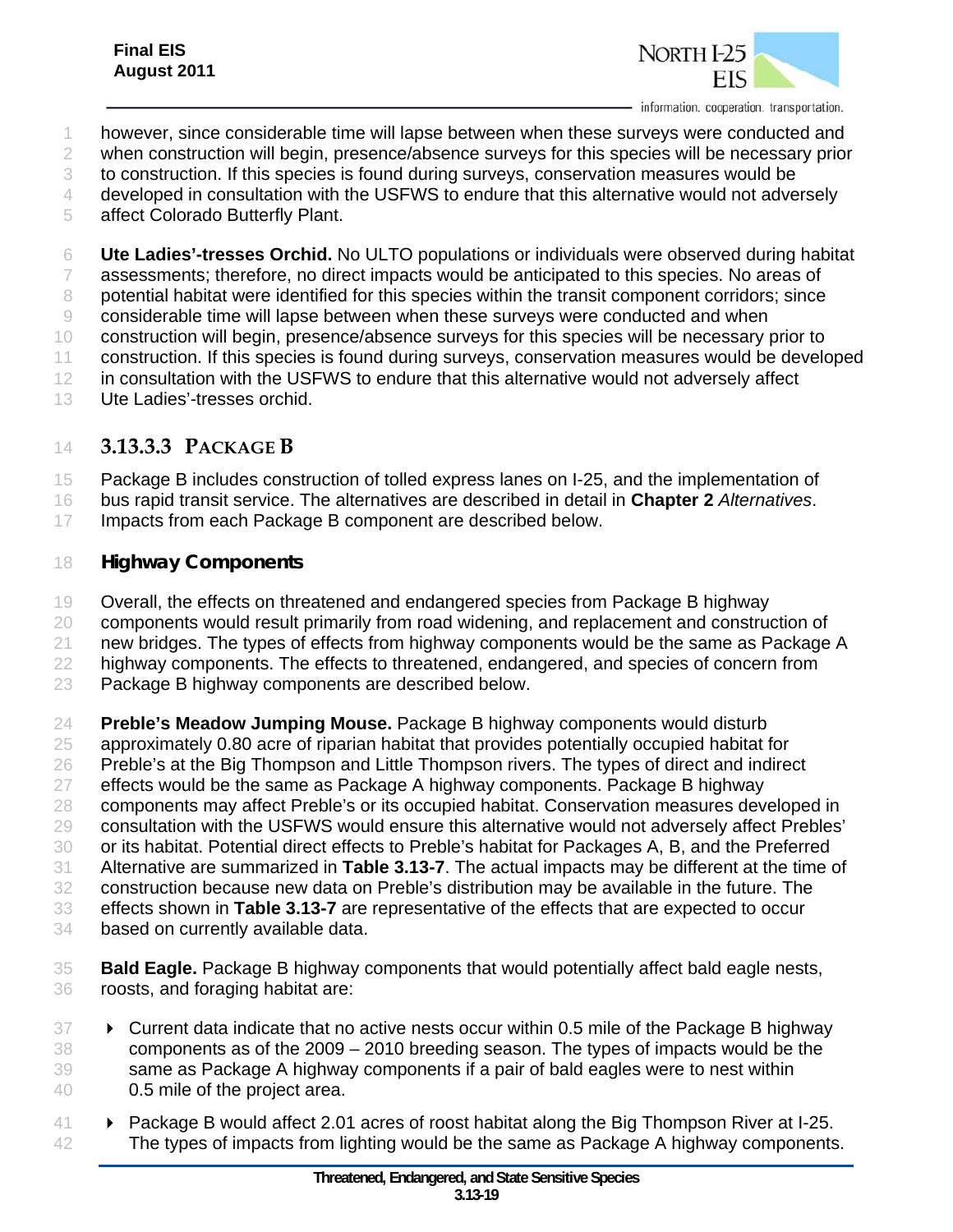

- 1  **Package B highway components would affect 230.68 acres of bald eagle foraging habitat.** 2 The types of impacts would be the same as Package A highway components.
- Potential direct effects to bald eagle forage habitat are summarized in **Table 3.13-8**.
- **Black-Tailed Prairie Dog.** Package B highway components would directly affect 91.14 acres
- of black-tailed prairie dog colonies. The types of effects would be the same as Package A
- highway components. The effects to occupied prairie dog habitat from Package A, Package B,
- and the Preferred Alternative are shown in **Table 3.13-9**.

 **Western Burrowing Owl.** Package B highway components would affect 91.14 acres of prairie dog colonies, which could indirectly affect burrowing owls because prairie dog colonies provide potential nesting habitat for burrowing owls. The types of effects would be the same as Package A highway components. No burrowing owls are known to nest in the project area associated with Package B highway components. For the purposes of comparing impacts between packages, the impacts to prairie dog colonies are considered representative of 14 potential impacts to burrowing owl habitat. The effects to occupied prairie dog habitat from Packages A, B, and the Preferred Alternative are shown in **Table 3.13-9**.

- **Great Blue Heron.** Package B highway components would not result in direct effects to great 17 blue heron nesting areas because no impacts would occur within the CDOW-recommended 500-meter (0.31-mile) buffer from the edge of great blue heron nesting areas. Indirect effects to great blue herons would be similar to impacts from Package A highway components. The impacts would include the loss of foraging habitat in wetland and riparian areas and potential changes in aquatic species composition or abundance that affect the availability of heron prey. Impacts to aquatic resources (and thus impacts to herons) would be small (see **Section 3.7** *Water Resources)*.
- **Northern Leopard Frog and Common Gartersnake.** Package B highway components would affect 20.76 acres of habitat for northern leopard frogs and common gartersnakes. The types of effects to these two species would be the same as Package A highway components. Direct effects to potential northern leopard frog and common gartersnake habitat from Packages A, B, and the Preferred Alternative are shown in **Table 3.13-10**.

 **State Threatened, Endangered, and Special Concern Aquatic Species.** Package B highway components would directly affect 0.35 acre of habitat for state threatened, endangered, and special concern aquatic species such as common shiner, brassy minnow, Iowa darter, stonecat, and cylindrical papershell. The types of effects would be the same as Package A highway components. As with Package A transit components, the construction of water quality ponds as part of the project would likely result in a net benefit to water quality and to sensitive aquatic species by improving water quality in streams downstream from the project area. **Table 3.13-12** summarizes direct effects to habitat for state-listed threatened, endangered, and special concern aquatic species from Packages A, B, and the Preferred Alternative.

- **Other State Threatened, Endangered, and Species of Special Concern.** Potential impacts to other sensitive species (swift fox, Townsend's big-eared bat, and ferruginous hawk) from
- Package B highway components are summarized in **Table 3.13-11**.
-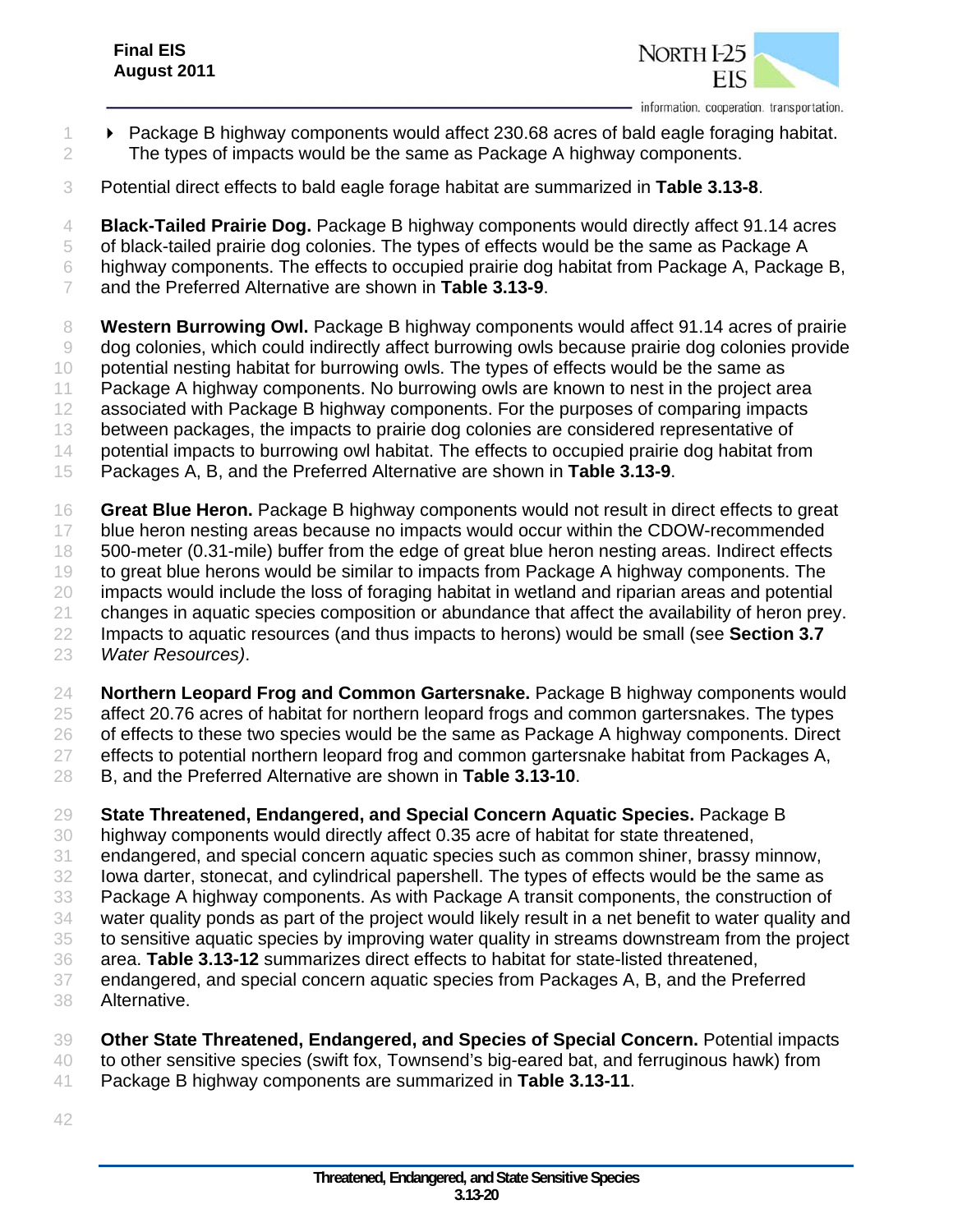

- **Colorado Butterfly Plant.** No CBP populations or individuals were observed in the project
- 2 area during the field surveys; therefore, no direct impacts to these species would be
- anticipated. However, because 2.42 acres of potential habitat would be disturbed by
- construction activities, presence/absence surveys will be conducted prior to construction. If this
- species is found during surveys, conservation measures would be developed in consultation
- with the USFWS to ensure that this alternative would not adversely affect the Colorado
- Butterfly plant.
- The improvements on either side of the existing roadway would increase impervious surfaces,
- thereby increasing runoff and exposing the surrounding vegetation to higher levels of
- pollutants.
- **Ute Ladies'-tresses Orchid.** No ULTO populations or individuals were observed in the project area during the field surveys; therefore, no direct impacts to this species would be anticipated.
- However, because 4.85 acres of potential habitat would be disturbed by construction activities,
- presence/absence surveys will be conducted prior to construction. If this species is found
- during surveys, conservation measures would be developed in consultation with the USFWS
- 16 to ensure that this alternative would not adversely affect the Ute Ladies'-tresses orchid.

#### *Transit Components*

- Overall, effects on threatened, endangered, and special concern species from Package B
- transit components would result from construction of new transit stations, parking lots, and
- queue jumps. The types of impacts would include habitat loss and disturbance during
- construction. Most habitat loss would occur in permanently degraded areas. The effects to
- 22 threatened, endangered, and special concern species are described below.
- **Preble's Meadow Jumping Mouse.** No effects to Preble's would occur from Package B transit components because no occupied habitat would be affected. Potential direct effects to Preble's habitat for Packages A, B, and the Preferred Alternative are summarized in
- **Table 3.13-7**.
- **Bald Eagle.** No effects to bald eagle nests, roosts, or foraging habitat would occur from
- Package B transit components. Potential direct effects to bald eagle forage habitat from
- Packages A, B, and the Preferred Alternative are summarized in **Table 3.13-8**.
- **Black-Tailed Prairie Dog.** Package B transit components would directly affect 6.25 acres of
- black-tailed prairie dog colonies. The types of effects would be the same as Package A
- highway components. The effects to occupied prairie dog habitat from Packages A, B, and the
- Preferred Alternative are shown in **Table 3.13-9**.
- **Western Burrowing Owl.** Package B transit components would affect 6.25 acres of prairie dog colonies, which could indirectly affect burrowing owls because prairie dog colonies provide potential nesting habitat for burrowing owls. The types of effects would be the same as Package A highway components. No burrowing owls are known to nest in the project area associated with Package B highway components. The effects to occupied prairie dog habitat from Packages A, B, and the Preferred Alternative are shown in **Table 3.13-9**.
- **Great Blue Heron.** Package B transit components would not result in direct effects to great
- blue heron nesting areas because no impacts would occur within the CDOW-recommended
- 500-meter (0.31-mile) buffer from the edge of great blue heron nesting areas.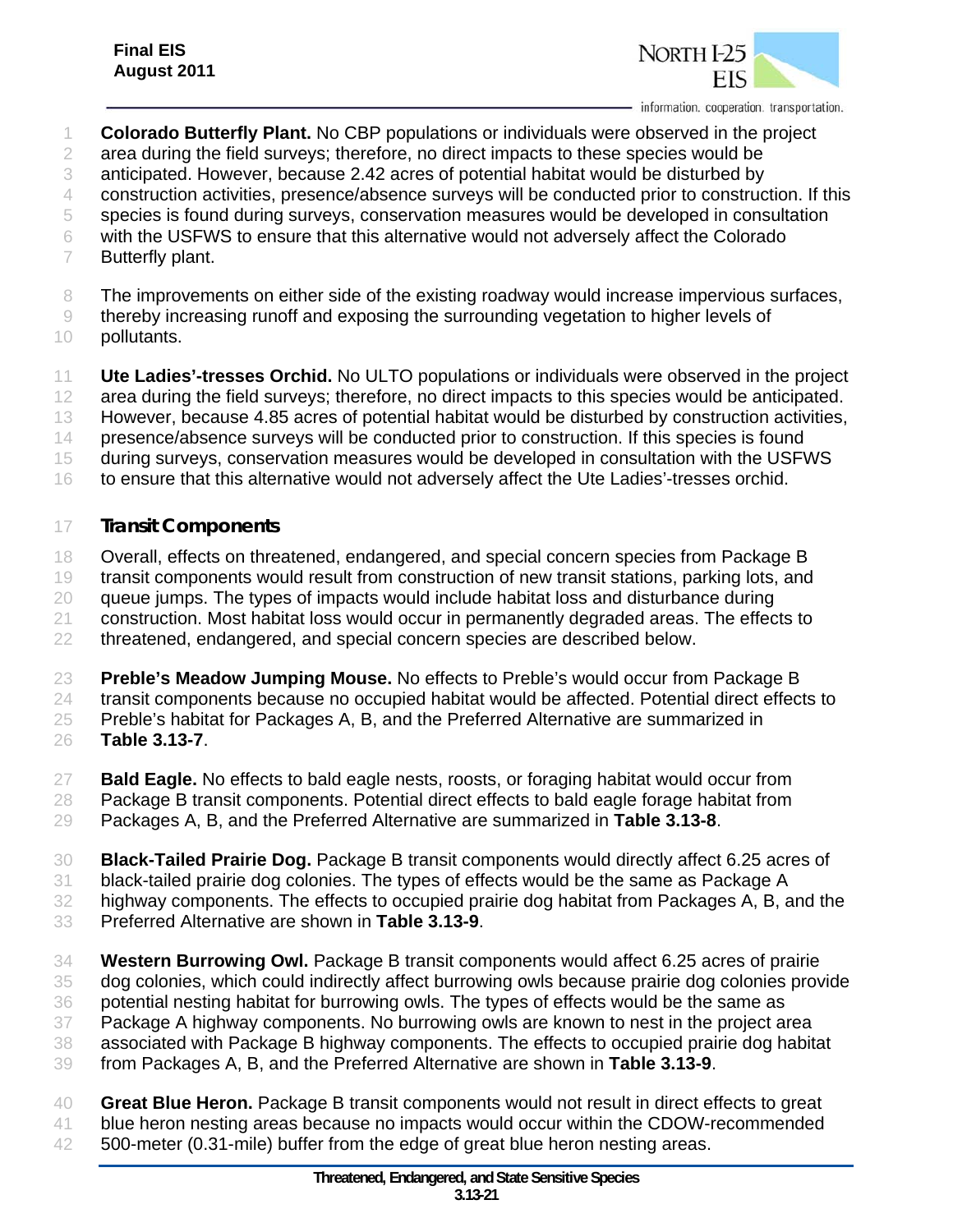

- **Northern Leopard Frog and Common Gartersnake.** Package B transit components would 2 affect 0.52 acre of habitat for northern leopard frogs and common gartersnakes. The types of
- effects to these two species would be the same as Package A highway components. Direct
- effects to potential northern leopard frog and common gartersnake habitat from
- Packages A, B, and the Preferred Alternative are shown in **Table 3.13-10**.
- **State Threatened, Endangered, and Special Concern Aquatic Species.** Package B transit components would not affect habitat for state threatened, endangered, and special concern aquatic species such as common shiner, brassy minnow, Iowa darter, stonecat, and cylindrical papershell. **Table 3.13-12** summarizes direct effects to habitat for state-listed threatened, endangered, and special concern aquatic species from Packages A, B, and the Preferred
- Alternative.
- **Other State Threatened, Endangered, and Species of Special Concern.** Potential impacts to other sensitive species (swift fox, Townsend's big-eared bat, and ferruginous hawk) from Package B transit components are summarized in **Table 3.13-11**.
- **Colorado Butterfly Plant.** The types of effects on CBP would be the same as Package A transit components.
- **Ute Ladies'-tresses Orchid.** The types of effects on ULTO would be the same as Package A transit components.
- **3.13.3.4 PREFERRED ALTERNATIVE**
- The Preferred Alternative includes construction of additional general purpose lanes and tolled
- express lanes on I-25, construction and implementation of commuter bus and express bus
- service, and implementation of commuter rail. The components of the Preferred Alternative are
- described in detail in **Chapter 2** *Alternatives*. **Tables 3.13-7** through **3.13-12** provide a
- comparison of Package A, B, and the Preferred Alternative. Detailed descriptions of the
- impacts of the Preferred Alternative are provided in the PBA (ERO, 2011b)
- *Preferred Alternative I-25 Improvements Component*
- Direct effects on wildlife from the Preferred Alternative highway improvements component
- would result primarily from road widening and replacement and construction of new bridges.
- The types of effects from the highway components would include habitat loss, habitat
- fragmentation, and disturbance during construction. Indirect effects include impacts to water
- quality from increased sedimentation, increased traffic resulting in increased wildlife mortality,
- and increased disturbance from vehicle lights. Most permanent habitat loss would occur in
- permanently degraded areas such as mowed ROW adjacent to the existing highway. The
- effects to threatened, endangered, and special concern species from the Preferred Alternative
- highway improvements component are described below.
- The effects on threatened, endangered, and special concern species from the Preferred
- Alternative highway components would result primarily from road widening and replacement
- and construction of new bridges. The types of effects from highway components would be the
- same as Package A and Package B highway components. The effects to threatened,
- endangered, and species of concern from the Preferred Alternative highway components are
- described below.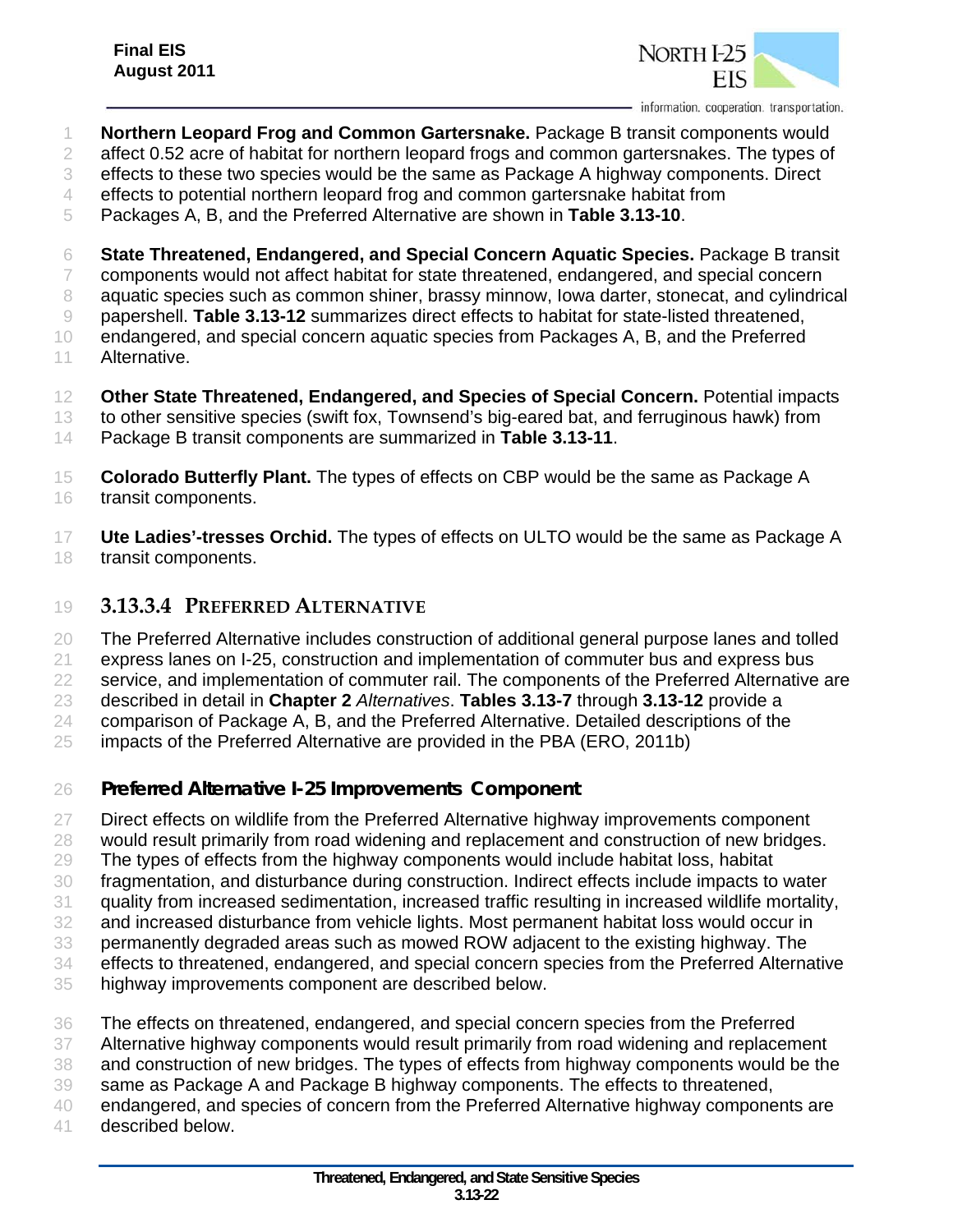

 **Preble's Meadow Jumping Mouse.** The Preferred Alternative highway components would 2 disturb approximately 0.72 acre of potentially occupied Preble's habitat at the Big Thompson and Little Thompson rivers. The types of direct and indirect effects would be the same as 4 Package A highway components. The Preferred Alternative would result in less impacts (0.72 acre) to occupied Preble's habitat than either Package A (0.81 acre) or Package B (0.80 acre) The Preferred Alternative highway improvement components may affect Preble's or its occupied habitat. Conservation measures developed in consultation with the USFWS 8 would endure this alternative would not adverserly affect Preble's or its habitat. The potential direct effects to Preble's habitat for Packages A, B, and the Preferred Alternative are summarized in **Table 3.13-7**. The actual impacts may be different at the time of construction because new data on Preble's distribution may be available in the future. The effects shown in **Table 3.13-7** are representative of the effects that are expected to occur based on currently available data.

- **Bald Eagle.** The Preferred Alternative highway components that would potentially affect bald eagle nests, roosts, and foraging habitat are:
- **Current data indicate that one active nest occurs within 0.5 mile of the Preferred Alternative** 17 highway components as of the 2009 – 2010 breeding season. The types of impacts would 18 be the same as Package A highway components if the ELC bald eagles continue to nest within 0.5 mile of the project area or if a new nest is established within 0.5 mile of the Preferred Alternative highway components.
- The roost at Fossil Creek Reservoir would not be adversely affected by the Preferred Alternative highway components because the proposed work in this area consists of upgrading interchange and frontage roads, and because the roost is separated from the highway by existing and proposed development. The types of impacts from lighting would be the same as Package A highway components.
- $26 \rightarrow$  The Preferred Alternative highway components would affect 211.05 acres of bald eagle foraging habitat. The types of impacts would be the same as Package A highway components.
- Potential direct effects to bald eagle forage habitat are summarized in **Table 3.13-8**.

 **Black-Tailed Prairie Dog.** The Preferred Alternative highway components would directly affect 70.98 acres of black-tailed prairie dog colonies. The types of effects would be the same as Package A highway components, but the magnitude of effects is more than Package A (45.22 acres) and less than Package B (91.14 acres). The effects to occupied prairie dog habitat from Packages A, B, and the Preferred Alternative are shown in **Table 3.13-9**.

 **Western Burrowing Owl.** The Preferred Alternative highway components would affect 70.98 acres of prairie dog colonies, which could indirectly affect burrowing owls because prairie dog colonies provide potential nesting habitat for burrowing owls. The types of effects would be the same as Package A and Package B highway components, but the magnitude of effects is more than Package A (45.22 acres) and less than Package B (97.39 acres). No burrowing owls are known to nest in the project area associated with the Preferred Alternative highway components. For the purposes of comparing impacts between packages, the impacts 42 to prairie dog colonies are considered representative of potential impacts to burrowing owl habitat. The effects to occupied prairie dog habitat from Packages A, B, and the Preferred Alternative are shown in **Table 3.13-9**.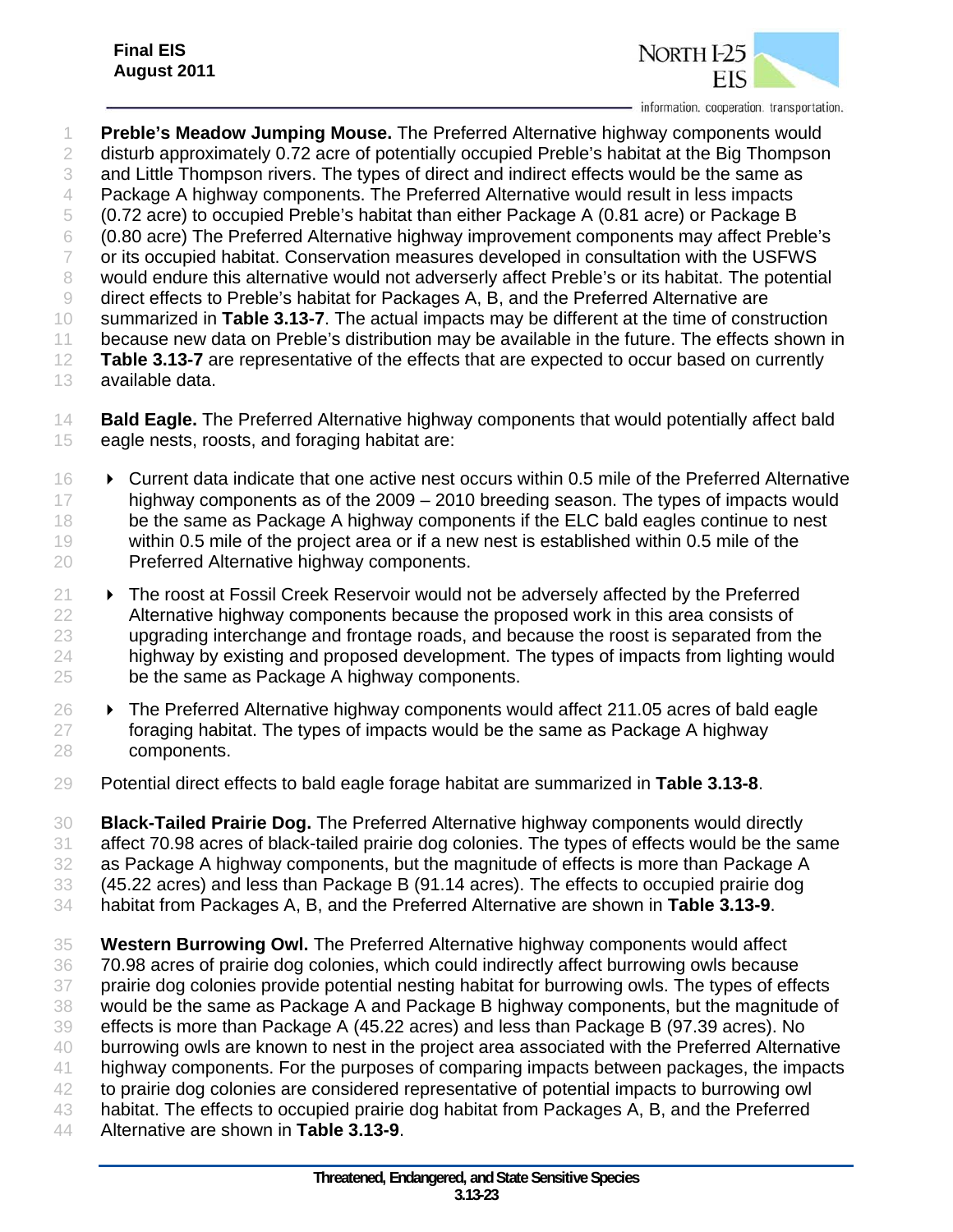

- **Great Blue Heron.** The Preferred Alternative highway components would not result in direct effects to great blue heron nesting areas because no impacts would occur within the CDOW- recommended 500-meter (0.31-mile) buffer from the edge of great blue heron nesting areas. Indirect effects to great blue herons would be similar to impacts from Package A highway components. The impacts would include the loss of foraging habitat in wetland and riparian areas and potential changes in aquatic species composition or abundance that affect the availability of heron prey. Impacts to aquatic resources (and thus impacts to herons) would be small (see **Section 3.7** *Water Resources*). **Northern Leopard Frog and Common Gartersnake.** The Preferred Alternative highway components would affect 13.40 acres of habitat for northern leopard frogs and common gartersnakes. The types of effects to these two species would be the same as Package A 12 highway components. Direct effects to potential northern leopard frog and common 13 gartersnake habitat from Packages A, B, and the Preferred Alternative are shown in **Table 3.13-10**). **Other State Threatened, Endangered, and Species of Special Concern**. Potential impacts 16 to other sensitive species (swift fox, Townsend's big-eared bat, and ferruginous hawk) from the Preferred Alternative highway components are summarized in **Table 3.13-11**. **State Threatened, Endangered, and Special Concern Aquatic Species.** The Preferred Alternative highway components would directly affect 0.29 acre of habitat for state threatened, endangered, and special concern aquatic species such as common shiner, brassy minnow, Iowa darter, stonecat, and cylindrical papershell. The types of effects would be the same as Package A highway components. As with Package A transit components, the construction of water quality ponds as part of the project would likely result in a net benefit to water quality and to sensitive aquatic species by improving water quality in streams downstream from the project area. **Table 3.13-12** summarizes the direct effects to habitat for state-listed threatened, endangered, and special concern aquatic species from Packages A, B, and the Preferred Alternative.
- **Colorado Butterfly Plant.** No CBP populations or individuals were observed in the project area during the field surveys; therefore, no direct impacts to these species are anticipated. However, because 2.42 acres of potential habitat would be disturbed by construction activities, presence/absence surveys are recommended will be conducted prior to construction. If this species is found during surveys, conservation measures would be developed in consultation with the USFWS to ensure that this alternative would not adversely affect the CBP.
- The improvements on either side of the existing road would increase impervious surfaces, thereby increasing runoff and exposing the surrounding vegetation to higher levels of
- pollutants.
- **Ute Ladies'-tresses Orchid.** No ULTO populations or individuals were observed in the project area during the field surveys; therefore, no direct impacts to this species are anticipated. However, because 4.85 acres of potential habitat would be disturbed by construction activities, presence/absence surveys will be conducted prior to construction. If this species is found during surveys, conservation measures would be developed in consultation with the USFWS to ensure that this alternative would not adversely affect the ULTO.
-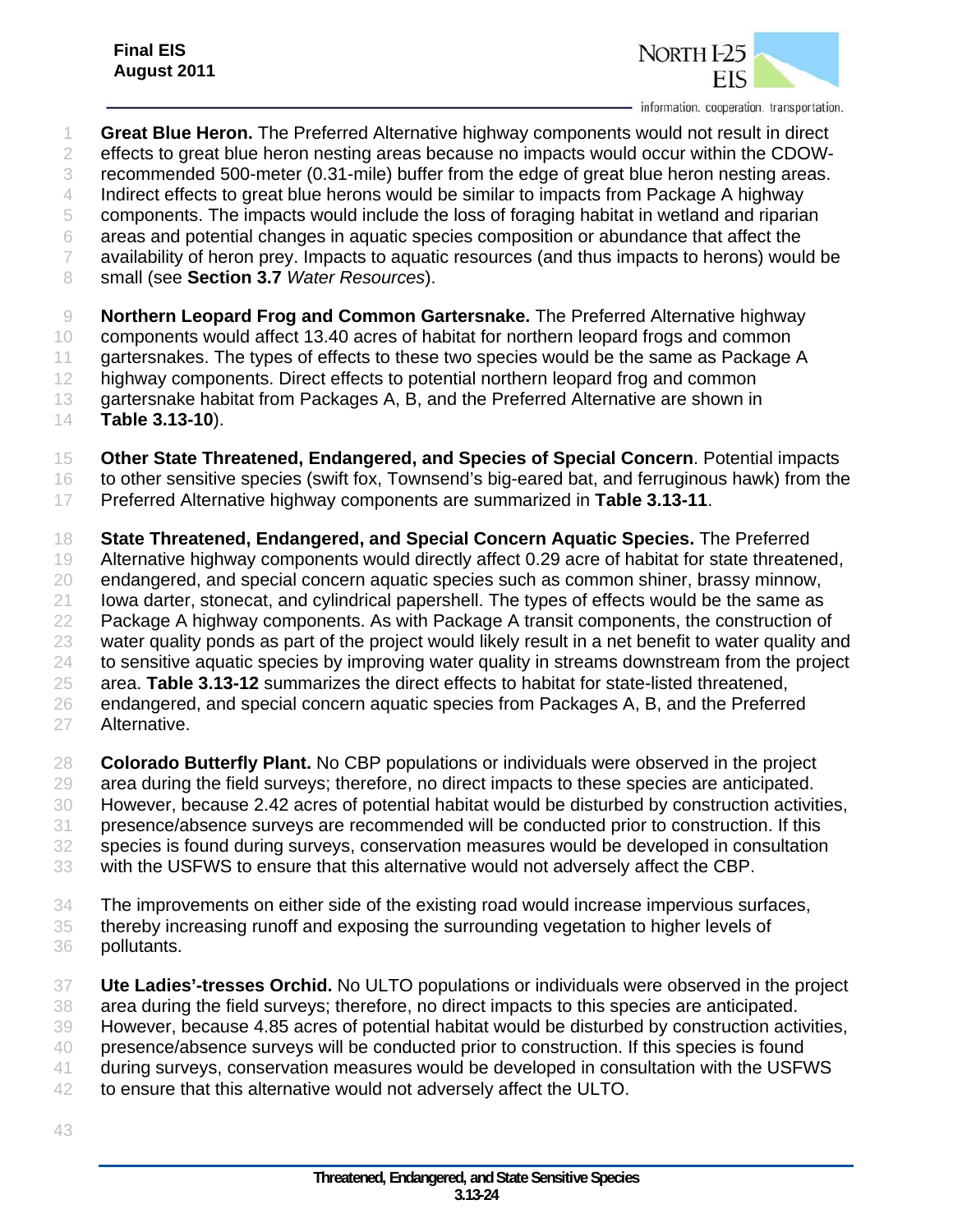

#### *Transit Components*

- The effects on threatened, endangered, and special concern species from the Preferred Alternative transit components would result from construction of new transit stations, parking lots, and queue jumps. The types of impacts would include habitat loss and disturbance during
- construction. Most habitat loss would occur in permanently degraded areas. The effects to
- threatened, endangered, and special concern species are described below.
- **Preble's Meadow Jumping Mouse.** No effects to Preble's would occur from the Preferred Alternative transit components because no occupied habitat would be affected. Potential direct
- effects to Preble's habitat from Packages A, B, and the Preferred Alternative are summarized
- in **Table 3.13-7**.
- **Bald Eagle.** No effects to bald eagle nests would occur from the Preferred Alternative transit components, although the alternative approaches the 0.5 mile nesting buffer of the Longmont/St Vrain nest. The Preferred Alternative transit components would affect 20.15 acres of bald eagle foraging habitat. The rail transit crossing at St. Vrain Creek would affect 5.05 acres within the 0.25-mile buffer around eagle roosting habitat. The types of impacts would be the same as Package A highway components. Potential direct effects to bald 17 eagle forage habitat from Packages A, B, and the Preferred Alternative are summarized in **Table 3.13-8**.
- **Black-Tailed Prairie Dog.** The Preferred Alternative transit components would directly affect 15.43 acres of black-tailed prairie dog colonies. The types of effects would be the same as Package A highway components. The effects to occupied prairie dog habitat from Package A, Package B, and the Preferred Alternative are shown in **Table 3.13-9**.
- **Western Burrowing Owl.** The Preferred Alternative transit components would affect 24 15.43 acres of prairie dog colonies, which could indirectly affect burrowing owls because 25 prairie dog colonies provide potential nesting habitat for burrowing owls. The types of effects would be the same as Package A highway components. No burrowing owls are known to nest 27 in the project area associated with Preferred Alternative highway components. The effects to occupied prairie dog habitat from Packages A, B, and the Preferred Alternative are shown in **Table 3.13-9**.
- **Great Blue Heron.** The Preferred Alternative transit components would not result in direct effects to great blue heron nesting areas because no impacts would occur within the CDOW-recommended 500-meter (0.31-mile) buffer from the edge of great blue heron nesting areas.
- **Northern Leopard Frog and Common Gartersnake.** The Preferred Alternative transit
- components would affect 4.09 acres of habitat for northern leopard frogs and common
- gartersnakes. The types of effects to these two species would be the same as Package A
- highway components. Direct effects to potential northern leopard frog and common
- gartersnake habitat from Package A, Package B, and the Preferred Alternative are shown in **Table 3.13-10**.
- **Other State Threatened, Endangered, and Species of Special Concern.** Potential impacts
- to other sensitive species (swift fox, Townsend's big-eared bat, and ferruginous hawk) from the
- Preferred Alternative transit components are summarized in **Table 3.13-11**.
-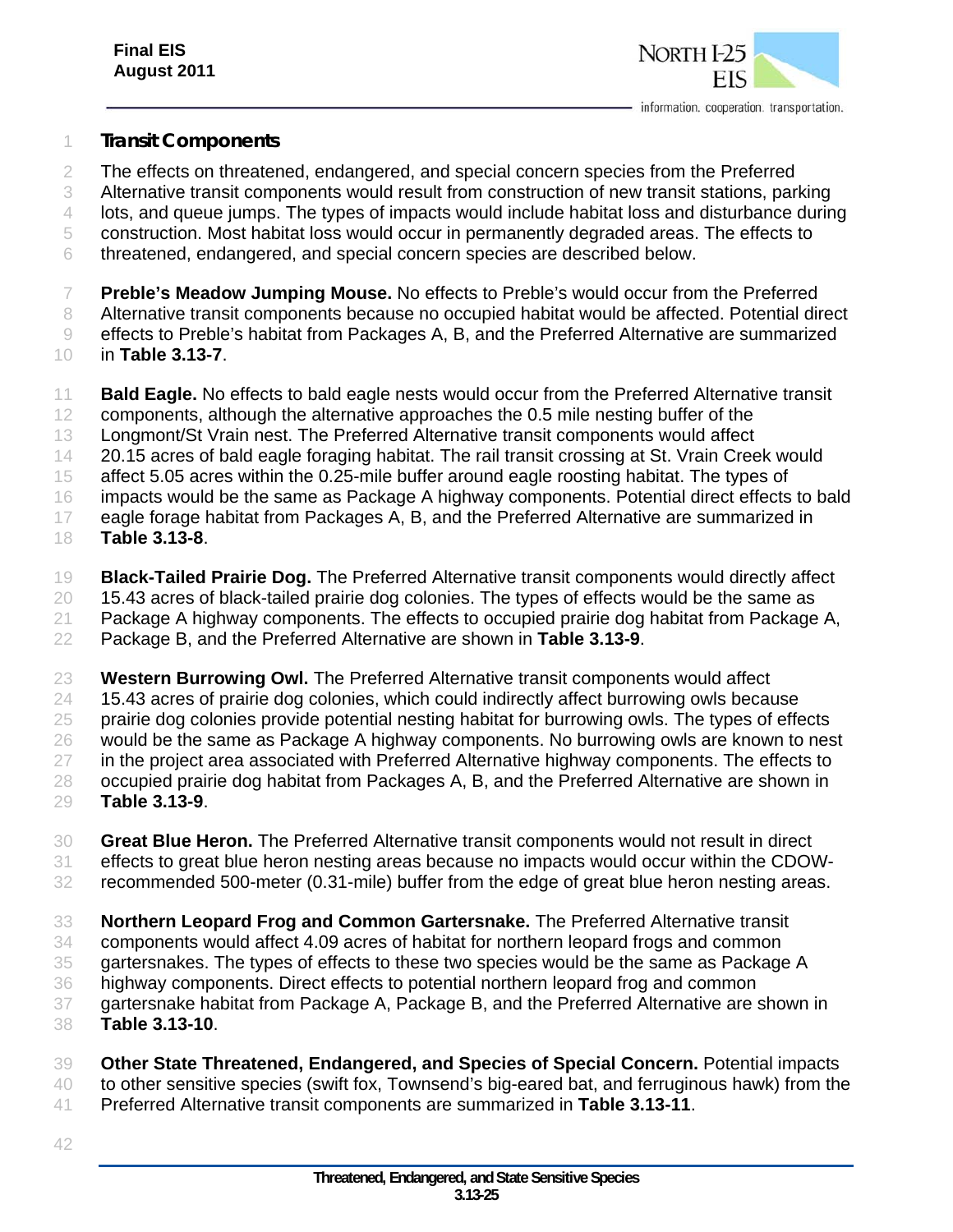

- **State Threatened, Endangered, and Special Concern Aquatic Species.** The Preferred
- 2 Alternative transit components would affect 0.09 acre of habitat for state threatened,
- endangered, and special concern aquatic species such as common shiner, brassy minnow,

Iowa darter, stonecat, and cylindrical papershell. **Table 3.13-12** summarizes the direct effects

- to habitat for state-listed threatened, endangered, and special concern aquatic species from
- Package A, Package B, and the Preferred Alternative.
- **Colorado Butterfly Plant.** The types of effects on CBP would be the same as Package A 8 transit components.
- **Ute Ladies'-tresses Orchid.** The types of effects on ULTO would be the same as Package A transit components.

#### **3.13.3.5 SUMMARY OF IMPACTS TO FEDERALLY PROTECTED SPECIES**

**Table 3.13-7** summarizes potential direct effects to Preble's habitat for Packages A, B, and the

- Preferred Alternative. Actual impacts may be different at the time of construction because new
- data on Preble's distribution may be available in the future. The effects shown in **Table 3.13-7**
- 15 are representative of the effects that are expected to occur based on currently available data.
- Coordination with the USFWS has been ongoing and in July 2011, a Programmatic Biological
- Assessment was submitted to the USFWS with a request for a Biological Opinion (BO). The
- 18 BO is required prior to the Record of Decision. Because of continuous coordination with the
- USFWS on this project, the risk of a BO that would modify the project is low.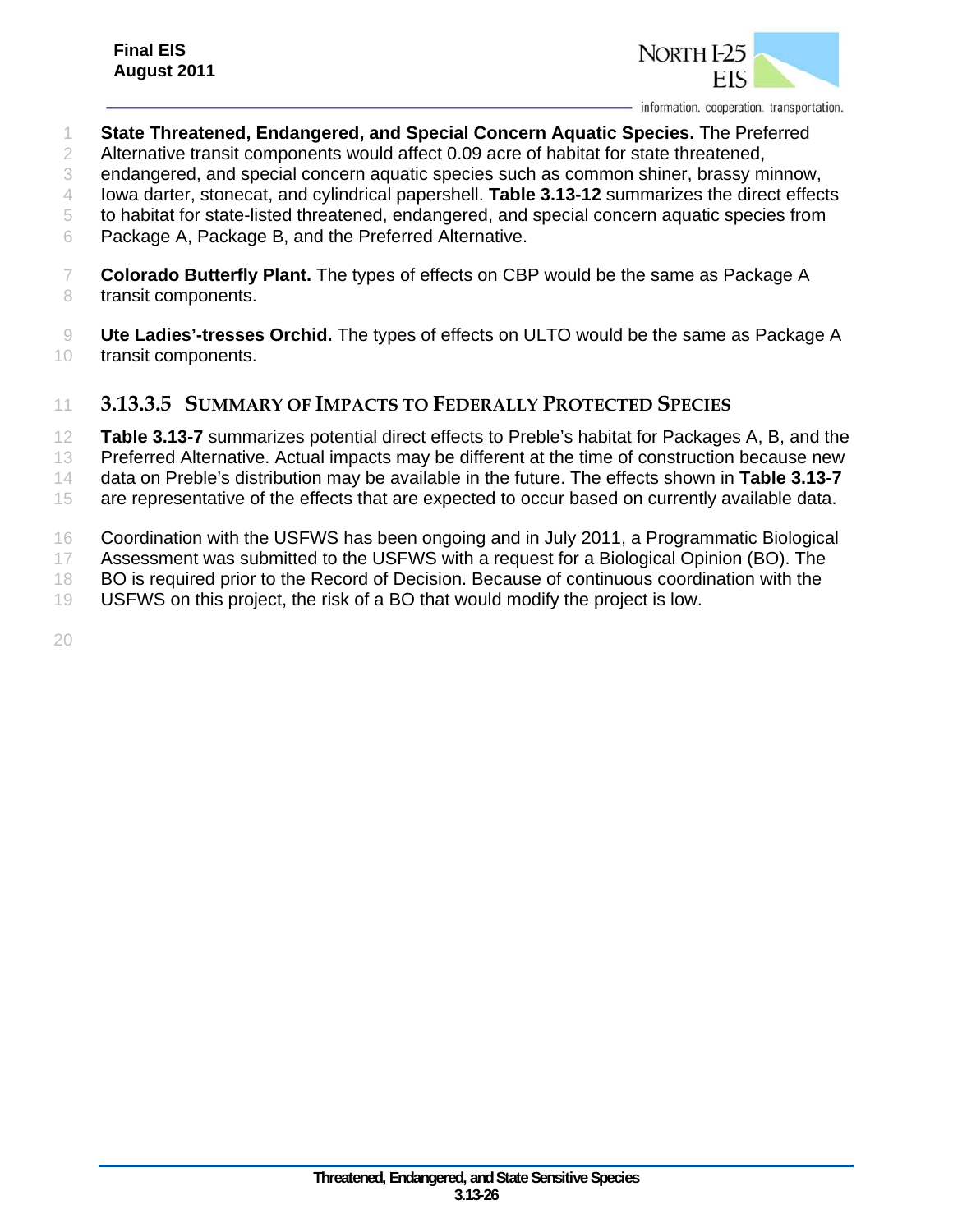

# 1 **Table 3.13-7 Summary of Effects to Occupied Preble's Habitat by Component**

|                   | Component                                                      | <b>Acres</b><br><b>of</b><br><b>Habitat</b> |                                        | Component                                         | <b>Acres</b><br><b>of</b><br><b>Habitat</b> | Component                                                                                     | <b>Acres</b><br>Οf<br><b>Habitat</b> |
|-------------------|----------------------------------------------------------------|---------------------------------------------|----------------------------------------|---------------------------------------------------|---------------------------------------------|-----------------------------------------------------------------------------------------------|--------------------------------------|
| Package A         | <b>Highway Components</b>                                      |                                             | Package B<br><b>Highway Components</b> |                                                   |                                             | <b>Preferred</b><br><b>Alternative</b><br>Highway<br><b>Improvements</b><br><b>Components</b> |                                      |
| $AH-1$            | Safety<br>Improvements:<br>SH 1 to SH 14                       | $\overline{0}$                              | $BH-1$                                 | Safety<br>Improvements:<br>SH 1 to SH 14          | $\Omega$                                    | I-25 Improvements                                                                             | 0.72                                 |
| $AH-2$            | General<br>Purpose<br>Improvements:<br>SH 14 to SH 60          | 0.53                                        | $BH-2$                                 | <b>Tolled Express</b><br>Lanes:<br>SH 14 to SH 60 | 0.52                                        |                                                                                               |                                      |
| $AH-3$            | General<br>Purpose<br>Improvements:<br>SH 60 to E-470          | 0.28                                        | $BH-3$                                 | <b>Tolled Express</b><br>Lanes:<br>SH 60 to E-470 | 0.28                                        |                                                                                               |                                      |
| $AH-4$            | <b>Structure</b><br>Upgrades:<br>E-470 to US 36                | $\mathbf 0$                                 | $BH-4$                                 | <b>Tolled Express</b><br>Lanes:<br>E-470 to US 36 | $\overline{0}$                              |                                                                                               |                                      |
|                   | <b>Total Package A</b><br>Highway                              | 0.81                                        |                                        | <b>Total Package B</b><br>Highway                 | 0.80                                        | <b>Total Preferred</b><br><b>Alternative Highway:</b>                                         | 0.72                                 |
|                   | <b>Package A Transit</b><br><b>Components</b>                  |                                             |                                        | <b>Package B Transit</b><br><b>Components</b>     |                                             | <b>Preferred</b><br><b>Alternative Transit</b><br><b>Components</b>                           |                                      |
| $A-T1$            | Commuter Rail:<br>Fort Collins to<br>Longmont                  | $\overline{0}$                              | $B-T1$                                 | BRT:<br>Fort<br>Collins/Greeley to<br>Denver      | $\mathbf 0$                                 | I-25 Express Bus                                                                              | $\overline{0}$                       |
| $A-T2$            | <b>Commuter Rail:</b><br>Longmont to<br>North Metro            | $\overline{0}$                              | $B-T2$                                 | BRT:<br>Fort Collins to<br><b>DIA</b>             | $\mathbf 0$                                 | US 85 Commuter<br><b>Bus</b>                                                                  | $\overline{0}$                       |
| $AT-3/$<br>$AT-4$ | <b>Commuter Bus:</b><br>Greeley to<br>Denver and<br><b>DIA</b> | $\overline{0}$                              |                                        |                                                   |                                             | <b>Commuter Rail</b><br><b>Transit</b>                                                        | $\overline{0}$                       |
|                   | <b>Total Package A</b><br><b>Transit:</b>                      | $\overline{\mathbf{0}}$                     |                                        | <b>Total Package B</b><br><b>Transit:</b>         | $\overline{\mathbf{0}}$                     | <b>Total Preferred</b><br><b>Alternative Transit</b>                                          | $\overline{\mathbf{0}}$              |
|                   | <b>Total Package A:</b>                                        | 0.81                                        |                                        | <b>Total Package B:</b>                           | 0.80                                        | <b>Total Preferred</b><br><b>Alternative</b>                                                  | 0.72                                 |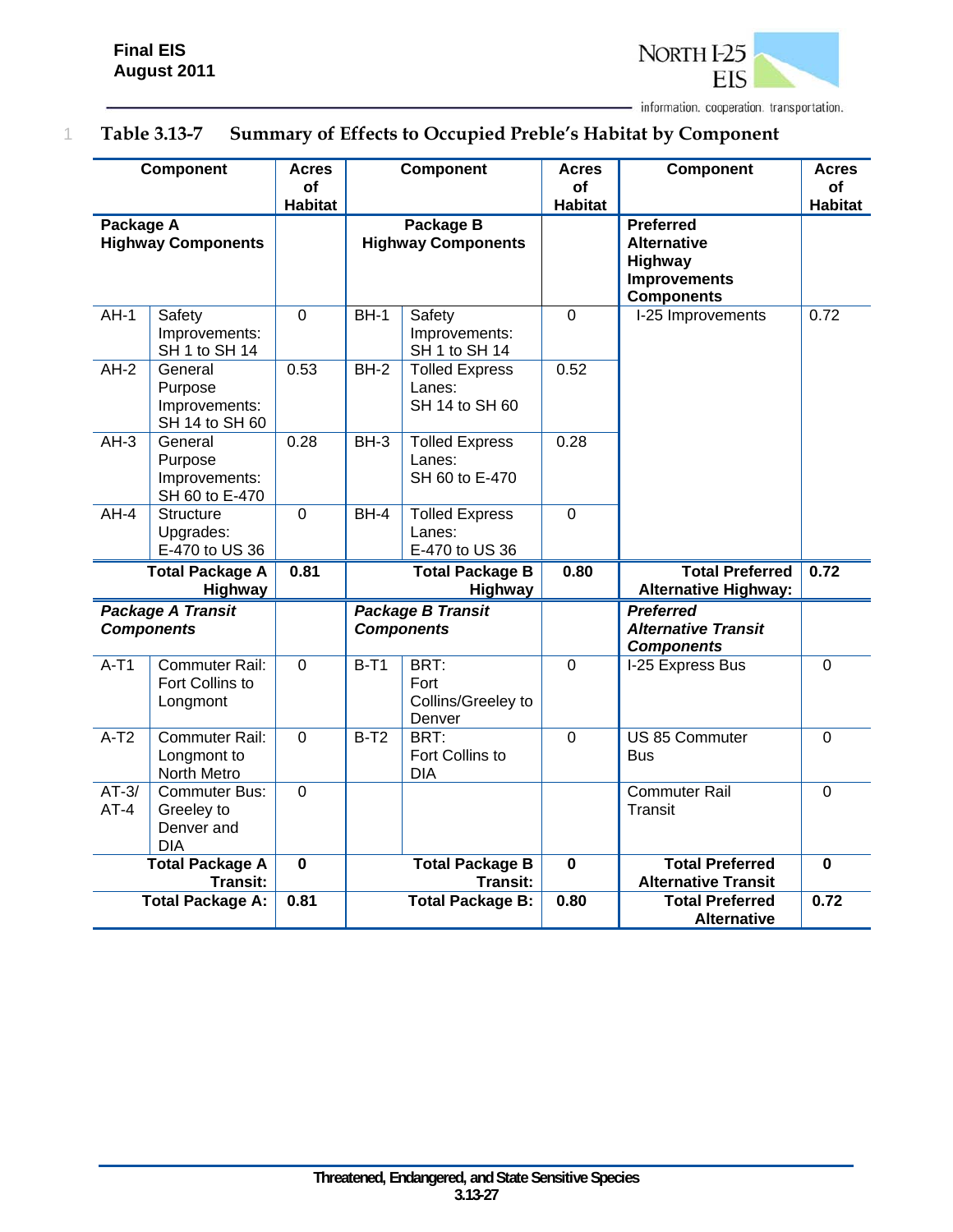

### 1 **3.13.3.6 SUMMARY OF IMPACTS TO NON-FEDERALLY PROTECTED SPECIES**

2 **Table 3.13-8** through **Table 3.13-12** summarize effects to non-federally protected threatened,

- 3 endangered, and special concern species by component.
- 4 Bald eagles frequently forage in prairie dog colonies and riparian areas along major streams
- 5 and rivers in the regional study area, especially in winter. Long-term impacts from road
- 6 widening or other project components could include the loss of foraging habitat or
- 7 displacement of eagles from foraging habitat. Direct loss of bald eagle foraging habitat is
- 8 based on both winter and summer forage habitat mapped by CDOW (NDIS, 2010).
- 9 **Table 3.13-8** summarizes effects to bald eagle foraging habitat by component.

#### 10 **Table 3.13-8 Summary of Effects to Bald Eagle Forage Habitat by Component**

|                   | <b>Component</b>                                      | Forage<br><b>Habitat</b> |                                        | <b>Component</b>                                  | Forage<br><b>Habitat</b> | <b>Component</b>                                                                              | Forage<br>Habitat <sup>1</sup> |
|-------------------|-------------------------------------------------------|--------------------------|----------------------------------------|---------------------------------------------------|--------------------------|-----------------------------------------------------------------------------------------------|--------------------------------|
| Package A         | <b>Highway Components</b>                             |                          | Package B<br><b>Highway Components</b> |                                                   |                          | <b>Preferred</b><br><b>Alternative</b><br>Highway<br><b>Improvements</b><br><b>Components</b> |                                |
| $AH-1$            | Safety<br>Improvements:<br>SH 1 to SH 14              | $\overline{0}$           | $BH-1$                                 | Safety<br>Improvements:<br>SH 1 to SH 14          | $\overline{0}$           | I-25 Improvements                                                                             | 211.05                         |
| $AH-2$            | General<br>Purpose<br>Improvements:<br>SH 14 to SH 60 | 166.42                   | $BH-2$                                 | <b>Tolled Express</b><br>Lanes:<br>SH 14 to SH 60 | 187.05                   |                                                                                               |                                |
| $AH-3$            | General<br>Purpose<br>Improvements:<br>SH 60 to E-470 | 20.08                    | $BH-3$                                 | <b>Tolled Express</b><br>Lanes:<br>SH 60 to E-470 | 20.31                    |                                                                                               |                                |
| $AH-4$            | <b>Structure</b><br>Upgrades:<br>E-470 to US 36       | $\mathbf 0$              | $BH-4$                                 | <b>Tolled Express</b><br>Lanes:<br>E-470 to US 36 | 23.32                    |                                                                                               |                                |
|                   | <b>Total Package A</b><br>Highway:                    | 186.5                    |                                        | <b>Total Package B</b><br>Highway:                | 230.68                   | <b>Total Preferred</b><br><b>Alternative Highway:</b>                                         | 211.05                         |
|                   | <b>Package A Transit</b><br><b>Components</b>         |                          |                                        | <b>Package B Transit</b><br><b>Components</b>     |                          | <b>Preferred</b><br><b>Alternative Transit</b><br><b>Components</b>                           |                                |
| $A-T1$            | Commuter Rail:<br>Fort Collins to<br>Longmont         | 6.18                     | $B-T1$                                 | BRT:<br>Fort Collin/Greeley<br>to Denver          | $\overline{0}$           | I-25 Express Bus                                                                              | $\overline{0}$                 |
| $A-T2$            | <b>Commuter Rail:</b><br>Longmont to<br>North Metro   | 4.92                     | $B-T2$                                 | BRT:<br>Fort Collins to DIA                       | $\overline{0}$           | <b>US 85 Commuter</b><br><b>Bus</b>                                                           | 4.24                           |
| $AT-3/$<br>$AT-4$ | <b>Commuter Bus:</b><br>Greeley to<br>Denver and DIA  | 6.09                     |                                        |                                                   |                          | <b>Commuter Rail</b><br><b>Transit</b>                                                        | 15.91                          |
|                   | <b>Total Package A</b><br><b>Transit:</b>             | 17.19                    |                                        | <b>Total Package B Transit:</b>                   | $\overline{\mathbf{0}}$  | <b>Total Preferred</b><br><b>Alternative Transit</b>                                          | 20.15                          |
|                   | <b>Total Package A:</b>                               | 203.69                   |                                        | <b>Total Package B:</b>                           | 230.68                   | <b>Total Preferred</b><br><b>Alternative</b>                                                  | 231.20                         |

<sup>1</sup> Forage habitat is defined by NDIS, 2010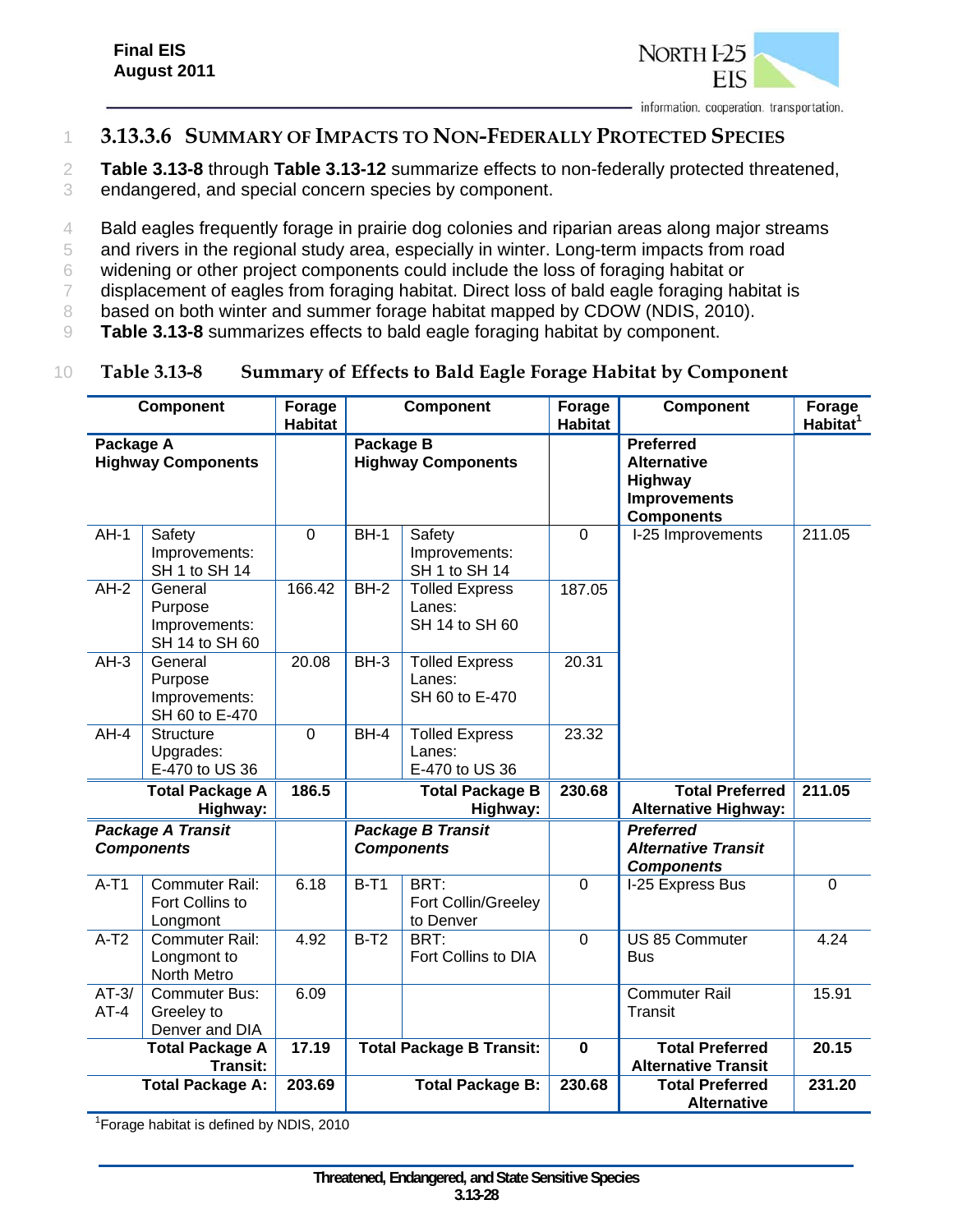

- 1 **Table 3.13-9** summarizes direct effects to black-tailed prairie dog habitat by component. Many
- 2 prairie dog colonies in the project area are within private property that is likely to be developed
- 3 in the near future. Other prairie dog colonies are adjacent to undeveloped land and have the
- 4 potential to expand in the future. Prairie dog colonies are also occasionally affected by sylvatic
- 5 plague, which may wipe out a colony or greatly reduce the number of prairie dogs. For all of
- 6 these reasons, the area of occupied prairie dog habitat affected by the project is likely to be
- 7 different from current conditions at the time of construction. The quantities in **Table 3.13-9** are
- 8 considered representative of impacts that could occur.

| Table 3.13-9 | Summary of Effects to Black-Tailed Prairie Dog Occupied Habitat by |
|--------------|--------------------------------------------------------------------|
|              | Component                                                          |

|                   | <b>Component</b>                                          | <b>Acres</b><br><b>Occupied</b><br><b>Habitat</b> | <b>Component</b>                          |                                                   | <b>Acres</b><br><b>Occupied</b><br><b>Habitat</b> | <b>Component</b>                                                                              | <b>Acres</b><br><b>Occupied</b><br><b>Habitat</b> |
|-------------------|-----------------------------------------------------------|---------------------------------------------------|-------------------------------------------|---------------------------------------------------|---------------------------------------------------|-----------------------------------------------------------------------------------------------|---------------------------------------------------|
| Package A         | <b>Highway Components</b>                                 |                                                   | Package B<br>Highway<br><b>Components</b> |                                                   |                                                   | <b>Preferred</b><br><b>Alternative</b><br>Highway<br><b>Improvements</b><br><b>Components</b> |                                                   |
| $AH-1$            | Safety<br>Improvements:<br>SH 1 to SH 14                  | $\overline{0}$                                    | $BH-1$                                    | Safety<br>Improvements:<br>SH 1 to SH 14          | $\overline{0}$                                    | $1-25$<br>Improvements                                                                        | 70.98                                             |
| $AH-2$            | <b>General Purpose</b><br>Improvements:<br>SH 14 to SH 60 | 24.50                                             | $BH-2$                                    | <b>Tolled Express</b><br>Lanes:<br>SH 14 to SH 60 | 34.12                                             |                                                                                               |                                                   |
| $AH-3$            | <b>General Purpose</b><br>Improvements:<br>SH 60 to E-470 | 20.72                                             | $BH-3$                                    | <b>Tolled Express</b><br>Lanes:<br>SH 60 to E-470 | 20.43                                             |                                                                                               |                                                   |
| $AH-4$            | <b>Structure</b><br>Upgrades: E-470<br>to US 36           | $\mathbf 0$                                       | $BH-4$                                    | <b>Tolled Express</b><br>Lanes:<br>E-470 to US 36 | 36.58                                             |                                                                                               |                                                   |
|                   | <b>Total Package A</b><br>Highway:                        | 45.22                                             |                                           | <b>Total Package B</b><br>Highway:                | 91.14                                             | <b>Total Preferred</b><br><b>Alternative</b><br>Highway:                                      | 70.98                                             |
|                   | <b>Package A Transit</b><br><b>Components</b>             |                                                   |                                           | <b>Package B Transit</b><br><b>Components</b>     |                                                   | <b>Preferred</b><br><b>Alternative</b><br><b>Transit</b><br><b>Components</b>                 |                                                   |
| $A-T1$            | Commuter Rail:<br>Fort Collins to<br>Longmont             | 0.11                                              | $B-T1$                                    | BRT:<br>Fort<br>Collins/Greeley<br>to Denver      | 6.25                                              | I-25 Express<br><b>Bus</b>                                                                    | 6.69                                              |
| $A-T2$            | Commuter Rail:<br>Longmont to<br>North Metro              | 7.67                                              | $B-T2$                                    | BRT:<br>Fort Collins to<br><b>DIA</b>             | $\overline{0}$                                    | $\overline{US}$ 85<br><b>Commuter Bus</b>                                                     | 1.31                                              |
| $AT-3/$<br>$AT-4$ | <b>Commuter Bus:</b><br>Greeley to<br>Denver and DIA      | 7.32                                              |                                           |                                                   |                                                   | <b>Commuter Rail</b><br>Transit                                                               | 7.43                                              |
|                   | <b>Total Package A</b><br>Transit:                        | 15.10                                             |                                           | <b>Total Package B</b><br>Transit:                | 6.25                                              | <b>Total Preferred</b><br><b>Alternative</b><br><b>Transit</b>                                | 15.43                                             |
|                   | <b>Total Package A:</b>                                   | 60.32                                             |                                           | <b>Total Package B:</b>                           | 97.39                                             | <b>Total Preferred</b><br><b>Alternative</b>                                                  | 86.41                                             |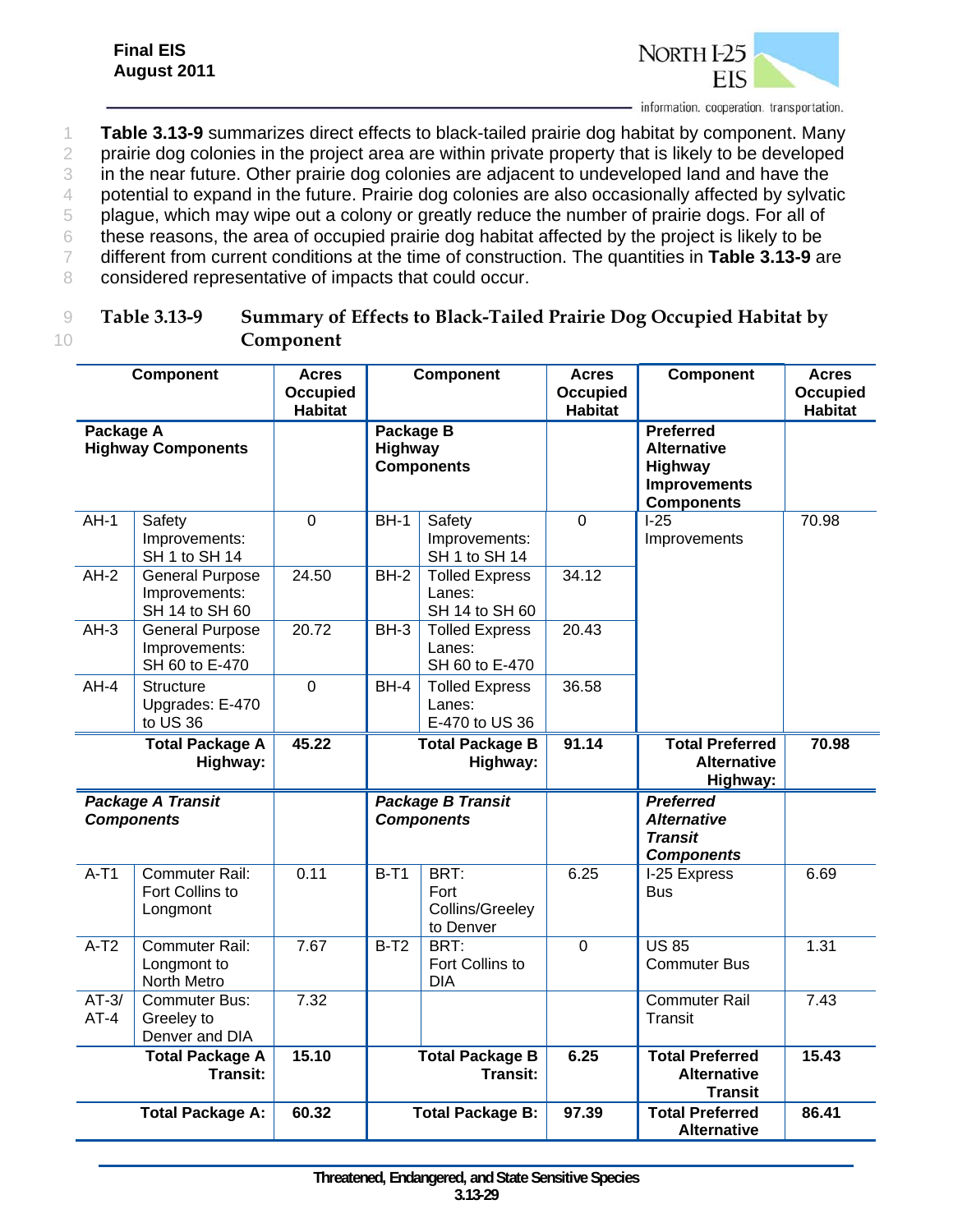

1 **Table 3.13-10** summarizes effects to potential northern leopard frog and common gartersnake 2 habitat by component.

#### 3 **Table 3.13-10 Summary of Effects to Potential Northern Leopard Frog and Common**  4 **Gartersnake Habitat by Component**

|                   | Component                                                                               | Habitat <sup>1</sup><br>(acres) | <b>Component</b>                       |                                                   | Habitat <sup>1</sup><br>(acres)                                | <b>Component</b>                                                              | Habitat <sup>1</sup><br>(acres) |  |  |                                                                                                      |  |
|-------------------|-----------------------------------------------------------------------------------------|---------------------------------|----------------------------------------|---------------------------------------------------|----------------------------------------------------------------|-------------------------------------------------------------------------------|---------------------------------|--|--|------------------------------------------------------------------------------------------------------|--|
| Package A         | <b>Highway Components</b>                                                               |                                 | Package B<br><b>Highway Components</b> |                                                   |                                                                |                                                                               |                                 |  |  | <b>Preferred</b><br><b>Alternative</b><br><b>Highway</b><br><b>Improvements</b><br><b>Components</b> |  |
| $AH-1$            | <b>Safety</b><br>Improvements:<br>SH 1 to SH 14                                         | $\overline{0}$                  | $BH-1$                                 | Safety<br>Improvements:<br>SH 1 to SH 14          | $\overline{0}$                                                 | $1-25$<br>Improvements                                                        | 13.40                           |  |  |                                                                                                      |  |
| $AH-2$            | General<br>Purpose<br>Improvements:<br>SH 14 to SH 60                                   | 10.62                           | $BH-2$                                 | <b>Tolled Express</b><br>Lanes:<br>SH 14 to SH 60 | 14.27                                                          |                                                                               |                                 |  |  |                                                                                                      |  |
| $AH-3$            | General<br>Purpose<br>Improvements:<br>SH 60 to E-470                                   | 5.28                            | $BH-3$                                 | <b>Tolled Express</b><br>Lanes:<br>SH 60 to E-470 | 5.52                                                           |                                                                               |                                 |  |  |                                                                                                      |  |
| $AH-4$            | <b>Structure</b><br>Upgrades:<br>E-470 to US 36                                         | $\overline{0}$                  | $BH-4$                                 | <b>Tolled Express</b><br>Lanes:<br>E-470 to US 36 | 0.97                                                           |                                                                               |                                 |  |  |                                                                                                      |  |
|                   | <b>Total Package A</b><br>Highway:                                                      | 15.90                           | <b>Total Package B</b><br>Highway:     |                                                   | 20.76                                                          | <b>Total Preferred</b><br><b>Alternative</b><br>Highway:                      | 13.40                           |  |  |                                                                                                      |  |
|                   | <b>Package A Transit</b><br><b>Components</b>                                           |                                 |                                        | <b>Package B Transit</b><br><b>Components</b>     |                                                                | <b>Preferred</b><br><b>Alternative</b><br><b>Transit</b><br><b>Components</b> |                                 |  |  |                                                                                                      |  |
| $A-T1$            | <b>Commuter Rail:</b><br>Fort Collins to<br>Longmont                                    | 0.75                            | $B-T1$                                 | BRT:<br>Fort<br>Collins/Greeley<br>to Denver      | 0.52                                                           | I-25 Express<br>Bus                                                           | 0.71                            |  |  |                                                                                                      |  |
| $A-T2$            | <b>Commuter Rail:</b><br>Longmont to<br>North Metro                                     | 3.49                            | $B-T2$                                 | BRT:<br>Fort Collins to<br><b>DIA</b>             | $\overline{0}$                                                 | <b>US 85</b><br><b>Commuter Bus</b>                                           | $\overline{0}$                  |  |  |                                                                                                      |  |
| $AT-3/$<br>$AT-4$ | <b>Commuter Bus:</b><br>Greeley to<br>Denver and<br><b>DIA</b>                          | $\mathbf 0$                     |                                        |                                                   |                                                                | <b>Commuter Rail</b><br><b>Transit</b>                                        | 3.38                            |  |  |                                                                                                      |  |
|                   | 4.24<br><b>Total Package A</b><br><b>Total Package B</b><br><b>Transit:</b><br>Transit: |                                 |                                        | 0.52                                              | <b>Total Preferred</b><br><b>Alternative</b><br><b>Transit</b> | 4.09                                                                          |                                 |  |  |                                                                                                      |  |
|                   | <b>Total Package A:</b>                                                                 | 20.14                           |                                        | <b>Total Package B:</b>                           | 21.28                                                          | <b>Total Preferred</b><br><b>Alternative</b>                                  | 17.49                           |  |  |                                                                                                      |  |

<sup>1</sup>Wetlands and Riparian vegetation are considered potential habitat for these species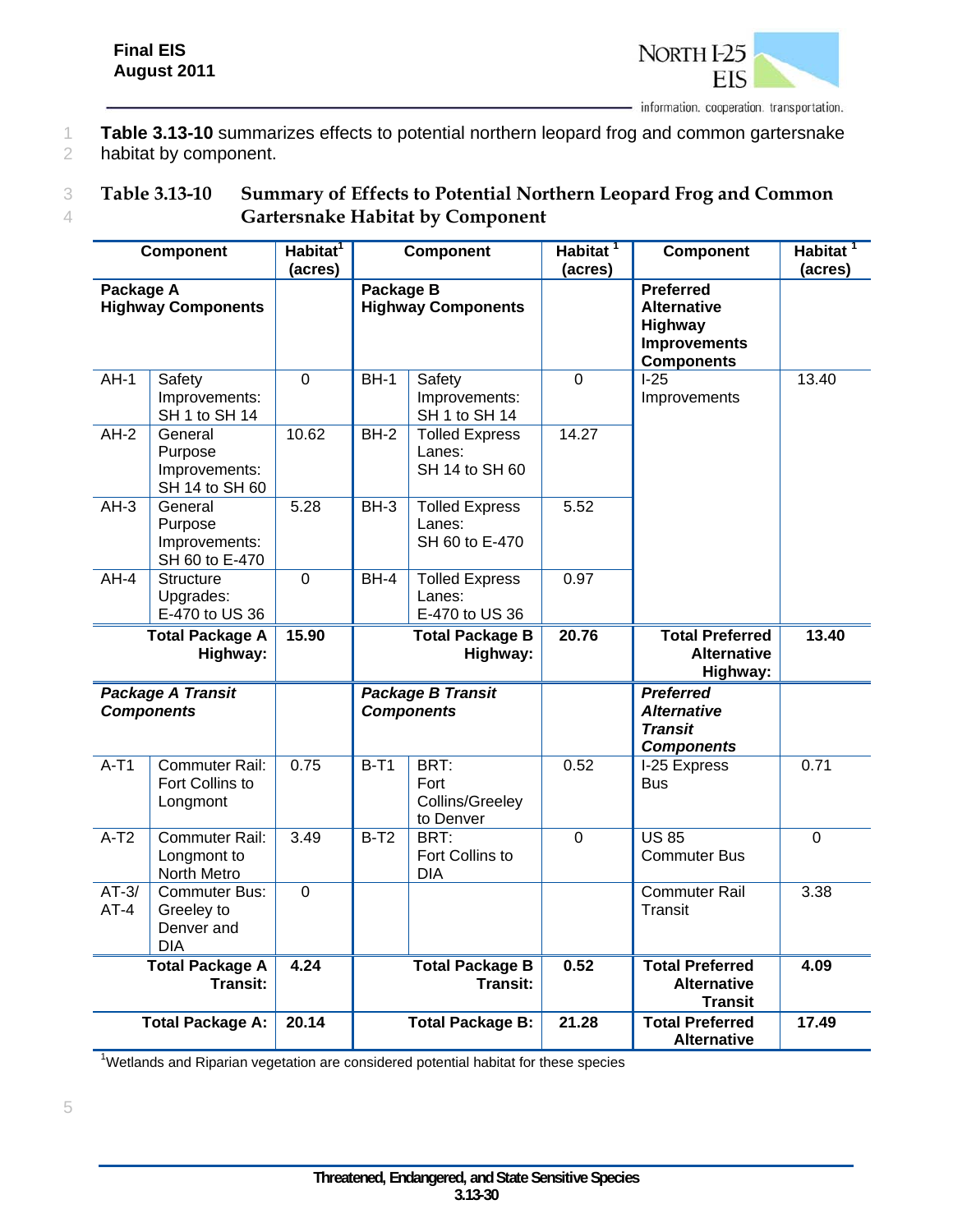

1 **Table 3.13-11** summarizes impacts to other state threatened, endangered, and species of 2 concern.

#### 3 **Table 3.13-11 Summary of Effects to Other State Threatened, Endangered, and**  4 **Species of Special Concern Potentially Affected by Packages A, B, and**  5 **the Preferred Alternative**

| <b>Common Name</b>           | <b>Type of Effect</b>                                                                    | <b>Relative Magnitude of Effect</b>                                                                      |
|------------------------------|------------------------------------------------------------------------------------------|----------------------------------------------------------------------------------------------------------|
| Swift fox                    | Potential loss of foraging habitat<br>and displacement during and<br>after construction. | Low – disturbed areas would be low<br>quality habitat for this species, on fringes<br>of occupied range. |
| Townsend's big-<br>eared bat | Potential loss of foraging habitat<br>and displacement during and<br>after construction. | Low – no caves or mines that could<br>provide roosting or hibernation sites<br>would be affected.        |
| Ferruginous hawk             | Potential loss of foraging habitat.                                                      | $Low - no$ nesting habitat would be<br>disturbed                                                         |

6 **Table 3.13-12** summarizes direct impacts to habitat for state threatened, endangered, and 7 special concern aquatic species by component.

- 8 **Table 3.13-12 Summary of Direct Effects to Habitat for State Threatened,**
- 

9 **Endangered, and Special Concern Aquatic Species from Packages A, B,**  10 **and the Preferred Alternative** 

| <b>Component</b>                                         | <b>Aquatic Habitat</b><br><b>(Species Potentially</b><br>Affected)                 | <b>Activity</b>                                                                           | <b>Acres</b><br><b>Directly</b><br><b>Affected</b> |  |  |
|----------------------------------------------------------|------------------------------------------------------------------------------------|-------------------------------------------------------------------------------------------|----------------------------------------------------|--|--|
| <b>Package A Highway Components</b>                      |                                                                                    |                                                                                           |                                                    |  |  |
| A-H1: Safety Improvements:<br>SH 1 to SH 14              | N/A                                                                                | N/A                                                                                       | $\Omega$                                           |  |  |
| A-H2: General Purpose                                    | Cache la Poudre River                                                              | Replace existing bridges at I-25                                                          | 0.15                                               |  |  |
| Improvements: SH 14 to<br>SH 60                          | (brassy minnow and lowa<br>darter)                                                 | northbound, I-25 southbound, and<br>Harmony Road                                          |                                                    |  |  |
|                                                          | <b>Big Thompson River</b><br>(lowa darter)                                         | Replace existing bridges at I-25<br>northbound, I-25 southbound, and I-25<br>service road | 0.15                                               |  |  |
| A-H3: General Purpose<br>Improvements: SH 60 to<br>E-470 | St. Vrain Creek<br>(common shiner, brassy<br>minnow, lowa darter, and<br>stonecat) | No activity at existing bridges over I-25                                                 | $\Omega$                                           |  |  |
| A-H4: Structure Upgrades:<br>E-470 to US 36              | N/A                                                                                | N/A                                                                                       | 0                                                  |  |  |
| <b>Total Package A Highway:</b>                          |                                                                                    |                                                                                           |                                                    |  |  |
| Declesse A Trensit Componente                            |                                                                                    |                                                                                           |                                                    |  |  |

| <b>Package A Transit Components</b>                   |                                                                                    |                                                                    |      |  |  |
|-------------------------------------------------------|------------------------------------------------------------------------------------|--------------------------------------------------------------------|------|--|--|
| A-T1: Commuter Rail:<br>Fort Collins to Longmont      | <b>Big Thompson River</b><br>(lowa darter)                                         | Construct new tracks and crossing<br>adjacent to existing crossing |      |  |  |
| A-T2: Commuter Rail:<br>Longmont to North Metro       | St. Vrain Creek<br>(common shiner, brassy<br>minnow, lowa darter, and<br>stonecat) | Construct new rail alignment and bridge<br>on north side of SH 119 | 0.08 |  |  |
| A-T3/A-T4: Commuter Bus:<br>Greeley to Denver and DIA | N/A                                                                                | N/A                                                                |      |  |  |
| <b>Total Package A Transit:</b>                       |                                                                                    |                                                                    |      |  |  |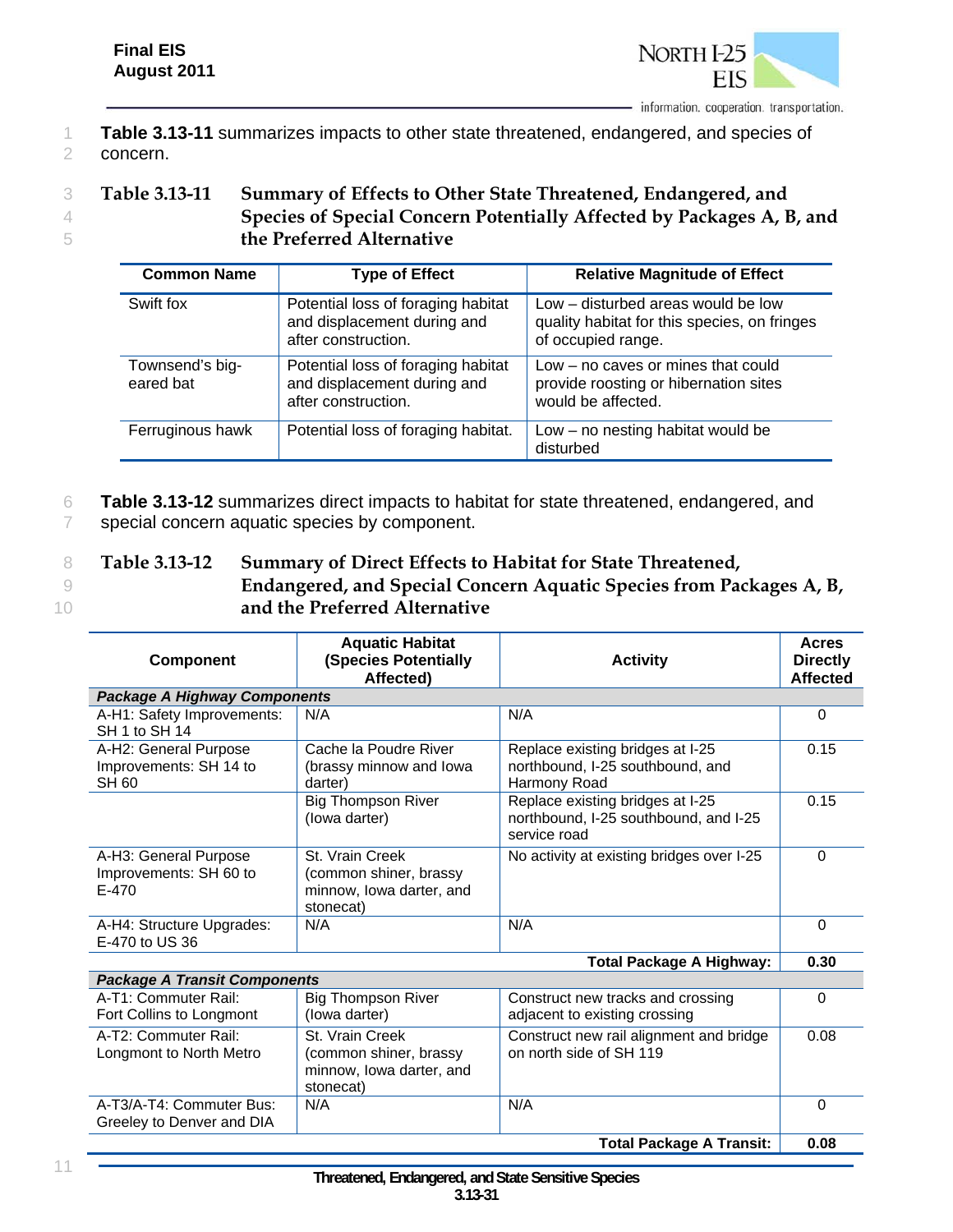

### 1 **Table 3.13-12 Summary of Direct Effects to Habitat for State Threatened,**  2 **Endangered, and Special Concern Aquatic Species from Packages A, B,**  3 **and the Preferred Alternative (cont'd)**

| <b>Component</b>                                                           | <b>Aquatic Habitat</b><br><b>(Species Potentially</b><br>Affected)                                                                 | <b>Activity</b>                                                                              | <b>Acres Directly</b><br><b>Affected</b> |  |  |
|----------------------------------------------------------------------------|------------------------------------------------------------------------------------------------------------------------------------|----------------------------------------------------------------------------------------------|------------------------------------------|--|--|
| <b>Package B Highway Components</b>                                        |                                                                                                                                    |                                                                                              |                                          |  |  |
| B-H1: Safety improvements:<br>SH 1 to SH 14                                | N/A                                                                                                                                | N/A                                                                                          | $\Omega$                                 |  |  |
| B-H2: Tolled Express Lanes:<br>SH 14 to SH 60                              | Cache la Poudre River<br>(brassy minnow and lowa<br>darter)                                                                        | Replace existing bridges at<br>I-25 northbound, I-25<br>southbound, and Harmony<br>Road      | 0.20                                     |  |  |
|                                                                            | <b>Big Thompson River</b><br>(lowa darter)                                                                                         | Replace existing bridges at<br>I-25 northbound, I-25<br>southbound, and I-25 service<br>road | 0.15                                     |  |  |
| B-H3: Tolled Express Lanes:<br>SH 60 to E-470                              | No activity at existing bridges<br>St. Vrain Creek<br>(common shiner, brassy<br>over I-25<br>minnow, lowa darter, and<br>stonecat) |                                                                                              | $\boldsymbol{0}$                         |  |  |
| B-H4: Tolled Express Lanes:<br>E-470 to US 36                              | N/A<br>N/A                                                                                                                         |                                                                                              | 0                                        |  |  |
|                                                                            | 0.35                                                                                                                               |                                                                                              |                                          |  |  |
| <b>Package B Transit Components</b>                                        |                                                                                                                                    |                                                                                              |                                          |  |  |
| B-T1: BRT: Fort<br>Collins/Greeley to Denver                               | N/A                                                                                                                                | N/A                                                                                          | 0                                        |  |  |
| B-T2: BRT: Fort<br>Collins/Greeley to DIA                                  | N/A                                                                                                                                | N/A                                                                                          | 0                                        |  |  |
|                                                                            |                                                                                                                                    | <b>Total Package B Transit:</b>                                                              | $\mathbf 0$                              |  |  |
| <b>Preferred Alternative Highway Components</b>                            |                                                                                                                                    |                                                                                              |                                          |  |  |
| I-25 Improvements:<br>SH 14 to SH 66                                       | Cache la Poudre River<br>(brassy minnow and lowa<br>darter)                                                                        | Replace existing bridges at<br>I-25 northbound, I-25<br>southbound, and Harmony<br>Road      | 0.15                                     |  |  |
| I-25 Improvements: SH 60 to<br>SH <sub>7</sub>                             | <b>Big Thompson River</b><br>(lowa darter)                                                                                         | Replace existing bridges at<br>I-25 northbound, I-25<br>southbound, and I-25<br>service road | 0.14                                     |  |  |
|                                                                            | St. Vrain River<br>(common shiner, brassy<br>minnow, lowa darter, and<br>stonecat)                                                 | No action at existing<br>bridges at I-25                                                     | $\pmb{0}$                                |  |  |
|                                                                            | 0.29                                                                                                                               |                                                                                              |                                          |  |  |
| <b>Preferred Alternative Transit Components</b>                            |                                                                                                                                    |                                                                                              |                                          |  |  |
| <b>Commuter Rail Transit</b><br><b>Big Thompson River</b><br>(lowa darter) |                                                                                                                                    | Construct new tracks and<br>crossing adjacent to<br>existing crossing                        | 0.03                                     |  |  |
|                                                                            | St. Vrain River<br>(common shiner, brassy<br>minnow, lowa darter, and<br>stonecat)                                                 | Construct new rail<br>alignment and bridge on the<br>north side of SH 119                    | 0.06<br>0.09                             |  |  |
| <b>Total Preferred Alternative Transit:</b>                                |                                                                                                                                    |                                                                                              |                                          |  |  |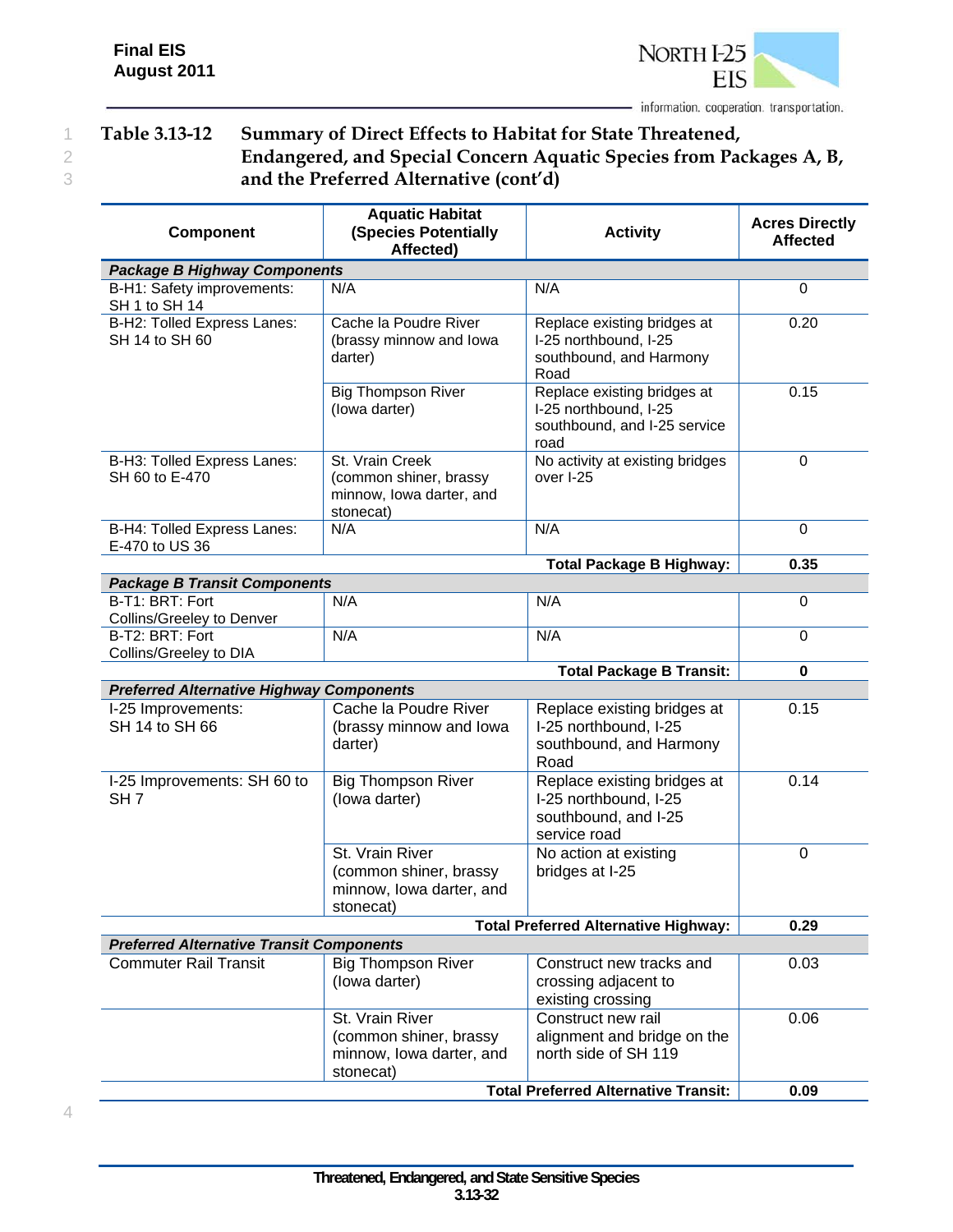

- 1 **Table 3.13-13** summarizes the direct impacts to threatened, endangered, other federally-
- 2 protected and state sensitive species for Packages A, B, and the Preferred Alternative by
- 3 component.

| Table 3.13-13 | Summary of Direct Effects to Threatened, Endangered, Other       |
|---------------|------------------------------------------------------------------|
|               | Federally-Protected and State Sensitive Species by Component, in |
|               | Acres                                                            |

| <b>Component</b>                                            | Preble's<br><b>Habitat</b> | <b>Bald</b><br>Eagle<br>Forage | <b>Bald</b><br>Eagle<br><b>Roosts</b> | <b>Prairie</b><br><b>Dogs</b> | N. Leopard<br>Frog and C.<br>Gartersnake | <b>Sensitive</b><br><b>Fish</b><br><b>Species</b> |
|-------------------------------------------------------------|----------------------------|--------------------------------|---------------------------------------|-------------------------------|------------------------------------------|---------------------------------------------------|
| Package A Highway Components                                | 0.81                       | 186.50                         | 1.98                                  | 45.22                         | 15.90                                    | 0.30                                              |
| Package A Transit Components                                | $\Omega$                   | 17.19                          | 5.05                                  | 15.1                          | 4.24                                     | 0.08                                              |
| <b>Total of Effects for Package A</b>                       | 0.81                       | 203.69                         | 7.03                                  | 60.32                         | 20.14                                    | 0.38                                              |
| Package B Highway Components                                | 0.80                       | 230.68                         | 2.01                                  | 91.14                         | 20.76                                    | 0.35                                              |
| Package B Transit Components                                | $\Omega$                   | $\Omega$                       | $\Omega$                              | 6.25                          | 0.52                                     | 0                                                 |
| <b>Total of Effects for Package B</b>                       | 0.80                       | 230.68                         | 2.01                                  | 97.39                         | 21.28                                    | 0.35                                              |
| Preferred Alternative Highway<br>Components                 | 0.72                       | 211.05                         | $\Omega$                              | 70.98                         | 13.40                                    | 0.29                                              |
| <b>Preferred Alternative Transit</b><br>Components          | 0                          | 20.15                          | 5.05                                  | 15.43                         | 4.09                                     | 0.09                                              |
| <b>Total of Effects for Preferred</b><br><b>Alternative</b> | 0.72                       | 231.20                         | 5.05                                  | 86.41                         | 17.49                                    | 0.38                                              |

# <sup>7</sup> **3.13.4 Indirect Impacts For All Build General Purpose Lanes,**  <sup>8</sup> **Commuter Rail, and Tolled Express Lanes**

 The addition of a highway lane on either side of the roadway, the installation of commuter rail lines, or the installation of interchanges or commuter stations would increase impervious 11 surfaces, thereby increasing runoff and exposing the surrounding vegetation to higher levels of pollutants. Soil disturbance from construction equipment would create favorable conditions for weedy species to further establish in areas of potential habitat for threatened or endangered species. The invasion of noxious weeds into potential habitat is one of the greatest threats to species of special concern.

16 Other indirect impacts include the decrease or elimination of upland tree and/or shrub buffers 17 between the proposed roadway and vegetation areas adjacent to perennial and intermittent 18 waterways. Buffers filter pollutants before they reach wetlands, streams, and lakes, as well as

- 19 provide habitat for wildlife.
- 20 Because the proposed roadway and rail alignments primarily follow existing lines, existing
- 21 vegetation communities including potential habitat for threatened and endangered species
- 22 currently receive indirect effects from roadway, railway, and maintenance activities. However,
- 23 the magnitude of indirect effects could increase with implementation of Package A or 24 Package B.
- 25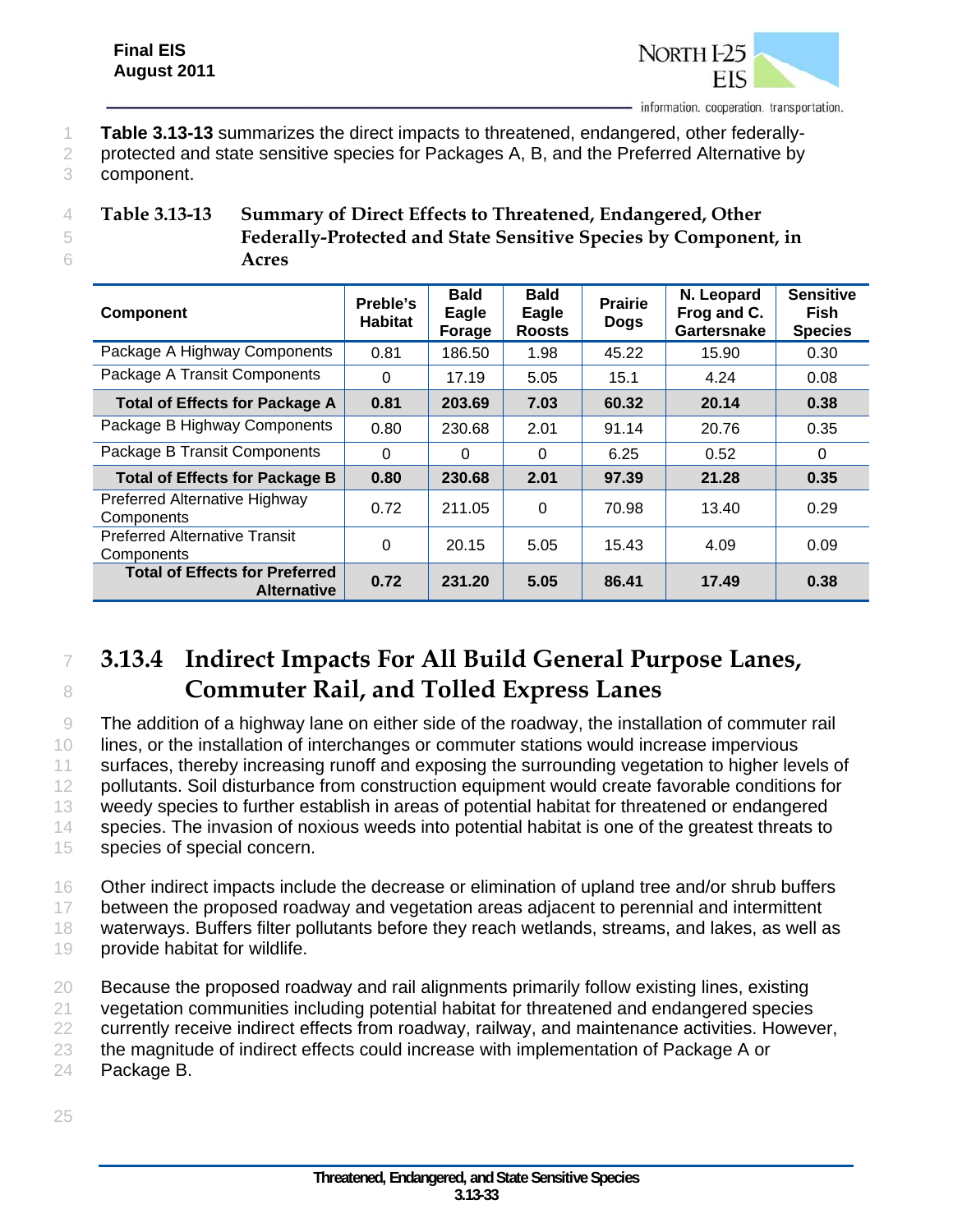

# **3.13.5 Mitigation Measures**

 This section describes recommendations for reducing or mitigating proposed project impacts to threatened and endangered species, and presents possible mitigation opportunities. Whenever possible, mitigation measures to avoid or reduce impacts to threatened and endangered species were incorporated into the alternative, including avoiding sensitive habitat, maintaining existing alignments where practicable, using BMPs to control erosion and 7 drainage improvements, and promptly revegetating disturbed areas.

8 The proposed project area falls within the Shortgrass Prairie Initiative (initiative), an agreement

 between CDOT, CDOW, FHWA, and USFWS. The initiative included a BA and conservation measures for FHWA funding of CDOT's routine maintenance and upgrade of existing

11 transportation corridors in eastern Colorado for a 20-year period beginning in 2003. The BA

includes all of I-25 within the project area. A BO was issued by the USFWS, which covers the

bald eagle and 29 species of concern (USFWS, 2003). The BO includes a list of measures to

14 minimize effects to the bald eagle, including protecting off-site shortgrass prairie habitat and

implementation of on-site BMPs. The BO also includes conservation measures for sensitive,

nonlisted species including black-tailed prairie dog; burrowing owl; native fish; and mussels

(including brassy minnow, common shiner, plains minnow, and cylindrical papershell); and

northern leopard frog. The BO lists BMPs for each of these species and provides that if any of

these species are listed, appropriate protective measures will be incorporated into the BO. The

initiative does not cover the Preble's meadow jumping mouse.

Requirements of the Migratory Bird Treaty Act (1918) (MBTA) will be followed. CDOT has

22 proposed special provisions creating a new Standard and Specification Section  $240 -$ 

Protection of Migratory Birds to address the requirements of the MBTA. These provisions will

ensure that consistent, appropriate and reasonable measures are taken to prevent injury to

25 and death of migratory birds and the CDOT activities are compatible with current federal and

state wildlife laws and regulations.

Specific mitigation recommendations, in addition to those in the initiative, are described below.

# **3.13.5.1 NO-ACTION ALTERNATIVE**

No additional mitigation measures would be proposed under the No-Action Alternative. Routine

 maintenance and upgrades to I-25 will fall under the initiative BO described above and mitigation measures described in the BO apply.

# **3.13.5.2 PACKAGE A, PACKAGE B, AND THE PREFERRED ALTERNATIVE**

# *Preble's Meadow Jumping Mouse*

Mitigation measures for occupied Preble's habitat may be required as part of Section 7

consultation with the USFWS for impacts to federally listed threatened and endangered species.

Because the project will be built over a period of many years, CDOT will reinitiate Section 7

consultation with USFWS when future phases are initiated to determine whether additional

surveys for PMJM are needed at that time. Mitigation measures will focus on avoidance and

minimization of impacts during construction and include the following: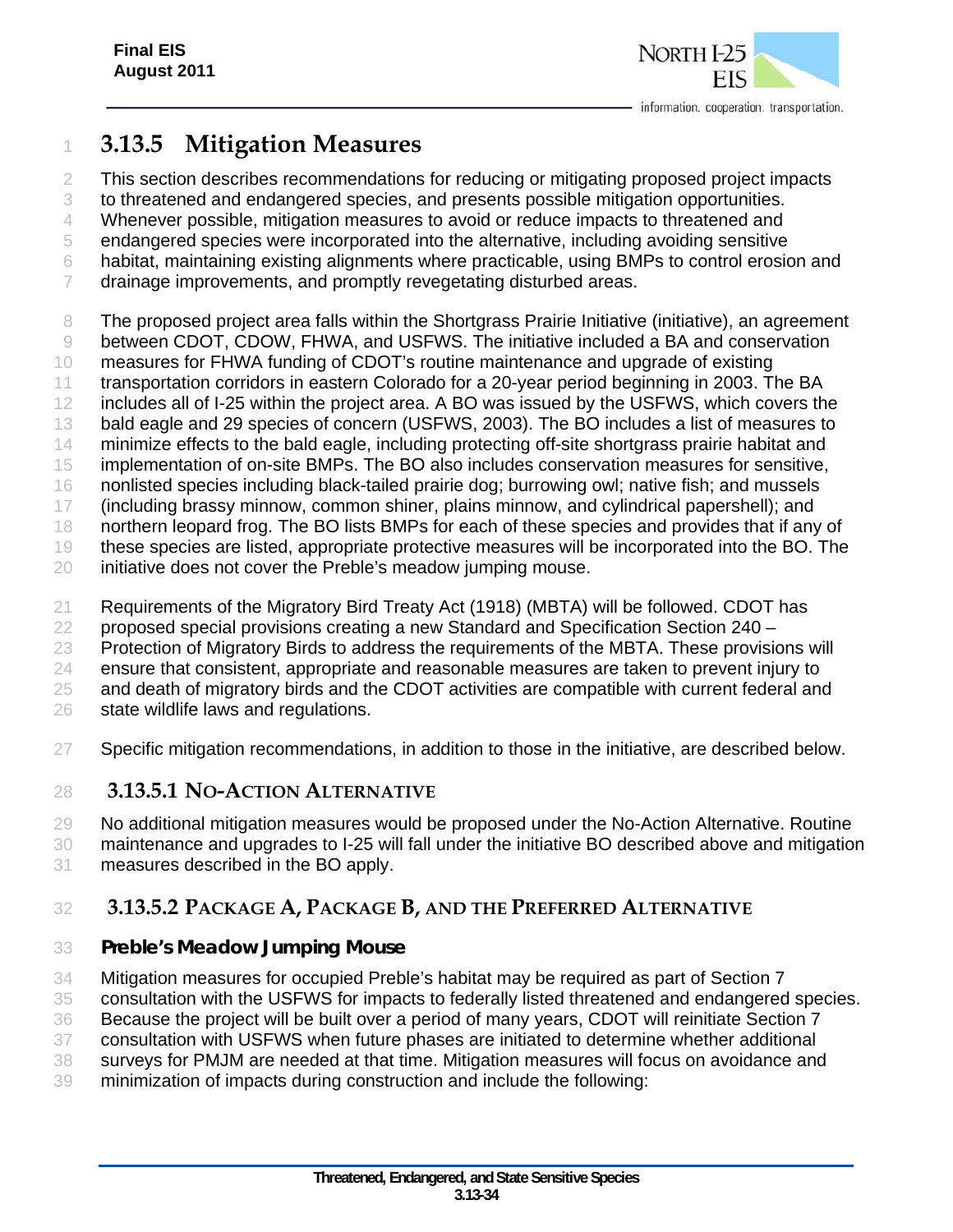

- **Construction within occupied Preble's habitat at the Little Thompson and Big Thompson**  rivers and any areas found to be occupied by Preble's by future surveys will be limited to Preble's inactive season (November through April).
- Visible barriers will be used to limit the area of construction within occupied habitat.
- $\overline{5}$   $\longrightarrow$  If culverts in occupied or potential Preble's habitat are replaced or upgraded, the new concrete box culverts would incorporate ledges to facilitate small mammal passage.
- $7 \rightarrow$  Lighting within and near Preble's habitat will be incorporate current technology and 8 standards (e.g. Dark Skies) at the time of design to reduce lighting impacts to Preble's.
- Where impacts to occupied habitat are unavoidable, compensatory mitigation would be provided through replacement with suitable Preble's habitat. Mitigation measures for 11 Preble's could be combined with wetland mitigation. Wetland mitigation measures also may replace any impacts to suitable unoccupied Preble's habitat. Permanent impacts would be 13 mitigated at a 3:1 mitigation to impact ratio; temporary impacts would be mitigated at a 1:1 ratio.
- CDOT would employ conservation measures to minimize impacts during construction. These measures would include:
- **EXECT FIDE EXECT** Stockpiling construction materials in bare areas, rather than on top of existing vegetation in known occupied and high potential habitats.
- Informing construction workers the reasons for and importance of limiting impacts to vegetated habitat outside the work area in known occupied habitat.
- $21 \rightarrow$  Supervising work on a daily basis to ensure that conditions established by the USFWS are met.
- $23 \rightarrow$  Implementing concurrent revegetation during construction to the maximum extent practicable.
- $25 \rightarrow$  Providing a report to the USFWS that includes photographic documentation of site conditions prior to and at the completion of construction.
- $27 \rightarrow$  Reporting any inadvertent mortalities found during construction as specified in current trapping guidelines. CDOT will report all relevant information within 24 hours and subsequently submit a completed Injury/Mortality Documentation Report to the USFWS, Ecological Services Colorado Field Office or the USFWS's Division of Law Enforcement in Lakewood, Colorado (telephone 303-274-3560).
- **IF** In the unlikely event that a Preble's mouse (dead, injured, or otherwise) is located during construction, the Colorado Field Office of the USFWS will be contacted immediately to identify additional measures, as appropriate, to minimize impacts to Preble's.
- In many cases, existing culverts would be replaced by more and/or larger concrete box culverts or by bridges, which would likely facilitate movement of Preble's between habitat areas. The specifics of the conservation measures will be developed in coordination with the USFWS during final design and prior to construction. Documentation of the final conservation measures would include plans and specifications for creation of and enhancements to Preble's habitat that could result in an increase in Preble's habitat.
-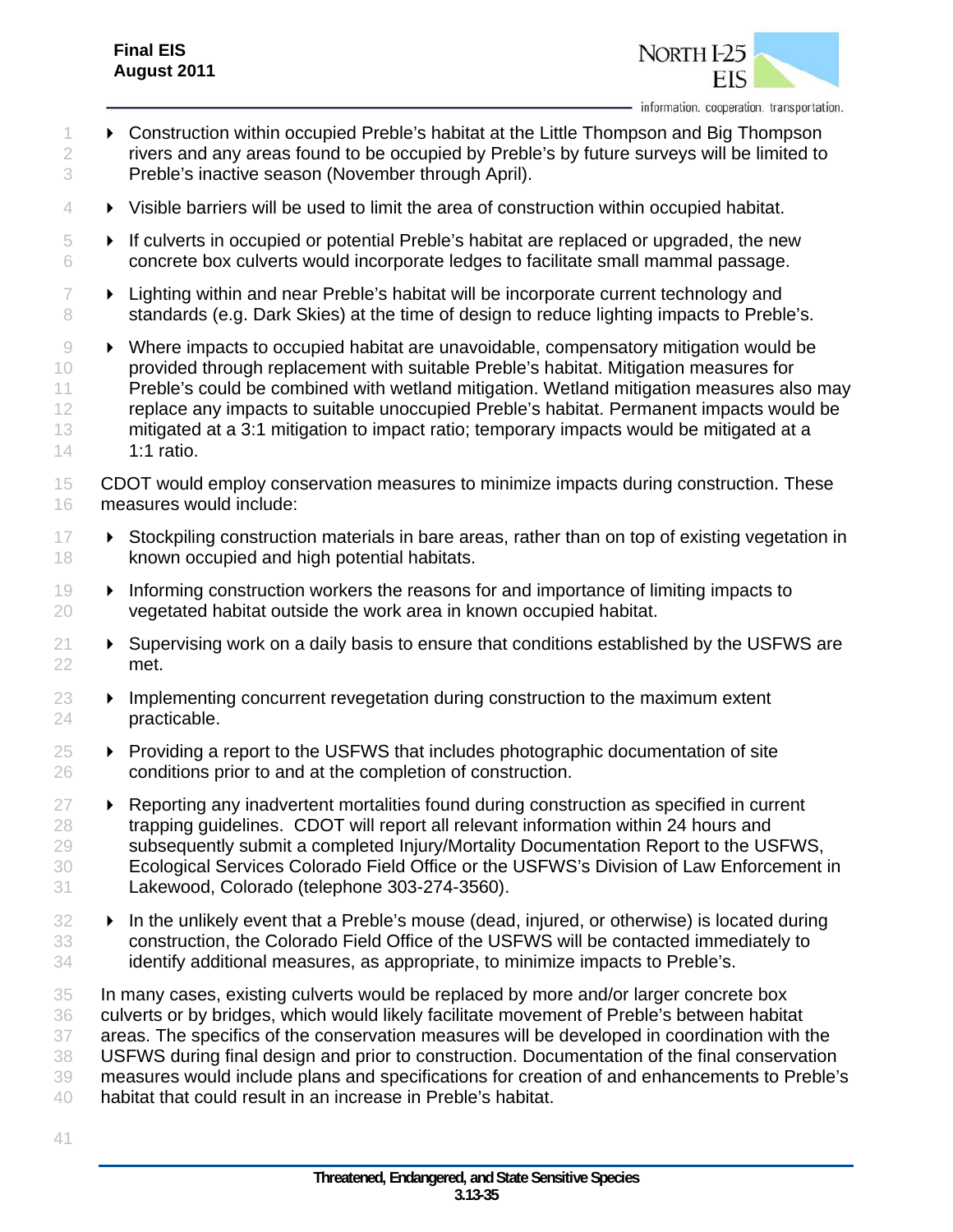

#### *Bald Eagle*

- $2 \rightarrow A$  raptor nest survey (to include bald eagles) will be conducted prior to construction to identify bald eagle nests in the project area. If an active bald eagle nest is found within 0.5 mile of the project area, CDOW-recommended buffers and seasonal restrictions (no human encroachment within 0.5 mile of the nest from November 15 to July 31) will be established during construction to avoid nest abandonment.
- $7 \rightarrow$  No construction will occur within 0.25 mile of active nocturnal roosts between November 15 8 and March 15. If perch or roost trees are removed during construction, they will be replaced at a 2:1 ratio with native cottonwood trees.
- **All overhead lighting at the intersection of I-25 and SH 392 near Fossil Creek Reservoir will**  incorporate the latest technology at the time of construction to control light leakage and 12 direct lighting away from eagles roosting or nesting at the reservoir.
- Mitigation for wetland impacts will also provide mitigation for impacts to riparian habitats used for foraging by bald eagles.

#### *Black-Tailed Prairie Dog*

Prairie dog distribution in the project area is likely to change between the time field surveys

- were conducted and the time construction occurs; therefore, prairie dog colonies will need to be resurveyed prior to construction.
- In areas where avoidance of prairie dogs is not possible, CDOT will follow its Impacted Black- tailed Prairie Dog Policy (CDOT, 2009). CDOT's prairie dog policy is described in greater detail in the *Wildlife Technical Report* (ERO, 2008) and Addendum (ERO, 2011a) and includes 22 avoidance and minimization of impacts to prairie dog colonies greater than two acres during design and construction of CDOT projects. If avoidance is not practicable, the policy calls for relocation, donation to raptor rehabilitation facilities, or donation to the black-footed ferret reintroduction program. If relocation or donation to raptor or ferret facilities is not practicable, prairie dogs will be humanely euthanized prior to construction. At no time will CDOT authorize 27 earth-moving activities that result in the burying of living prairie dogs. Any prairie dog relocation 28 or removal activities will be carried out in accordance with CRS 35-7-203, as well as any other applicable laws or regulations, and with close coordination with CDOW.

#### *Western Burrowing Owl*

- **Burrowing owl surveys will be conducted prior to any work in prairie dog colonies between**  March 15 and October 31 (when burrowing owls are present in Colorado) (CDOW, 2007). If burrowing owls are present, prairie dog removal will be scheduled to occur outside this time period.
- **If burrowing owls are found in the construction footprint during preconstruction surveys,**  nests will be left undisturbed and additional avoidance measures will be developed in coordination with CDOW. No human encroachment or disturbance will occur within 150 feet of a known nesting site until after November 1, or until it can be confirmed that owls have left the prairie dog town (CDOW, 2007).
-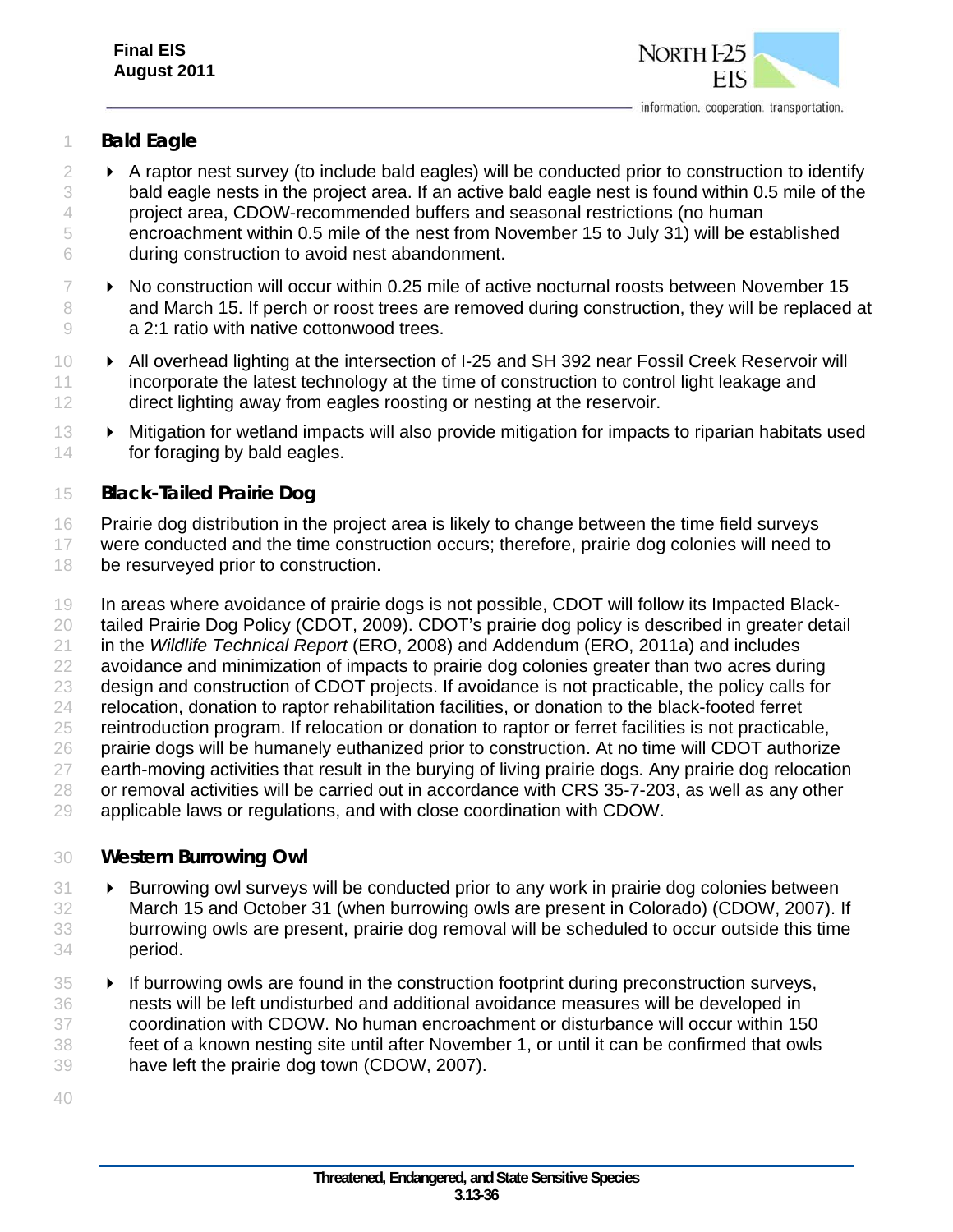

**Direct impacts to burrowing owls will be avoided by covering or destroying prairie dog** 2 burrows prior to construction (prior to March 15) in order to prevent burrowing owls nesting in the construction area. Prairie dogs will be humanely removed following CDOT's prairie dog policy prior to destruction of burrows.

#### *Great Blue Heron*

- Direct impacts to nesting great blue herons will be avoided by prohibiting work within the
- CDOW-recommended 500-meter (0.31-mile) buffer from nest sites (NDIS, 2010). Impacts

8 within this buffer will be limited during the great blue heron nesting season, which occurs from

mid-March through July.

## *Common Gartersnake and Northern Leopard Frog*

- Mitigation measures for wetlands and Preble's, including wetland replacement and riparian enhancement, will also mitigate for impacts to northern leopard frogs and common gartersnakes.
- **Replacement of culverts with larger concrete box culverts or free-spanning bridges where**  appropriate will also mitigate for potential impacts to northern leopard frog and common gartersnake.

## *State Threatened, Endangered, and Special Concern Aquatic Species*

The project will comply with Colorado Senate Bill (SB) 40, which requires any agency of the

State of Colorado to obtain wildlife certification from CDOW when the agency plans

construction in any stream or its bank or tributaries (CDOT, 2003a). An application for SB 40

21 wildlife certification would be submitted to CDOW. CDOW will review the plans to ensure the

project adequately protects fish and wildlife resources, and will provide recommendations if the

- proposed project would adversely affect a stream.
- To offset temporary impacts to aquatic species from habitat disturbance, aquatic habitats will be restored after construction activities have ceased. The following design measures will mitigate potential impacts to aquatic species, including native fish.
- **► Riffle and pool complexes will be maintained and/or created.**
- **D** Natural stream bottoms will be maintained.
- $29 \rightarrow$  Culverts will be partially buried and the bottom will be covered with gravel/sand and have a low gradient to the maximum extent practicable.
- **EX** Culverts will be replaced with one of equal or greater size.
- Culverts will not have grates, energy dissipaters, or any other features that would impede fish movement.
- To avoid erosion-induced siltation and sedimentation, erosion control measures will be applied, such as the immediate reseeding of disturbed areas after construction and, if necessary, the application of mulch and mulch tackifier to stabilize slopes.
- 37 Erosion control blankets will be "wildlife friendly," consisting of 100% biodegradable materials.
- 88 > Access points to streams during construction will be limited to minimize degradation of the banks.